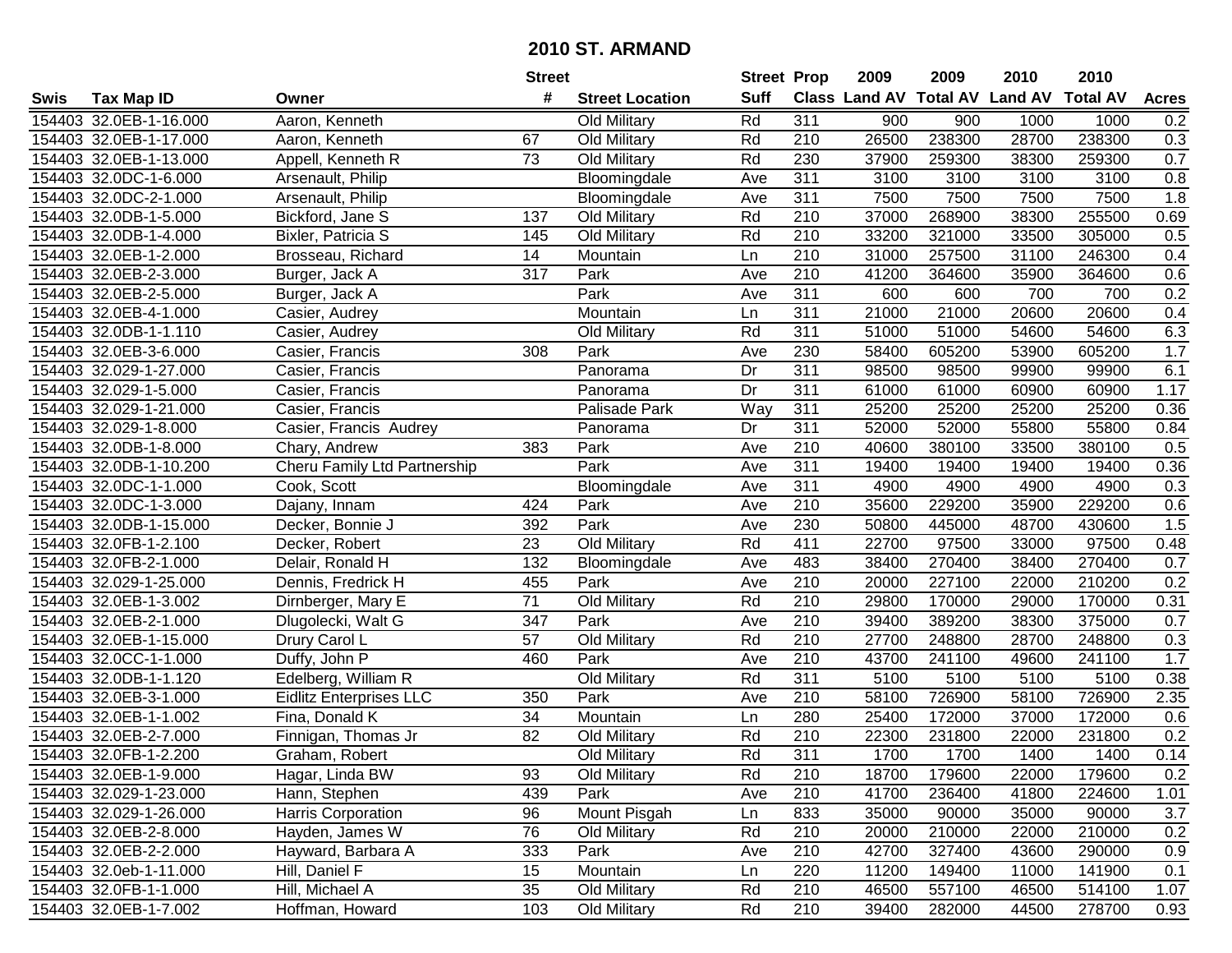|      |                                              |                       | <b>Street</b>   |                        | <b>Street Prop</b> |                  | 2009          | 2009            | 2010           | 2010            |                |
|------|----------------------------------------------|-----------------------|-----------------|------------------------|--------------------|------------------|---------------|-----------------|----------------|-----------------|----------------|
| Swis | <b>Tax Map ID</b>                            | Owner                 | #               | <b>Street Location</b> | <b>Suff</b>        |                  | Class Land AV | <b>Total AV</b> | <b>Land AV</b> | <b>Total AV</b> | <b>Acres</b>   |
|      | 154403 32.029-1-24.000                       | Hofschneider, Mark T  | 443             | Park                   | Ave                | 210              | 44600         | 220300          | 40800          | 200900          | 0.8            |
|      | 154403 32.0DB-1-16.000                       | Housinger, Elden      | 382             | Park                   | Ave                | 230              | 40900         | 193600          | 48400          | 183900          | 1.43           |
|      | 154403 32.0FB-1-2.310                        | Johnson, Oliver F     |                 | Old Military           | Rd                 | 311              | 100           | 100             | 100            | 100             | 0.01           |
|      | 154403 32.0DC-1-4.000                        | Kabza, Karl           | 416             | Park                   | Ave                | 210              | 43400         | 245500          | 33500          | 245500          | 0.5            |
|      | 154403 32.029-1-10.000                       | Kemp, Timothy J       | 34              | <b>Palisade Park</b>   | Way                | 210              | 52500         | 330400          | 71400          | 330400          | 0.66           |
|      | 154403 32.029-1-28.000                       | Kemp, Timothy J       |                 | Palisade Park          | Way                | 311              | 53500         | 53500           | 56500          | 56500           | 0.87           |
|      | 154403 32.029-1-7.000                        | Kentile-Clark, Joan I |                 | Panorama               | Dr                 | 311              | 48000         | 48000           | 53800          | 53800           | 0.76           |
|      | 154403 32.029-1-11.000                       | Kentile-Clark, Joan I |                 | Panorama               | Dr                 | 311              | 40000         | 40000           | 50700          | 50700           | 0.5            |
|      | 154403 32.029-1-17.000                       | Kirollos, Waguih      |                 | Panorama               | Dr                 | 311              | 5400          | 5400            | 6700           | 6700            | 0.85           |
|      | 154403 32.0EB-3-5.000                        | Lieb, Irwin           | 286             | Park                   | Ave                | 210              | 59200         | 570400          | 54700          | 475000          | 2.8            |
|      | 154403 32.029-1-1.000                        | Loase, John F         |                 | Panorama               | Dr                 | 311              | 64200         | 64200           | 65100          | 65100           | 1.7            |
|      | 154403 32.0DC-1-2.000                        | Merkel, Ann E         | 446             | Park                   | Ave                | 210              | 48900         | 301700          | 51500          | 295600          | 2.1            |
|      | 154403 32.029-1-18.000                       | Metzger, Joseph       |                 | Panorama               | Dr                 | 311              | 54000         | 54000           | 56700          | 56700           | 0.88           |
|      | 154403 32.029-1-19.000                       | Metzger, Joseph       |                 | Panorama               | Dr                 | 311              | 49000         | 49000           | 54300          | 54300           | 0.78           |
|      | 154403 32.029-1-12.000                       | Metzger, Joseph       |                 | Panorama               | Dr                 | 311              | 49000         | 49000           | 54300          | 54300           | 0.78           |
|      | 154403 32.029-1-13.000                       | Metzger, Joseph       |                 | Panorama               | Dr                 | 311              | 42500         | 42500           | 52300          | 52300           | 0.64           |
|      | 154403 32.0EB-2-9.000                        | Meyer, Richard B      |                 | Park                   | Ave                | 311              | 2000          | 2000            | 2000           | 2000            | 0.2            |
|      | 154403 32.0EB-2-10.000                       | Meyer, Richard B      | 66              | Old Military           | Rd                 | 210              | 41900         | 493300          | 35900          | 481600          | 0.6            |
|      | 154403 32.0EB-3-2.000                        | Minehan, Elizabeth H  | 334             | Park                   | Ave                | 210              | 46700         | 425000          | 46700          | 390700          | 2.9            |
|      | 154403 32.0EB-1-10.000                       | Montonna, Christine L | 83              | Old Military           | Rd                 | 210              | 23900         | 226600          | 28700          | 226600          | 0.3            |
|      | 154403 32.0DB-1-9.000                        | Morris, Charles D     | 391             | Park                   | Ave                | 210              | 42700         | 327400          | 33700          | 311000          | 0.51           |
|      | 154403 32.0EB-3-4.000                        | Murphy, Georgia       | 45              | Grove                  | <b>St</b>          | 210              | 43500         | 116500          | 48700          | 119900          | 1.5            |
|      | 154403 32.0DB-1-13.000                       | Nash, Paula A         | 425             | Park                   | Ave                | 210              | 50100         | 327400          | 47300          | 311300          | 1.2            |
|      | 154403 644.003-9999-132.350/18 National Grid |                       |                 | <b>Public Service</b>  |                    | 884              | 0             | 156251          | 0              | 156466          | 0              |
|      | 154403 644.003-9999-132.350/10 National Grid |                       |                 | <b>Public Service</b>  |                    | 882              | $\mathbf 0$   | 18870           | $\mathbf 0$    | 37705           | $\overline{0}$ |
|      | 154403 32.029-1-4.000                        | Oleary, Kathleen      |                 | Panorama               | Dr                 | 311              | 61400         | 61400           | 61500          | 61500           | 1.24           |
|      | 154403 32.0EB-1-5.000                        | ONeill, John P        |                 | Old Military           | Rd                 | 311              | 1100          | 1100            | 1200           | 1200            | 0.3            |
|      | 154403 32.0EB-1-6.000                        | ONeill, John P        | 115             | Old Military           | Rd                 | 210              | 27000         | 248900          | 28700          | 248900          | 0.3            |
|      | 154403 32.0EB-1-4.000                        | ONeill, John P        |                 | Old Military           | Rd                 | $\overline{311}$ | 4200          | 4200            | 4600           | 4600            | $\overline{1}$ |
|      | 154403 32.0DB-1-10.100                       | Palyswiat, Rudolph C  | 399             | Park                   | Ave                | $\overline{210}$ | 46600         | 335300          | 34000          | 321000          | 0.52           |
|      | 154403 32.0EB-1-14.000                       | Paschke, Scott D      | 65              | <b>Old Military</b>    | Rd                 | $\overline{210}$ | 27900         | 264300          | 29500          | 264300          | 0.33           |
|      | 154403 32.0DB-1-1.210                        | Pelletieri, Mary A    |                 | Old Military           | Rd                 | $\overline{311}$ | 25200         | 25200           | 25200          | 25200           | 0.51           |
|      | 154403 32.0EB-1-8.000                        | Pelletieri, Mary A    | $\overline{97}$ | <b>Old Military</b>    | Rd                 | $\overline{210}$ | 20000         | 208400          | 22000          | 208400          | 0.2            |
|      | 154403 32.029-1-29.000                       | Pierson, Thomas S     |                 | Panorama               | $\overline{Dr}$    | 311              |               |                 | 78200          | 78200           | 1.37           |
|      | 154403 32.0DB-1-6.200                        | Pietras, John H       | 125             | <b>Old Military</b>    | Rd                 | 210              | 28300         | 185400          | 36100          | 176100          | 0.61           |
|      | 154403 32.0DB-1-14.000                       | Plumadore, May F      | 406             | Park                   | Ave                | 220              | 39900         | 235600          | 38300          | 234500          | 0.7            |
|      | 154403 32.0EB-2-6.000                        | Preston, Steven F     | 299             | Park                   | Ave                | 210              | 24800         | 262700          | 22000          | 250200          | 0.2            |
|      | 154403 32.0FB-2-2.000                        | Riley, Charles E      | 1347            | Pine                   | <b>St</b>          | 210              | 11100         | 126500          | 12600          | 126500          | 0.1            |
|      | 154403 32.0FB-2-3.000                        | Riley, Charles E      |                 | Pine                   | <b>St</b>          | 312              | 400           | 9300            | 400            | 9300            | 0.1            |
|      | 154403 32.0FB-2-4.000                        | Riley, Charles E      |                 | Pine                   | <b>St</b>          | 311              | 400           | 400             | 400            | 400             | 0.1            |
|      | 154403 32.0DB-1-3.000                        | Ross, William P       | 155             | Old Military           | Rd                 | 210              | 33800         | 225000          | 31800          | 213800          | 0.43           |
|      | 154403 32.0DB-1-2.000                        | Ross, William P       |                 | Old Military           | Rd                 | 311              | 1500          | 1500            | 1700           | 1700            | 0.32           |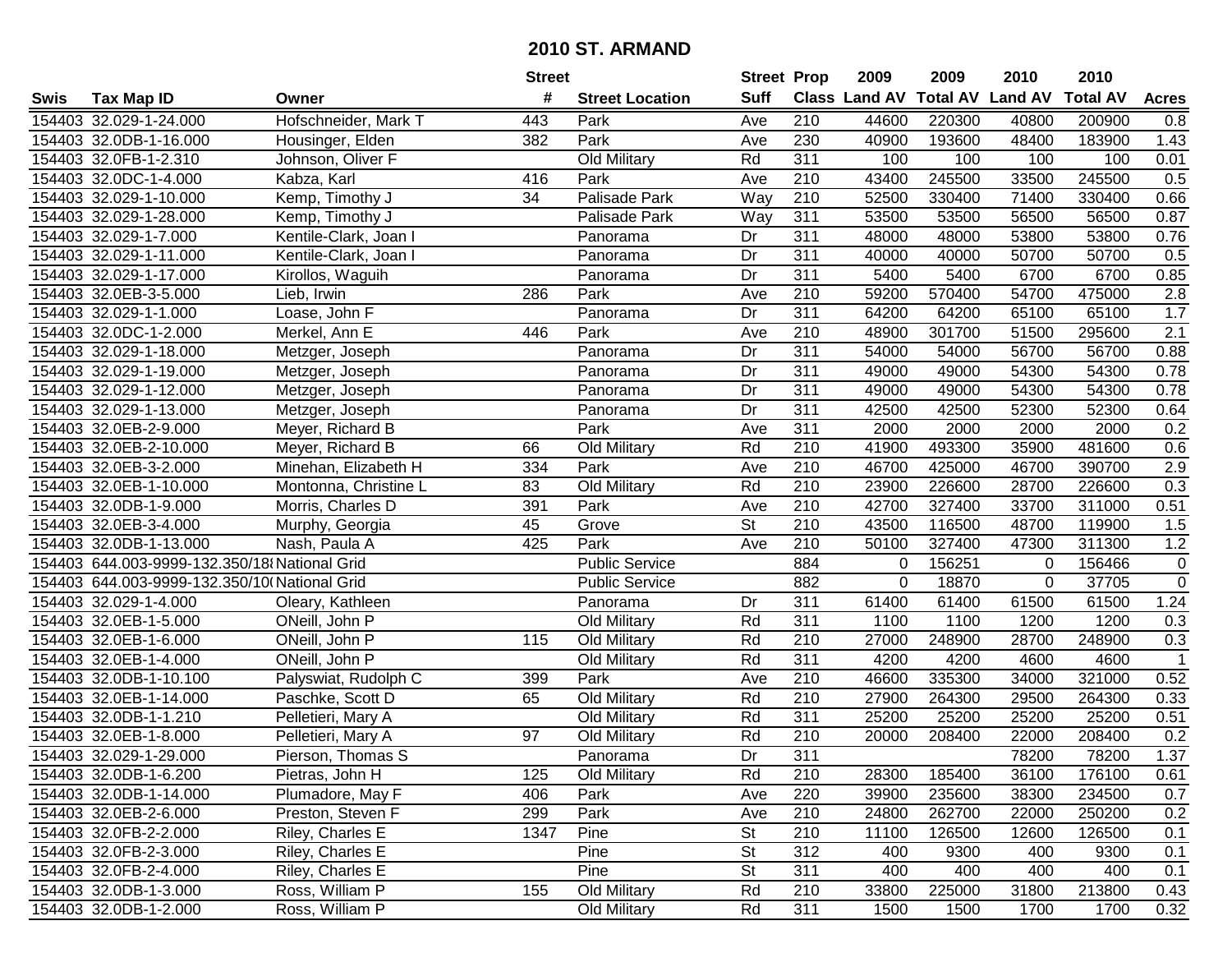|        |                                                 |                         | <b>Street</b>   |                        | <b>Street Prop</b> |                  | 2009          | 2009            | 2010           | 2010            |                  |
|--------|-------------------------------------------------|-------------------------|-----------------|------------------------|--------------------|------------------|---------------|-----------------|----------------|-----------------|------------------|
| Swis   | <b>Tax Map ID</b>                               | Owner                   | #               | <b>Street Location</b> | <b>Suff</b>        |                  | Class Land AV | <b>Total AV</b> | <b>Land AV</b> | <b>Total AV</b> | <b>Acres</b>     |
|        | 154403 32.029-1-20.000                          | Rowley, Martin H        | 288             | Panorama               | Dr                 | 210              | 76700         | 419900          | 76900          | 390500          | 0.89             |
|        | 154403 32.029-1-9.000                           | Schutz, Joseph          |                 | Panorama               | Dr                 | 311              | 48000         | 48000           | 53800          | 53800           | 0.76             |
|        | 154403 32.0FB-3-3.000                           | Sheffel, Linda J        | 75              | Stevenson              | Rd                 | 210              | 26500         | 255900          | 32000          | 255900          | 0.28             |
|        | 154403 32.0DB-1-17.000                          | Stara, Timothy R        | 370             | Park                   | Ave                | 210              | 42600         | 403400          | 37500          | 383200          | 0.67             |
|        | 154403 32.0FB-3-1.000                           | Stevenson Society Of    | 44              | Stevenson              | Rd                 | 681              | 18100         | 112300          | 26400          | 115700          | 0.3              |
|        | 154403 32.0EB-1-12.000                          | Toohey, Michael R       | 19              | Mountain               | Ln                 | 210              | 11200         | 57100           | 11000          | 57100           | 0.1              |
|        | 154403 32.0DB-1-7.000                           | US Bank NA              | 371             | Park                   | Ave                | 210              | 50600         | 536600          | 48200          | 509800          | 1.4              |
|        | 154403 644.003-9999-631.900/18 Verizon New York |                         |                 | <b>Public Service</b>  |                    | 836              | 0             | 6980            | 0              | 5829            | $\pmb{0}$        |
|        | 154403 32.0ab-1-1.000/1                         | Verizon New York Inc    | 96              | Mount Pisgah           | Ln                 | 837              | 0             | 300000          | $\mathbf 0$    | 300000          | $\overline{0}$   |
|        | 154403 32.0EB-2-4.000                           | Village Of Saranac Lake |                 | Old Military           | Rd                 | 311              | 13800         | 13800           | 15200          | 15200           | 0.21             |
|        | 154403 23.0RD-1-1.000                           | Village Of Saranac Lake | 680             | NYS Route 3            |                    | 853              | 153000        | 3605000         | 153000         | 3605000         | 12.3             |
|        | 154403 32.0AB-1-1.000                           | Village Of Saranac Lake | 92              | Mount Pisgah           | Ln                 | 551              | 550000        | 800300          | 550000         | 800300          | 71.88            |
|        | 154403 32.0EB-3-3.000                           | Village of Saranac Lake |                 | Bloomingdale           | Ave                | 311              | 6100          | 6100            | 6300           | 6300            | 1.2              |
|        | 154403 32.0DC-3-1.000                           | Village of Saranac Lake |                 | Bloomingdale           | Ave                | 311              | 1300          | 1300            | 1300           | 1300            | 0.3              |
|        | 154403 32.0FB-1-2.500                           | Webb, Jocelyne          | 90              | Grove                  | <b>St</b>          | 210              | 17100         | 124800          | 16900          | 124800          | 0.19             |
|        | 154403 32.0FB-1-2.320                           | Weinberg, Ira           | 26              | Cantwell               | Way                | 210              | 17500         | 31200           | 17800          | 31200           | 0.2              |
|        | 154403 32.0FB-1-2.400                           | Weinberg, Ira           |                 | Old Military           | Rd                 | $\overline{311}$ | 100           | 100             | 100            | 100             | 0.03             |
|        | 154403 32.0DB-1-12.000                          | Wolff, Robert J         | 417             | Park                   | Ave                | 210              | 44600         | 339600          | 35900          | 322600          | 0.6              |
|        | 154403 32.0DB-1-1.230                           | Wolff, Robert J MD      |                 | Old Military           | Rd                 | 311              | 1800          | 1800            | 2200           | 2200            | 0.48             |
|        | 154403 32.029-1-22.000                          | Wolff, Robert J MD      | 157             | Old Military           | Rd                 | 311              | 7000          | 7000            | 9200           | 9200            | 4.46             |
|        | 154403 32.0DB-1-1.220                           | Wolff, Robert J MD      |                 | Old Military           | Rd                 | 311              | 1700          | 1700            | 2200           | 2200            | 0.48             |
|        | 154403 32.0DB-1-11.000                          | Zale, Gregory P         | 409             | Park                   | Ave                | 210              | 40900         | 344500          | 32300          | 327300          | 0.45             |
|        | 154489 13.057-4-6.000                           | Abendroth, James A      | 11              | River                  | Rd                 | 210              | 32200         | 84800           | 33000          | 84800           | 1.1              |
| 154489 | 13.057-1-22.002                                 | Abrams, Kimberly A      | 1719            | NYS Route 3            |                    | 486              | 37400         | 153900          | 37400          | 153900          | 0.38             |
| 154489 | 13.004-1-65.300                                 | Abrams, Russell J       | 121             | Campion                | Way                | 240              | 37800         | 77300           | 41400          | 77300           | 11.92            |
|        | 154489 13.003-1-4.000/1                         | Adelphia Cable Comm     |                 | Maple                  | Ln                 | 835              | 100           | 15000           | 100            | 15000           | $\pmb{0}$        |
|        | 154489 13.003-1-4.000/2                         | Adelphia Cable Comm     |                 | Maple                  | Ln                 | 834              | 0             | 8200            | $\mathbf 0$    | 8200            | $\pmb{0}$        |
|        | 154489 13.057-1-15.000                          | Adirondack By Owner LLC | 1735            | NYS Route 3            |                    | 210              | 29000         | 117100          | 29300          | 112300          | 0.74             |
|        | 154489 23.003-2-26.000                          | Aery, Paul D            | 64              | Mount Pisgah           | Ln                 | 210              | 52000         | 302200          | 53700          | 291500          | 2.59             |
|        | 154489 23.002-1-8.000                           | Aguglia, Jeannette M    | 166             | Moose Pond             | Ln                 | 260              | 30500         | 56400           | 32400          | 59200           | $\overline{2}$   |
|        | 154489 13.056-4-3.000                           | Akey, Joseph D          | $\overline{34}$ | Poplar                 | Ln                 | $\overline{210}$ | 18600         | 106000          | 17800          | 106000          | 0.2              |
|        | 154489 13.004-1-57.000                          | Allen, Kelly G          | 273             | River                  | Rd                 | 210              | 33900         | 122000          | 36000          | 120400          | $\overline{2}$   |
|        | 154489 13.003-1-15.000                          | Allen, Robert H         | 94              | Roosevelt              | Ln                 | 240              | 56500         | 200900          | 56600          | 200900          | 20.7             |
|        | 154489 32.001-2-12.000                          | Allen, Shamin           | 189             | <b>Forest Hill</b>     | Ave                | $\overline{210}$ | 62100         | 282600          | 63400          | 282600          | $\overline{2.3}$ |
|        | 154489 32.038-1-4.300                           | Allen, Shamin           |                 | <b>Forest Hill</b>     | Ave                | 311              | 32900         | 32900           | 32900          | 32900           | 0.4              |
|        | 154489 23.003-1-52.000                          | Alspaugh, Sylvia H      | 217             | Trudeau                | Rd                 | 210              | 86300         | 167000          | 88900          | 167000          | 0.93             |
|        | 154489 13.003-3-6.000                           | Amell, Craig R          | 3               | McKenzie Mountain      | Way                | 210              | 52100         | 149300          | 48300          | 156800          | 3.38             |
|        | 154489 13.004-1-43.000                          | Amell, Donald           | 1836            | NYS Route 3            |                    | 210              | 33900         | 114900          | 36000          | 114900          | $\overline{2}$   |
|        | 154489 32.001-2-1.000                           | American Management     |                 | Bloomingdale           | Ave                | 330              | 1500          | 1500            | 1500           | 1500            | 0.2              |
|        | 154489 32.001-1-9.000                           | American Management     | 628             | AMA                    | Way                | 615              | 464600        | 6831900         | 464600         | 6831900         | 63.07            |
|        | 154489 32.001-1-9.000/2010                      | American Management     | 628             | AMA                    | Way                | 615              |               |                 | 464600         | 6831900         |                  |
|        | 154489 13.056-9-6.000                           | Andrews, Edmund G       | 19              | Main                   | St                 | 210              | 26500         | 162300          | 26200          | 168200          | 0.5              |
|        |                                                 |                         |                 |                        |                    |                  |               |                 |                |                 |                  |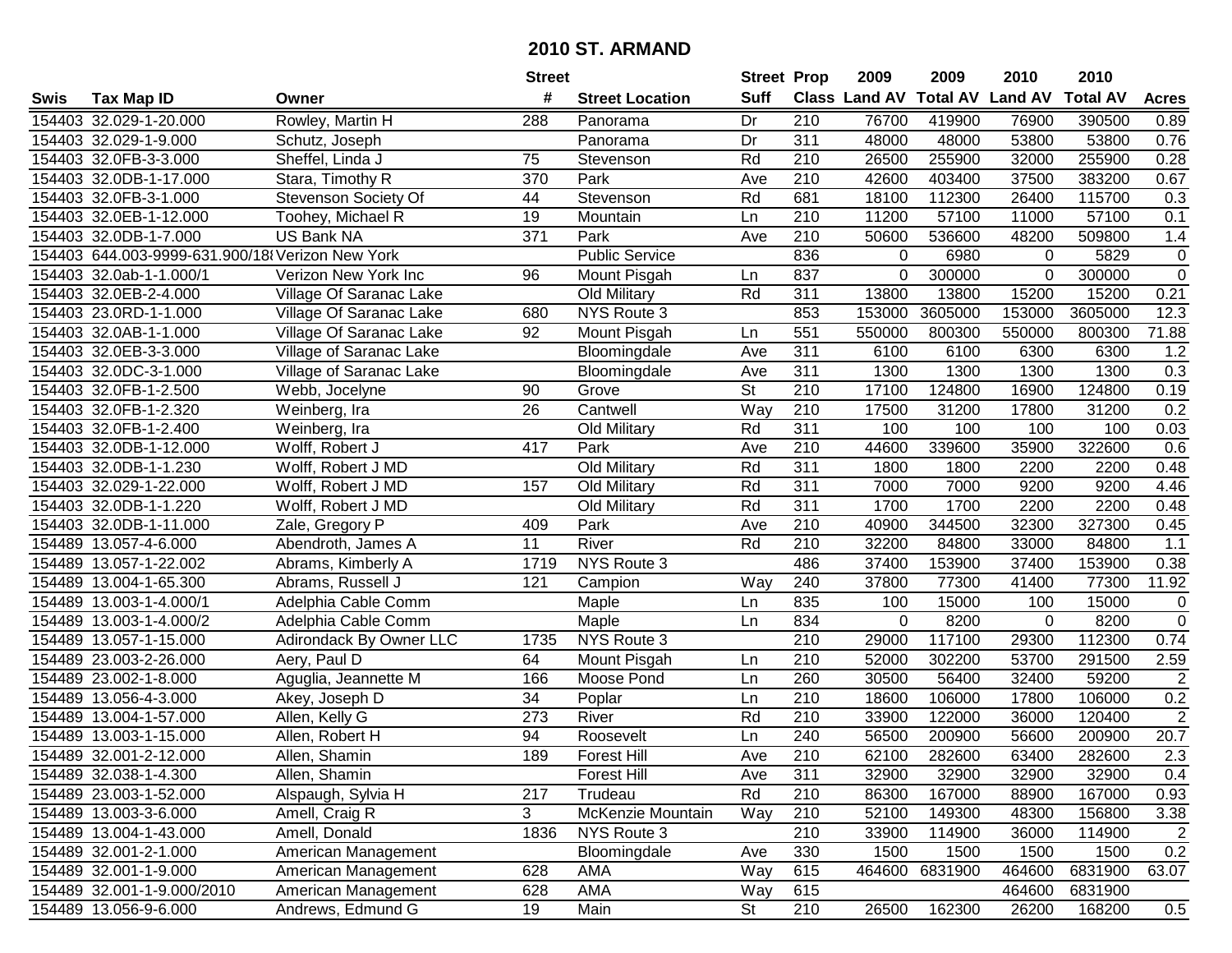|      |                        |                              | <b>Street</b>   |                        | <b>Street Prop</b>       |                  | 2009  | 2009   | 2010                           | 2010            |                |
|------|------------------------|------------------------------|-----------------|------------------------|--------------------------|------------------|-------|--------|--------------------------------|-----------------|----------------|
| Swis | <b>Tax Map ID</b>      | Owner                        | #               | <b>Street Location</b> | <b>Suff</b>              |                  |       |        | Class Land AV Total AV Land AV | <b>Total AV</b> | <b>Acres</b>   |
|      | 154489 13.056-8-10.000 | Andrews, Edmund G Jr         | 22              | Main                   | <b>St</b>                | 210              | 21500 | 114700 | 23100                          | 114700          | 0.3            |
|      | 154489 23.003-1-15.220 | Annis, John W                | 967             | NYS Route 3            |                          | 331              | 21600 | 62600  | 24900                          | 62600           | 1.12           |
|      | 154489 23.003-1-15.112 | Annis, John W                |                 | NYS Route 3            |                          | 321              | 50900 | 50900  | 50900                          | 50900           | 15             |
|      | 154489 23.003-1-15.111 | Annis, John W                | 956             | NYS Route 3            |                          | 449              | 95800 | 209500 | 145000                         | 209500          | 23.86          |
|      | 154489 13.004-1-71.120 | Antonelli, Laura             | 119             | Moose Pond             | Ln                       | 240              | 54900 | 230000 | 54000                          | 230000          | 11.98          |
|      | 154489 14.000-1-11.000 | Arnold, Richard R            |                 | River                  | Rd                       | 910              | 73700 | 76500  | 74300                          | 78100           | 86.67          |
|      | 154489 13.057-4-2.000  | Arsenault, Philip            |                 | NYS Route 3            |                          | 311              | 12700 | 12700  | 12700                          | 12700           | 0.3            |
|      | 154489 13.056-4-2.000  | Arsenault, Philip            |                 | Poplar                 | Ln                       | 311              | 11400 | 11400  | 12000                          | 12000           | 0.2            |
|      | 154489 13.056-7-22.000 | Arsenault, Philip            |                 | Poplar                 | Ln                       | $\overline{311}$ | 11400 | 11400  | 12000                          | 12000           | 0.2            |
|      | 154489 13.065-3-10.000 | Artesian Hose Co #1          |                 | Roosevelt              | Ln                       | 311              | 2800  | 2800   | 2800                           | 2800            | 0.54           |
|      | 154489 13.004-1-12.110 | Aselin, Robert               | 1547            | NYS Route 3            |                          | 312              | 43700 | 46900  | 46900                          | 48900           | 51.49          |
|      | 154489 23.003-2-6.000  | Augustine, Cheryl R          | 11              | Vista                  | Dr                       | 210              | 46400 | 308200 | 46400                          | 308200          | 1.04           |
|      | 154489 13.065-4-6.000  | Bailey, William              | 70              | River                  | Rd                       | $\overline{312}$ | 30700 | 34700  | 32800                          | 34700           | 1.02           |
|      | 154489 13.004-3-1.000  | Baker, Elizabeth A           | 27              | Curtis                 | Way                      | 210              | 38200 | 163400 | 38200                          | 163400          | 0.8            |
|      | 154489 13.057-1-6.000  | Balerno, Jeffrey             |                 | NYS Route 3            |                          | 311              | 10600 | 10600  | 10600                          | 10600           | 0.5            |
|      | 154489 13.057-1-7.000  | Balerno, Jeffrey             | 1811            | NYS Route 3            |                          | 210              | 35200 | 204300 | 38000                          | 204300          | 2.7            |
|      | 154489 32.0FB-5-3.000  | Bartlett, Michael F          | 141             | Bloomingdale           | Ave                      | 210              | 21800 | 128700 | 23400                          | 128700          | 0.32           |
|      | 154489 13.056-7-15.000 | Bates, Angela M              | 4               | Maple                  | Ln                       | 210              | 20200 | 61700  | 22500                          | 61700           | 0.26           |
|      | 154489 13.057-1-24.100 | Bates, Joseph D              | 1715            | NYS Route 3            |                          | 210              | 32500 | 130600 | 33900                          | 130600          | 1.36           |
|      | 154489 23.003-1-31.200 | Battistoni, Brian L          | 718             | NYS Route 3            |                          | 210              | 36300 | 166800 | 39600                          | 166800          | 3.1            |
|      | 154489 32.038-1-28.000 | Becker, Dale A               | 18              | Ledge                  | Ln                       | 210              | 36400 | 303100 | 35600                          | 303100          | 0.51           |
|      | 154489 13.065-4-1.000  | Begbie, Donald C Sr          | 27              | River                  | Rd                       | 210              | 33200 | 73100  | 34900                          | 73100           | 1.67           |
|      | 154489 13.004-1-74.000 | <b>Beitelshees Family LP</b> | 41              | <b>Grass Pond</b>      | Way                      | 210              | 47400 | 125500 | 54700                          | 131200          | 5.2            |
|      | 154489 15.000-1-16.000 | Bell, Charles E              | 99              | Goodspeed              | Ln                       | 210              | 31800 | 106500 | 32700                          | 106500          | $\mathbf{1}$   |
|      | 154489 13.004-1-15.000 | Bell, Patricia M             | 1495            | NYS Route 3            |                          | 483              | 27900 | 150200 | 62000                          | 187200          | $\overline{5}$ |
|      | 154489 13.056-9-2.000  | Belt, John S                 | 35              | Main                   | <b>St</b>                | 210              | 25100 | 179700 | 25400                          | 179700          | 0.45           |
|      | 154489 13.065-2-3.000  | Benware, Betty A             | 32              | River                  | Rd                       | 210              | 31800 | 59400  | 32700                          | 59400           | $\mathbf 1$    |
|      | 154489 13.065-1-13.100 | Benware, Brian               | 1669            | NYS Route 3            |                          | 210              | 18600 | 69600  | 16100                          | 69600           | 0.18           |
|      | 154489 13.056-8-14.000 | Benware, Thomas              | 29              | Vine                   | $\overline{\mathsf{St}}$ | $\overline{210}$ | 24500 | 127200 | 25400                          | 127200          | 0.3            |
|      | 154489 13.056-8-13.000 | Benware, Thomas A            |                 | $\overline{V}$ ine     | $\overline{\mathsf{St}}$ | 311              | 21200 | 21200  | 21200                          | 21200           | $\overline{1}$ |
|      | 154489 32.001-2-3.000  | Biovac Inc                   | 434             | Bloomingdale           | Ave                      | 464              | 47100 | 268000 | 47300                          | 268000          | 1.2            |
|      | 154489 32.038-1-16.002 | Blaise, Hector I             | 48              | Saranac                | Ln                       | 210              | 29200 | 163700 | 37500                          | 160400          | 0.66           |
|      | 154489 13.056-3-27.000 | Blanchard, Christopher F     | $\overline{47}$ | Prospect               | $\overline{\mathsf{St}}$ | $\overline{210}$ | 17100 | 124100 | 17800                          | 124100          | 0.2            |
|      | 154489 32.038-1-70.000 | Blankstein, Alan M           |                 | Ledge                  | Ln                       | 311              | 1100  | 1100   | 1100                           | 1100            | 0.31           |
|      | 154489 32.038-1-25.001 | Blankstein, Alan M           |                 | Rockledge              | Ln                       | 311              | 19700 | 19700  | 23800                          | 23800           | 0.26           |
|      | 154489 32.038-1-41.000 | Blankstein, Alan M           |                 | Ledge                  | Ln                       | 311              | 16500 | 16500  | 16500                          | 16500           | 0.26           |
|      | 154489 32.038-1-62.000 | Blankstein, Alan M           |                 | Saranac                | Ln                       | 311              | 18900 | 18900  | 18900                          | 18900           | 0.26           |
|      | 154489 32.038-1-61.000 | Blankstein, Alan M           |                 | Saranac                | Ln                       | 311              | 18900 | 18900  | 18900                          | 18900           | 0.26           |
|      | 154489 32.038-1-60.000 | Blankstein, Alan M           |                 | Saranac                | Ln                       | 311              | 22800 | 22800  | 22800                          | 22800           | 0.52           |
|      | 154489 32.038-1-42.120 | Blankstein, Alan M           |                 | Saranac                | Ln                       | 311              | 17300 | 17300  | 17300                          | 17300           | 0.23           |
|      | 154489 32.038-1-50.000 | Blankstein, Alan M           |                 | Ledge                  | Ln                       | 311              | 22000 | 22000  | 22000                          | 22000           | 0.52           |
|      | 154489 32.001-2-10.300 | <b>BLC LLC</b>               |                 | Rockledge              | Ln                       | 311              | 3000  | 3000   | 3000                           | 3000            | 0.77           |
|      |                        |                              |                 |                        |                          |                  |       |        |                                |                 |                |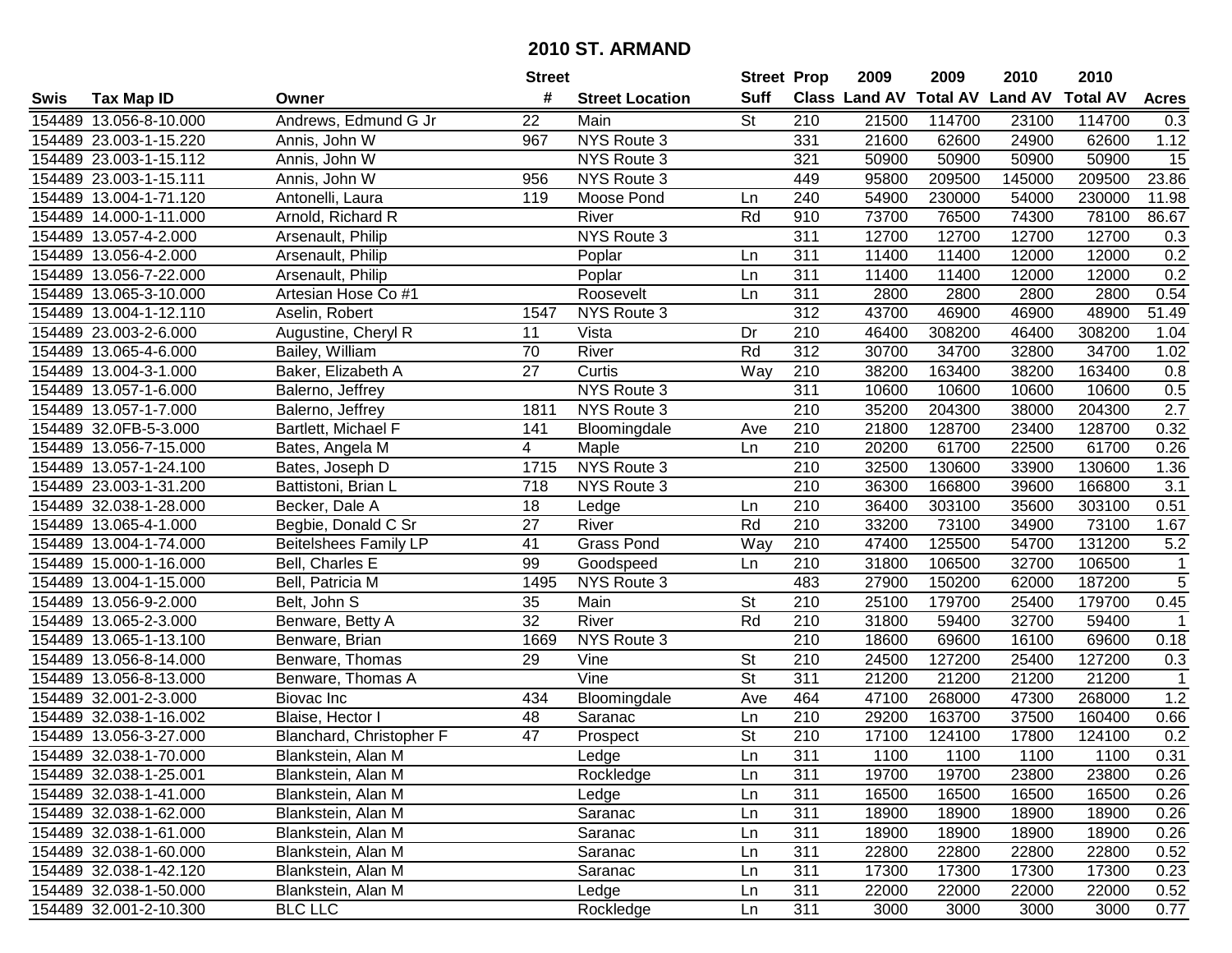|        |                          |                               | <b>Street</b> |                        | <b>Street Prop</b>       |                  | 2009                          | 2009    | 2010           | 2010            |                |
|--------|--------------------------|-------------------------------|---------------|------------------------|--------------------------|------------------|-------------------------------|---------|----------------|-----------------|----------------|
| Swis   | <b>Tax Map ID</b>        | Owner                         | #             | <b>Street Location</b> | Suff                     |                  | <b>Class Land AV Total AV</b> |         | <b>Land AV</b> | <b>Total AV</b> | <b>Acres</b>   |
|        | 154489 13.065-3-6.000    | <b>Bloomingdale Fire Dept</b> | 1635          | NYS Route 3            |                          | 662              | 23400                         | 396400  | 37700          | 396400          | 0.7            |
|        | 154489 13.065-3-8.000    | Bloomingdale Vol Fire         |               | NYS Route 3            |                          | 330              | 3000                          | 3000    | 3000           | 3000            | 0.59           |
|        | 154489 13.065-3-7.000    | <b>Bloomingdale Vol Fire</b>  |               | NYS Route 3            |                          | 330              | 1400                          | 1400    | 1600           | 1600            | 0.37           |
|        | 154489 13.065-3-5.200    | <b>Bloomingdale Volunteer</b> |               | NYS Route 3            |                          | $\overline{311}$ | 6500                          | 6500    | 6500           | 6500            | 0.29           |
|        | 154489 23.003-1-42.200   | <b>Board Of Cooperative</b>   | 711           | NYS Route 3            |                          | 612              | 262400                        | 1297700 | 262400         | 1297700         | 31.2           |
|        | 154489 13.003-2-4.000    | Bonham, Anne K                |               | Maple                  | Ln                       | 311              | 15000                         | 15000   | 18300          | 18300           | 1.6            |
|        | 154489 13.004-1-59.002   | Boon, Michael A               | 283           | River                  | Rd                       | 270              | 35500                         | 66400   | 36000          | 66400           | $\overline{2}$ |
|        | 154489 23.003-2-2.000    | Boon, Michael A               | 160           | Trudeau                | Rd                       | 210              | 51900                         | 422900  | 53600          | 422900          | 2.56           |
|        | 154489 13.065-2-11.100   | Boon, Rebecca R               | 1644          | <b>NYS Route 3</b>     |                          | $\overline{210}$ | 24400                         | 115000  | 24600          | 115000          | 0.4            |
|        | 154489 13.065-2-11.100/1 | Boon, Rebecca R               | 1646          | NYS Route 3            |                          | 270              | 1100                          | 11700   | 1100           | 11700           | $\mathbf 0$    |
|        | 154489 13.065-2-11.200   | Boon, Rebecca R               |               | NYS Route 3            |                          | 312              | 5000                          | 20000   | 700            | 20000           | 0.21           |
|        | 154489 13.065-1-1.200    | Bordeau, Keith                |               | School                 | <b>St</b>                | 311              | 23100                         | 23100   | 24300          | 24300           | 1.91           |
|        | 154489 13.057-2-5.002    | Bordeau, Keith E              | 1685          | NYS Route 3            |                          | $\overline{210}$ | 24800                         | 191400  | 25000          | 191400          | 0.42           |
|        | 154489 23.003-1-51.000   | Bornstein-Smith, Mary         | 229           | Trudeau                | Rd                       | 210              | 68100                         | 271500  | 71200          | 271500          | 3.22           |
|        | 154489 13.056-7-25.000   | Boula, Andrew J               | 33            | Poplar                 | Ln                       | 270              | 20900                         | 48700   | 22200          | 48700           | 0.4            |
|        | 154489 13.056-7-24.000   | Boula, Andrew J               | 37            | Poplar                 | Ln                       | 210              | 24400                         | 82700   | 24600          | 84900           | 0.4            |
|        | 154489 13.004-1-49.000   | Bouman, Jonathan R            | 188           | River                  | Rd                       | $\overline{210}$ | 26700                         | 185800  | 26700          | 185800          | 0.52           |
|        | 154489 13.056-5-1.002    | Bourgeois, Christopher M      | 32            | Whiteface              | Ln                       | 210              | 22300                         | 160300  | 23100          | 160300          | 0.3            |
|        | 154489 32.0FB-6-6.000    | <b>Boushie</b>                |               | Stevenson              | Rd                       | 311              | 2500                          | 2500    | 2500           | 2500            | 0.4            |
|        | 154489 23.003-1-6.200    | Boyd, Raymon D                |               | NYS Route 3            |                          | 311              | 1100                          | 1100    | 1600           | 1600            | 0.48           |
|        | 154489 23.003-1-7.000    | Boyd, Raymon D                | 993           | NYS Route 3            |                          | 210              | 22300                         | 78700   | 23100          | 78700           | 0.3            |
|        | 154489 13.056-7-4.000    | Boyle, Kenneth J              | 794           | Saint Regis            | Ave                      | 210              | 27800                         | 126600  | 27500          | 126600          | 0.6            |
|        | 154489 32.0FB-5-1.119    | Boyle, Renee                  | 32            | Cantwell               | Way                      | 210              | 21400                         | 117300  | 21400          | 117300          | 0.19           |
| 154489 | 13.056-6-4.001           | Braman, Warren A              |               | Maple                  | Ln                       | 311              | 5400                          | 5400    | 5600           | 5600            | 0.17           |
|        | 154489 13.003-1-24.130   | Branch, JS                    | 29            | Alina                  | Way                      | 311              | 50500                         | 331400  | 51900          | 51900           | 4.52           |
|        | 154489 13.056-7-8.000    | Branch, Spencer G             | 38            | Vine                   | $\overline{\mathsf{St}}$ | 210              | 22000                         | 133500  | 23100          | 133500          | 0.3            |
|        | 154489 32.038-1-2.000    | Brescia, Christopher A        | 75            | Rockledge              | Ln                       | 210              | 47800                         | 166300  | 60200          | 178100          | 3.99           |
|        | 154489 13.004-3-3.000    | Brewster, Grace               | 31            | Curtis                 | Way                      | 210              | 29400                         | 60300   | 33400          | 60300           | 1.2            |
|        | 154489 13.057-1-3.200    | Brink, Larry W                | 1771          | NYS Route 3            |                          | $\overline{210}$ | 35400                         | 149300  | 36300          | 149300          | 1.31           |
|        | 154489 13.004-1-18.000   | <b>Brookside Cemetery</b>     | 1457          | NYS Route 3            |                          | 695              | 5000                          | 5000    | 5200           | 5200            | 2.7            |
|        | 154489 13.004-1-65.120   | Brown, Jeffrey M              | 175           | Campion                | Way                      | 260              | 35900                         | 39600   | 36300          | 39600           | 9.64           |
|        | 154489 13.065-1-9.000    | Brown, Donald E               |               | School                 | <b>St</b>                | 311              | 18600                         | 18600   | 13300          | 13300           | 0.2            |
|        | 154489 13.065-1-8.000    | Brown, Donald E               | 18            | School                 | $\overline{\mathsf{St}}$ | $\overline{210}$ | 17000                         | 43100   | 17800          | 43100           | 0.2            |
|        | 154489 13.065-1-1.100    | Brown, Everett R              |               | School                 | $\overline{\mathsf{St}}$ | 311              | 14000                         | 14000   | 14700          | 14700           | 0.45           |
|        | 154489 15.000-1-11.000   | Brown, Helen L                | 5.            | Goodspeed              | Ln                       | 260              | 20700                         | 25700   | 22200          | 25700           | 0.4            |
|        | 154489 13.056-6-1.014    | Brown, Wayne W                |               | Maple                  | Ln                       | 311              | 6400                          | 6400    | 6600           | 6600            | 0.2            |
|        | 154489 13.004-1-25.200   | Bruce, Charles C              | 1612          | NYS Route 3            |                          | 210              | 40300                         | 266900  | 45900          | 266900          | 5              |
|        | 154489 23.003-1-13.014   | Bruso, Sheila D               | 992           | NYS Route 3            |                          | 210              | 34900                         | 101900  | 37500          | 96800           | 2.44           |
|        | 154489 23.003-1-75.000   | Buckley, Robert J             | 145           | Trudeau                | Rd                       | 210              | 34200                         | 235600  | 33200          | 221200          | 0.36           |
|        | 154489 23.003-2-1.000    | Burger, Charles H             | 150           | Trudeau                | Rd                       | 210              | 34800                         | 78900   | 33900          | 78900           | 0.4            |
|        | 154489 13.057-1-31.200   | Burgess, Dean O               |               | NYS Route 3            |                          | 311              | 400                           | 400     | 400            | 400             | 0.08           |
|        | 154489 13.057-1-20.000   | Burgess, Dean O               | 22            | Mill                   | Ln                       | 210              | 30100                         | 118900  | 32900          | 118900          | 1.07           |
|        |                          |                               |               |                        |                          |                  |                               |         |                |                 |                |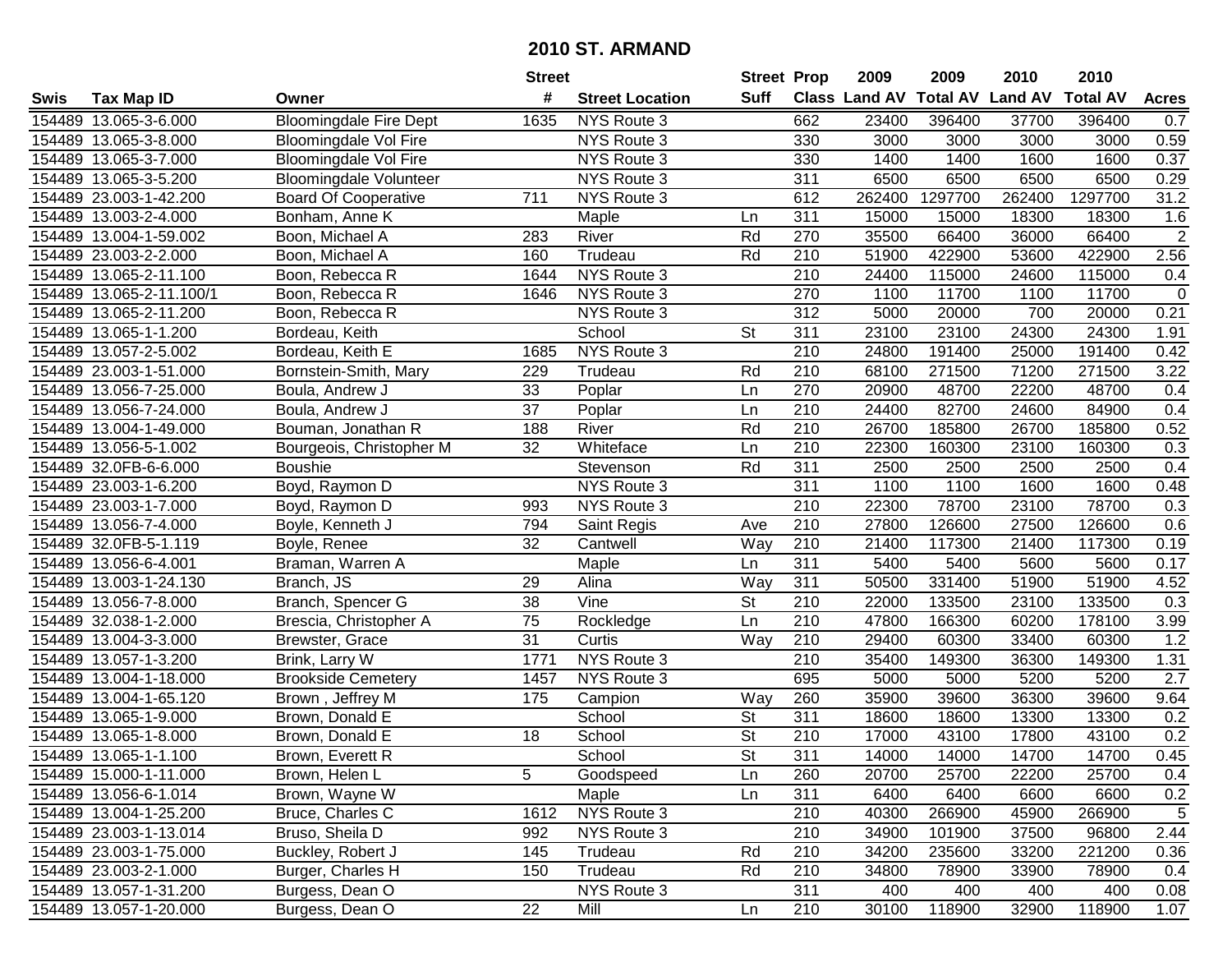|      |                        |                       | <b>Street</b> |                        | <b>Street Prop</b> |                  | 2009          | 2009            | 2010           | 2010            |                  |
|------|------------------------|-----------------------|---------------|------------------------|--------------------|------------------|---------------|-----------------|----------------|-----------------|------------------|
| Swis | <b>Tax Map ID</b>      | Owner                 | #             | <b>Street Location</b> | <b>Suff</b>        |                  | Class Land AV | <b>Total AV</b> | <b>Land AV</b> | <b>Total AV</b> | <b>Acres</b>     |
|      | 154489 13.057-1-23.002 | Burgess, Dean O       | 21            | Mill                   | Ln                 | 444              | 34500         | 185700          | 34500          | 185700          | 2.67             |
|      | 154489 13.056-10-6.000 | Burman, Darcey L      | 88            | Maple                  | Ln                 | 210              | 21000         | 124100          | 23100          | 124100          | 0.3              |
|      | 154489 23.001-1-22.100 | Burman, Richard       | 1207          | NYS Route 3            |                    | 210              | 34800         | 164000          | 34400          | 164000          | 1.8              |
|      | 154489 13.056-8-9.110  | Burman, Thomas E      | 16            | Main                   | St                 | 411              | 7500          | 99100           | 25000          | 102100          | 0.23             |
|      | 154489 13.056-8-6.000  | Burman, Thomas E      | 844           | Saint Regis            | Ave                | 210              | 32000         | 136700          | 33000          | 136700          | 1.1              |
|      | 154489 13.056-10-7.000 | Burnah, Joey T        | 16            | Reservoir              | Ln                 | $\overline{210}$ | 32900         | 232400          | 34400          | 232400          | 1.5              |
|      | 154489 13.065-1-20.000 | Burnah, Valerie       | 8             | Roosevelt              | Ln                 | 210              | 18600         | 94800           | 17800          | 94800           | 0.2              |
|      | 154489 23.003-1-1.000  | Burpoe, Timothy P     |               | Trudeau                | Rd                 | 323              | 26000         | 26000           | 26000          | 26000           | 160              |
|      | 154489 13.057-4-5.000  | Burrows, David R      | 18            | Union                  | Ln                 | $\overline{210}$ | 27600         | 112500          | 27500          | 112500          | 0.6              |
|      | 154489 13.004-1-48.000 | Bushey, Steven W      |               | River                  | Rd                 | 311              | 7600          | 7600            | 7600           | 7600            | 0.26             |
|      | 154489 13.004-1-47.000 | Bushey, Steven W      | 187           | River                  | Rd                 | 311              | 31100         | 31100           | 31800          | 31800           | 0.93             |
|      | 154489 15.000-1-9.002  | <b>Butler Brian P</b> | 2029          | Gillespie              | Dr                 | 240              | 66800         | 321900          | 66800          | 321900          | 17.67            |
|      | 154489 13.004-1-53.000 | Buzzell, Stephen L    |               | River                  | Rd                 | 311              | 1300          | 1300            | 1400           | 1400            | 0.1              |
|      | 154489 13.004-2-17.000 | Callaghan, Roger J    |               | James                  | Way                | 314              | 21500         | 21500           | 25000          | 25000           | 1.16             |
|      | 154489 13.065-2-16.000 | Campion, Margaret A   | 1666          | NYS Route 3            |                    | 210              | 26500         | 93700           | 26200          | 93700           | 0.5              |
|      | 154489 13.056-10-5.000 | Cantwell, T Barry     |               | Main                   | St                 | 311              | 17200         | 17200           | 18500          | 18500           | 0.6              |
|      | 154489 13.056-10-9.300 | Cantwell, T Barry     |               | Maple                  | Ln                 | 311              | 19900         | 19900           | 19900          | 19900           | 0.76             |
|      | 154489 32.001-2-10.100 | Cantwell, William W   |               | Rockledge              | Ln                 | 311              | 3500          | 3500            | 3500           | 3500            | 0.91             |
|      | 154489 13.065-2-2.000  | Carter, Justin L      | 24            | River                  | Rd                 | 210              | 37100         | 76600           | 41000          | 76600           | 3.5              |
|      | 154489 23.003-1-8.000  | Cartier, Barbara J    | 1005          | NYS Route 3            |                    | 210              | 32000         | 164500          | 33000          | 156300          | 1.13             |
|      | 154489 23.003-1-9.000  | Cartier, Barbara J    |               | NYS Route 3            |                    | 311              | 1100          | 1100            | 1700           | 1700            | 0.5              |
|      | 154489 13.003-2-12.000 | Casey, David E Jr     |               | Main                   | St                 | 311              | 48500         | 48500           | 52000          | 52000           | 3.6              |
|      | 154489 32.038-1-65.000 | Casier, Francis       |               | Saranac                | Ln                 | 311              | 1400          | 1400            | 1400           | 1400            | 0.4              |
|      | 154489 32.038-1-68.000 | Casier, Francis       |               | Saranac                | Ln                 | 311              | 1100          | 1100            | 1100           | 1100            | 0.31             |
|      | 154489 32.038-1-69.000 | Casier, Francis       |               | Saranac                | Ln                 | $\overline{311}$ | 1200          | 1200            | 1200           | 1200            | 0.35             |
|      | 154489 32.038-1-71.000 | Casier, Francis       |               | Saranac                | Ln                 | 311              | 1200          | 1200            | 1200           | 1200            | 0.33             |
|      | 154489 32.038-1-64.000 | Casier, Francis       |               | Saranac                | Ln                 | 311              | 30200         | 30200           | 30200          | 30200           | 0.96             |
|      | 154489 32.038-1-72.000 | Casier, Francis       |               | Saranac                | Ln                 | 311              | 1500          | 1500            | 1500           | 1500            | 0.43             |
|      | 154489 32.038-1-73.000 | Casier, Francis       |               | Saranac                | Ln                 | 311              | 1200          | 1200            | 1200           | 1200            | 0.34             |
|      | 154489 32.038-1-75.000 | Casier, Francis       |               | Saranac                | Ln                 | $\overline{311}$ | 20400         | 20400           | 22900          | 22900           | 0.39             |
|      | 154489 32.038-1-76.000 | Casier, Francis       |               | Saranac                | Ln                 | $\overline{311}$ | 19400         | 19400           | 21800          | 21800           | $\overline{0.3}$ |
|      | 154489 32.038-1-63.000 | Casier, Francis       |               | Saranac                | Ln                 | 311              | 18900         | 18900           | 18900          | 18900           | 0.26             |
|      | 154489 32.038-1-57.100 | Casier, Francis       |               | Rockledge              | Ln                 | 311              | 10000         | 10000           | 10000          | 10000           | 0.35             |
|      | 154489 32.038-1-42.113 | Casier, Francis       |               | Rockledge              | Ln                 | 311              | 19000         | 19000           | 19000          | 19000           | 0.27             |
|      | 154489 32.038-1-42.111 | Casier, Francis       |               | Saranac                | Ln                 | 311              | 21900         | 21900           | 21900          | 21900           | 0.51             |
|      | 154489 32.038-1-56.000 | Casier, Francis       |               | Rockledge              | Ln                 | 311              | 10100         | 10100           | 10100          | 10100           | 0.37             |
|      | 154489 32.038-1-49.000 | Casier, Francis       |               | Rockledge              | Ln                 | 311              | 22400         | 22400           | 22400          | 22400           | 0.55             |
|      | 154489 32.001-2-11.100 | Casier, Francis       |               | Rockledge              | Ln                 | 314              | 21200         | 21200           | 23900          | 23900           | 2.09             |
|      | 154489 32.038-1-66.000 | Casier, Francis       |               | Saranac                | Ln                 | 311              | 1200          | 1200            | 1200           | 1200            | 0.34             |
|      | 154489 32.038-1-67.000 | Casier, Francis       |               | Saranac                | Ln                 | 311              | 1300          | 1300            | 1300           | 1300            | 0.37             |
|      | 154489 23.001-1-20.200 | Cassavaugh, Charles   |               | NYS Route 3            |                    | 311              | 22100         | 22100           | 23700          | 23700           | 10.4             |
|      | 154489 13.056-3-26.000 | Cassavaugh, Peter W   | 55            | Prospect               | <b>St</b>          | 210              | 26700         | 65500           | 26200          | 65500           | 0.5              |
|      |                        |                       |               |                        |                    |                  |               |                 |                |                 |                  |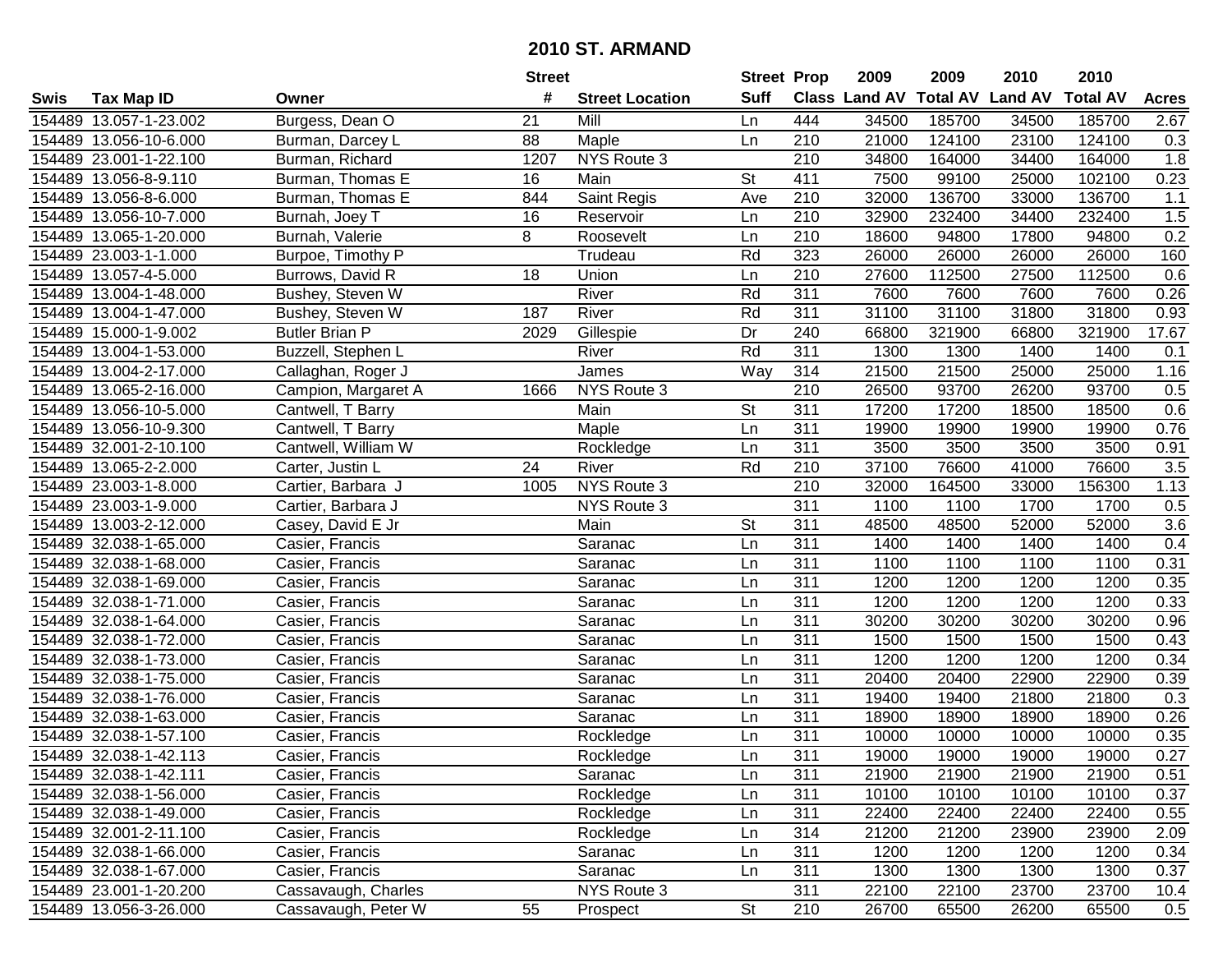|        |                        |                                                        | <b>Street</b>   |                            | <b>Street Prop</b>       |                  | 2009          | 2009    | 2010                    | 2010            |                  |
|--------|------------------------|--------------------------------------------------------|-----------------|----------------------------|--------------------------|------------------|---------------|---------|-------------------------|-----------------|------------------|
| Swis   | <b>Tax Map ID</b>      | Owner                                                  | #               | <b>Street Location</b>     | <b>Suff</b>              |                  | Class Land AV |         | <b>Total AV Land AV</b> | <b>Total AV</b> | <b>Acres</b>     |
|        | 154489 13.004-1-3.003  | Cassavaugh, Thomas                                     | 18              | Cassavaugh                 | Way                      | 210              | 35000         | 159500  | 35500                   | 159500          | 2.73             |
|        | 154489 13.004-1-9.112  | Cassavaugh, Thomas P                                   |                 | NYS Route 3                |                          | 311              | 24200         | 24200   | 26600                   | 26600           | 2.4              |
|        | 154489 13.064-1-7.020  | Cassavaugh, Thomas P                                   |                 | Roosevelt                  | Ln                       | 311              | 12000         | 12000   | 12600                   | 12600           | 0.5              |
|        | 154489 33.008-2-9.000  | <b>CCE LLC</b>                                         | 12              | George & Bliss             | Ln                       | 260              | 1023000       | 1423900 | 1090400                 | 1423900         | 28.3             |
|        | 154489 32.0FB-5-5.000  | Cecunjanin, Dzemal                                     | 131             | Bloomingdale               | Ave                      | 230              | 12900         | 119500  | 12900                   | 119500          | 0.1              |
|        | 154489 13.003-2-3.000  | Celeste, Joseph                                        | 97              | Maple                      | Ln                       | $\overline{210}$ | 34200         | 117300  | 34100                   | 119100          | 0.58             |
|        | 154489 13.064-2-1.112  | Celeste, Joseph M                                      |                 | Maple                      | Ln                       | 311              | 22400         | 22400   | 37400                   | 37400           | 1.57             |
| 154489 | 13.064-1-3.000         | Central School Dist No 1                               | $\overline{93}$ | Main                       | $\overline{\mathsf{St}}$ | 612              | 270000        | 1842200 | 300900                  | 1842200         | $\overline{20}$  |
|        | 154489 13.056-9-3.000  | Changelo, Michael                                      | 33              | Main                       | $\overline{\mathsf{St}}$ | $\overline{210}$ | 25900         | 111400  | 26200                   | 111400          | 0.57             |
|        | 154489 13.056-3-12.001 | Chase, James T                                         | 39              | Prospect                   | $\overline{\mathsf{St}}$ | 210              | 26700         | 178800  | 26500                   | 166200          | 0.52             |
|        | 154489 15.000-1-31.100 | <b>CHC Trust</b>                                       |                 | Roseman                    | Rd                       | 910              | 90700         | 90700   | 90700                   | 90700           | 118.9            |
|        |                        | 154489 644.089-9999-602.500/18 Citizens Communications |                 | <b>Public Service-Town</b> |                          | 836              | 0             | 508     | 0                       | 461             | 0                |
|        | 154489 13.004-1-76.000 | Clark, Carl R                                          | 75              | Moose Pond                 | Ln                       | 260              | 39200         | 73100   | 44300                   | 73100           | 4.5              |
|        | 154489 13.056-10-3.000 | Coats, Owen P                                          | $\overline{72}$ | Prospect                   | <b>St</b>                | 210              | 31800         | 135800  | 32700                   | 135800          | $\overline{1}$   |
|        | 154489 13.056-6-2.001  | Cogan, Jason A                                         | 44              | Poplar                     | Ln                       | 210              | 24800         | 91600   | 25000                   | 91600           | 0.42             |
|        | 154489 13.064-1-11.000 | Colby, Frank                                           | 39              | Matthew                    | Way                      | 270              | 28400         | 40900   | 28500                   | 40900           | 0.68             |
|        | 154489 13.064-1-14.000 | Colby, Robert C                                        | $\overline{31}$ | Matthew                    | Way                      | 270              | 26400         | 48900   | 27500                   | 48900           | 0.6              |
|        | 154489 23.003-1-31.100 | Cole, Karen M                                          | 692             | NYS Route 3                |                          | 210              | 46000         | 124800  | 54800                   | 124800          | 7.7              |
|        | 154489 13.065-3-3.000  | Coleman, Ronald M                                      | 3               | Roosevelt                  | Ln                       | 210              | 26500         | 119900  | 26200                   | 119900          | 0.5              |
|        | 154489 23.003-1-24.000 | Collins, Darius                                        |                 | NYS Route 3                |                          | 311              | 16700         | 16700   | 18900                   | 18900           | $\overline{3.2}$ |
|        | 154489 23.003-1-23.100 | Collins, Dayrius                                       | 825             | NYS Route 3                |                          | 210              | 33300         | 150600  | 34000                   | 145700          | 1.4              |
|        | 154489 23.003-1-23.200 | Collins, Dayrius                                       |                 | NYS Route 3                |                          | 311              | 24500         | 24500   | 26600                   | 26600           | 3.6              |
|        | 154489 23.003-1-22.000 | Collins, Gerald W                                      | 813             | NYS Route 3                |                          | 210              | 48900         | 180000  | 47900                   | 180000          | 5.6              |
| 154489 | 13.056-3-23.000        | Compeau, Keith W                                       | 69              | Prospect                   | St                       | 312              | 24400         | 24400   | 18400                   | 23800           | 0.4              |
|        | 154489 13.056-3-22.000 | Compeau, Keith W                                       |                 | Prospect                   | $\overline{St}$          | 311              | 11400         | 11400   | 13300                   | 13300           | 0.2              |
|        | 154489 23.003-1-49.000 | Comstock, Edward Jr                                    | 247             | Trudeau                    | Rd                       | 210              | 93300         | 269200  | 93400                   | 269200          | 1.14             |
|        | 154489 32.038-1-58.000 | Connolly, Gregory                                      | 94              | Rockledge                  | Ln                       | 210              | 37000         | 234800  | 37000                   | 234800          | 0.55             |
|        | 154489 32.038-1-46.000 | Conroy, Mary S                                         | 61              | Saranac                    | Ln                       | 210              | 24900         | 210000  | 29000                   | 209600          | 0.23             |
|        | 154489 32.001-2-11.200 | Cook, Matt                                             | 97              | Saranac                    | Ln                       | 311              | 48800         | 48800   | 52100                   | 52100           | 22.6             |
|        | 154489 23.003-1-46.000 | Cook, Scott G                                          | 273             | Trudeau                    | Rd                       | $\overline{210}$ | 48000         | 129500  | 37700                   | 129500          | 0.64             |
|        | 154489 23.003-2-10.000 | Coombs, Joseph H                                       | $\overline{24}$ | Mount Pisgah               | Ln                       | 210              | 58000         | 238600  | 58000                   | 238600          | $\overline{1}$   |
|        | 154489 13.056-1-1.200  | Copas, David                                           | 748             | <b>Saint Regis</b>         | Ave                      | $\overline{210}$ | 43600         | 168000  | 51200                   | 168000          | 6.61             |
|        | 154489 13.003-2-6.200  | Corliss, Devin P                                       | $\overline{22}$ | <b>Sunset Rock</b>         | Way                      | $\overline{210}$ | 37300         | 292900  | 38900                   | 292900          | 5.35             |
|        | 154489 23.003-1-67.100 | Costanza, Richard                                      | 61              | Mount Pisgah               | Ln                       | 210              | 72100         | 398800  | 72900                   | 378900          | 1.48             |
|        | 154489 13.003-1-25.300 | Cotter, Jeffrey E                                      | 19              | McKenzie Mountain          | Way                      | 210              | 64300         | 236300  | 64300                   | 236300          | 8.84             |
|        | 154489 23.003-1-38.000 | Coullier, Frank                                        | 655             | NYS Route 3                |                          | 411              | 28400         | 143900  | 42200                   | 143900          | 0.9              |
|        | 154489 23.003-1-35.000 | Coullier, Frank                                        | 659             | NYS Route 3                |                          | 210              | 18600         | 206300  | 17800                   | 206300          | 0.2              |
|        | 154489 23.003-1-37.000 | Coullier, Frank                                        | 657             | NYS Route 3                |                          | 210              | 28300         | 145900  | 28400                   | 145900          | 0.67             |
|        | 154489 15.000-1-28.000 | Crowell, Guy L                                         | 25              | Roseman                    | Rd                       | 240              | 43600         | 120900  | 44500                   | 120900          | 15.7             |
|        | 154489 32.038-1-43.000 | Curtis, John Sr                                        |                 | Rockledge                  | Ln                       | 311              | 20400         | 20400   | 20400                   | 20400           | 0.39             |
|        | 154489 23.003-1-15.113 | Curtis, Jon W                                          | 964             | NYS Route 3                |                          | 210              | 30100         | 92500   | 30600                   | 92500           | 0.84             |
|        | 154489 23.001-1-27.000 | Cushman Bernard K                                      | 1240            | NYS Route 3                |                          | 210              | 48700         | 164700  | 34700                   | 164700          | 1.6              |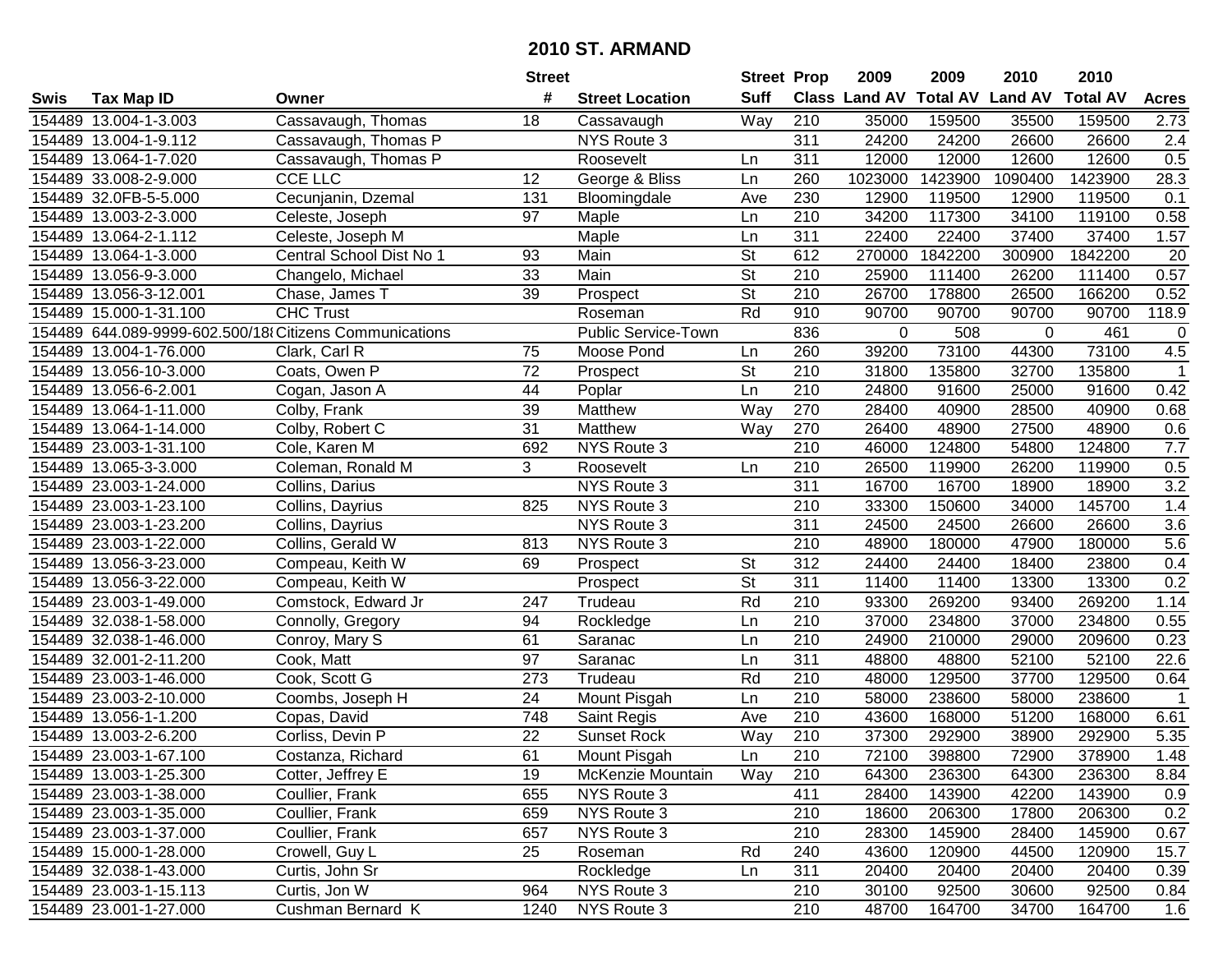|      |                        |                             | <b>Street</b>   |                        | <b>Street Prop</b>       |                  | 2009          | 2009            | 2010           | 2010            |              |
|------|------------------------|-----------------------------|-----------------|------------------------|--------------------------|------------------|---------------|-----------------|----------------|-----------------|--------------|
| Swis | <b>Tax Map ID</b>      | Owner                       | #               | <b>Street Location</b> | Suff                     |                  | Class Land AV | <b>Total AV</b> | <b>Land AV</b> | <b>Total AV</b> | <b>Acres</b> |
|      | 154489 23.001-1-23.100 | D'Avignon, Helen V          | 1202            | NYS Route 3            |                          | 210              | 25900         | 67000           | 17900          | 75000           | 0.67         |
|      | 154489 13.003-1-12.200 | Daby, Emily H               | 27              | <b>Sunset Rock</b>     | Way                      | 240              | 56800         | 228100          | 42200          | 228100          | 12.91        |
|      | 154489 13.004-1-82.000 | Dahlen, Daun                | 34              | Moose Pond             | Ln                       | 210              | 34500         | 77300           | 37000          | 77300           | 2.3          |
|      | 154489 13.003-1-18.120 | Dakin, Earl J Jr            | 89              | Roosevelt              | Ln                       | 210              | 57800         | 223200          | 58000          | 223200          | 2.9          |
|      | 154489 13.003-3-5.000  | Damour, Marc A              | 175             | Main                   | <b>St</b>                | 210              | 48800         | 295000          | 48800          | 295000          | 3.95         |
|      | 154489 13.003-1-22.100 | Darrah, Barbara J           |                 | Roosevelt              | Ln                       | 311              | 10000         | 10000           | 10000          | 10000           | 0.82         |
|      | 154489 13.003-1-23.200 | Darrah, Barbara J           | 20              | George Downs           | Ln                       | 210              | 43100         | 300000          | 43400          | 306000          | 0.71         |
|      | 154489 13.064-1-10.000 | Darrah, Ronald P            | 9               | Maggie                 | Way                      | 210              | 28600         | 117100          | 28800          | 117100          | 0.7          |
|      | 154489 13.003-4-1.000  | Darrah, Ronald P            | $\overline{55}$ | Alina                  | Way                      | 312              | 33900         | 51800           | 33900          | 54400           | 40           |
|      | 154489 13.003-4-3.000  | Darrah, Ronald P            |                 | Roosevelt              | Ln                       | 311              | 6500          | 6500            | 8300           | 8300            | 3.08         |
|      | 154489 13.003-4-2.000  | Darrah, Stuart J            | 75              | Alina                  | Way                      | 270              | 48200         | 66500           | 49100          | 68500           | 21.53        |
|      | 154489 13.065-2-1.000  | Darrah, Wayne A             | 1678            | NYS Route 3            |                          | 210              | 28600         | 100700          | 28800          | 100700          | 0.73         |
|      | 154489 13.003-1-23.100 | Darrah, Wayne A             | 21              | George Downs           | Ln                       | 210              | 64300         | 267300          | 75100          | 267300          | 8.89         |
|      | 154489 13.003-1-24.110 | Darrah, Wayne A             |                 | Alina                  | Way                      | 311              | 30300         | 30300           | 33600          | 33600           | 12.43        |
|      | 154489 13.064-2-2.112  | Darrah, William R           | 82              | Main                   | <b>St</b>                | 210              | 28700         | 216000          | 28900          | 216000          | 0.71         |
|      | 154489 32.001-1-4.000  | Dash, Ceceilia S            | 637             | NYS Route 3            |                          | 210              | 33100         | 101000          | 34700          | 107100          | 1.6          |
|      | 154489 32.038-1-40.000 | Datta, Shomit               | 57              | Saranac                | Ln                       | 210              | 33000         | 183100          | 32300          | 183100          | 0.3          |
|      | 154489 13.056-3-21.200 | DeAngelis, George L         | 79              | Prospect               | $\overline{\mathsf{St}}$ | 210              | 23300         | 106800          | 23900          | 106800          | 0.35         |
|      | 154489 32.038-1-4.100  | Decker, Linda M             | 66              | Rockledge              | Ln                       | 411              | 17700         | 326400          | 63400          | 326400          | 2.18         |
|      | 154489 32.038-1-5.100  | Decker, Robert P            |                 | Rockledge              | Ln                       | 311              | 38500         | 38500           | 38500          | 38500           | 0.65         |
|      | 154489 13.064-1-8.000  | Dekkers, Karen M            | 42              | Roosevelt              | Ln                       | 210              | 18600         | 136800          | 17800          | 136800          | 0.2          |
|      | 154489 13.057-1-11.038 | Delancett, Troy             | 17              | Union                  | Ln                       | 210              | 27200         | 238600          | 28200          | 238600          | 0.65         |
|      | 154489 13.057-1-10.039 | Delancett, Troy             |                 | Union                  | Ln                       | 311              | 19900         | 19900           | 22100          | 22100           | 0.76         |
|      | 154489 15.000-1-41.000 | Delaney, William HT         | 2292            | Gillespie              | Dr                       | 240              | 100900        | 373500          | 100900         | 373500          | 64.4         |
|      | 154489 15.000-1-27.000 | Delaney, William HT         |                 | Gillespie              | Dr                       | 910              | 77000         | 77000           | 80900          | 80900           | 113.4        |
|      | 154489 15.000-1-42.000 | Delaney, William HT         |                 | Gillespie              | Dr                       | 322              | 93900         | 93900           | 93900          | 93900           | 117.4        |
|      | 154489 15.000-1-7.200  | Deluca, Anthony J           | 2032            | Gillespie              | Dr                       | 312              | 37500         | 44600           | 40800          | 44600           | 21.4         |
|      | 154489 13.057-3-6.000  | Demarco, Paul J             | 1682            | NYS Route 3            |                          | 210              | 25000         | 130000          | 25100          | 130000          | 0.43         |
|      | 154489 13.065-1-19.000 | Dennin, Frederick S         | 1653            | NYS Route 3            |                          | 432              | 9000          | 83300           | 30000          | 83300           | 0.4          |
|      | 154489 13.004-1-84.000 | Denninger Irrevocable Trust | 26              | Moose Pond             | Ln                       | 260              | 30000         | 56800           | 31600          | 56800           | 1.66         |
|      | 154489 13.004-1-85.000 | Denninger Irrevocable Trust |                 | Moose Pond             | Ln                       | 311              | 1400          | 1400            | 1400           | 1400            | 0.43         |
|      | 154489 13.004-1-83.000 | Denninger, Mary A           | 28              | Moose Pond             | Ln                       | 260              | 33100         | 70700           | 34700          | 70700           | 1.5          |
|      | 154489 13.057-4-1.000  | Denninger, Paul F           | 3               | River                  | Rd                       | $\overline{210}$ | 26100         | 67500           | 23100          | 67500           | 0.3          |
|      | 154489 13.056-1-1.100  | Denoyelles, Jean R          |                 | Prospect               | $\overline{\mathsf{St}}$ | 311              | 71900         | 71900           | 71900          | 71900           | 27.13        |
|      | 154489 23.002-1-12.000 | Derr, Francis G Jr          | 59              | Grass Pond             | Way                      | 260              | 21500         | 37300           | 21500          | 37300           | 0.5          |
|      | 154489 13.003-1-6.000  | Dixon, Carrol L             |                 | Maple                  | Ln                       | 322              | 15400         | 15400           | 15400          | 15400           | 18.1         |
|      | 154489 13.003-1-7.100  | Dixon, Carroll L            |                 | Maple                  | Ln                       | 910              | 75500         | 75500           | 80700          |                 | 80700 118.73 |
|      | 154489 32.038-1-29.000 | Doebler, David C            | 36              | Saranac                | Ln                       | 210              | 20800         | 256400          | 32900          | 264000          | 0.34         |
|      | 154489 13.056-4-7.000  | Donaldson, Tami L           | 36              | Whiteface              | Ln                       | 210              | 16100         | 16100           | 24600          | 151000          | 0.37         |
|      | 154489 13.065-1-11.000 | Dora, Richard A             | 9               | School                 | <b>St</b>                | 210              | 28100         | 116500          | 28200          | 116500          | 0.65         |
|      | 154489 23.003-1-60.000 | Douglas, Robert W           | 37              | Mount Pisgah           | Ln                       | 210              | 73800         | 287500          | 75100          | 287500          | 1.82         |
|      | 154489 13.056-8-4.000  | Downs, Debra                | 838             | Saint Regis            | Ave                      | 210              | 28400         | 120900          | 28800          | 120900          | 0.7          |
|      |                        |                             |                 |                        |                          |                  |               |                 |                |                 |              |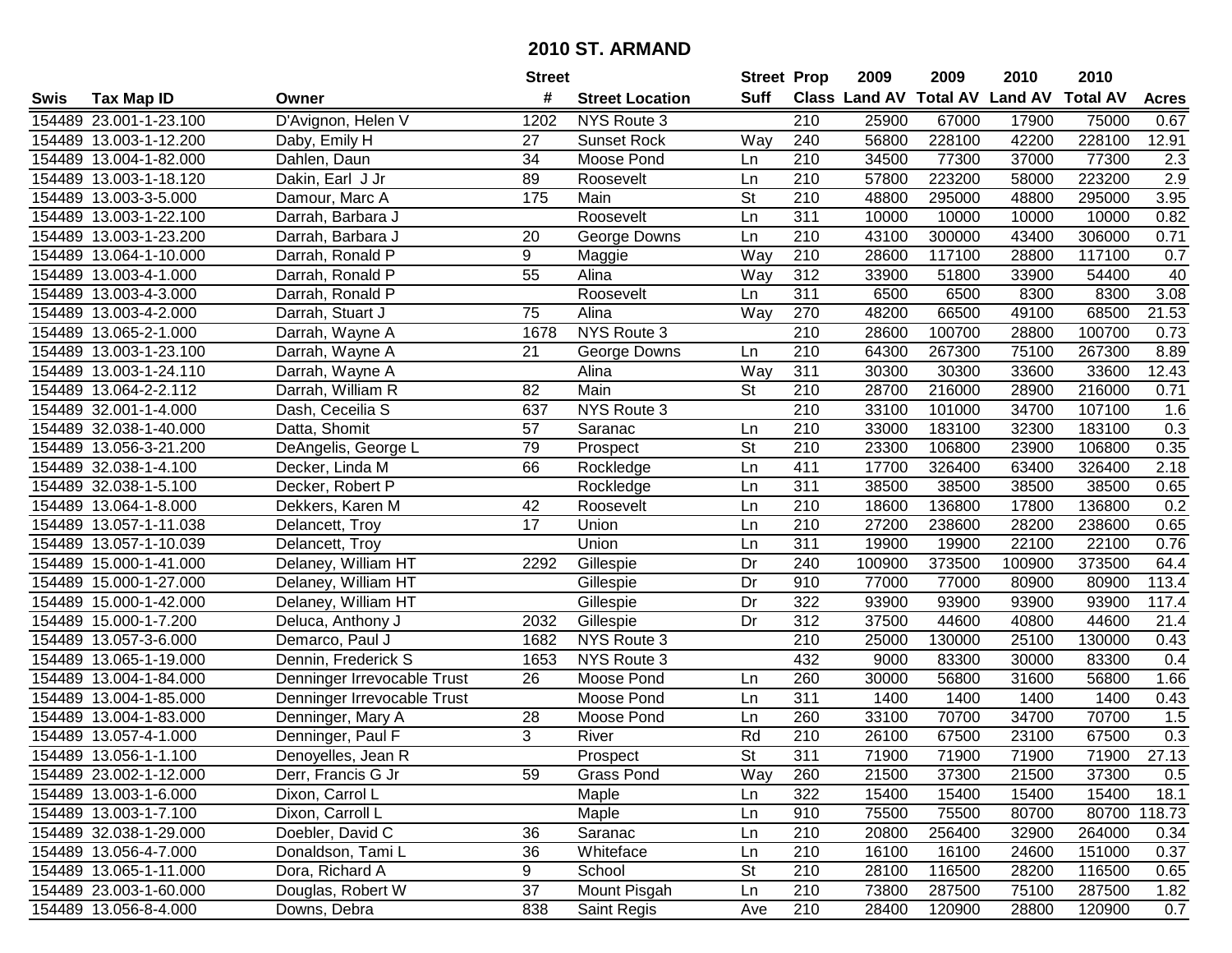|        |                             |                     | <b>Street</b>   |                        | <b>Street Prop</b>       |                  | 2009          | 2009            | 2010           | 2010            |              |
|--------|-----------------------------|---------------------|-----------------|------------------------|--------------------------|------------------|---------------|-----------------|----------------|-----------------|--------------|
| Swis   | <b>Tax Map ID</b>           | Owner               | #               | <b>Street Location</b> | <b>Suff</b>              |                  | Class Land AV | <b>Total AV</b> | <b>Land AV</b> | <b>Total AV</b> | <b>Acres</b> |
|        | 154489 13.003-1-25.100      | Downs, Kathryn M    | 157             | Roosevelt              | Ln                       | 210              | 62700         | 188400          | 64200          | 197800          | 9.77         |
|        | 154489 23.002-1-10.000      | Doyle, Michael A    | 59              | <b>Grass Pond</b>      | Way                      | 312              | 23900         | 24100           | 23900          | 24100           | 0.5          |
|        | 154489 23.002-1-11.000      | Doyle, Timothy J    |                 | Moose Pond             | Ln                       | 260              | 21500         | 30700           | 23600          | 30700           | 0.5          |
|        | 154489 13.056-8-7.000       | Duffy, Charles      | 850             | Saint Regis            | Ave                      | 210              | 31100         | 40000           | 31800          | 40000           | 0.93         |
|        | 154489 23.001-1-26.000      | Duffy, Charles H    | 1034            | NYS Route 3            |                          | 240              | 71000         | 167900          | 56000          | 244800          | 30.1         |
|        | 154489 13.003-2-8.000       | Duffy, Charles H    | 10              | Main                   | $\overline{\mathsf{St}}$ | $\overline{311}$ | 36600         | 36600           | 39200          | 39200           | 0.93         |
|        | 154489 13.003-2-9.000       | Duffy, Charles H    |                 | Main                   | <b>St</b>                | 311              | 41600         | 41600           | 44000          | 44000           | 1.64         |
|        | 154489 13.004-1-8.095       | Duffy, Charles H Jr | 232             | River                  | Rd                       | 240              | 65900         | 276100          | 66300          | 276100          | 22.5         |
|        | 154489 13.056-10-9.400      | Duffy, Donald E     | 29              | Reservoir              | Ln                       | $\overline{210}$ | 50500         | 249200          | 49300          | 249200          | 6.04         |
|        | 154489 32.038-1-4.200       | Dumas, Timothy P    | 179             | <b>Forest Hill</b>     | Ave                      | 210              | 42500         | 138600          | 42700          | 138600          | 0.42         |
|        | 154489 13.004-1-89.000      | Dumont, Harold W    | 332             | River                  | Rd                       | 260              | 32600         | 45200           | 34000          | 40000           | 1.4          |
|        | 154489 23.003-2-27.000      | Duso, Sharron J     | 52              | Mount Pisgah           | Ln                       | 210              | 59100         | 367300          | 59400          | 367300          | 1.31         |
|        | 154489 23.003-2-28.000      | Duso, Sharron J     |                 | Vista                  | Dr                       | 311              | 42600         | 42600           | 49300          | 49300           | 4.16         |
|        | 154489 13.004-1-63.002      | Dyer, Edwin L       | 313             | River                  | Rd                       | 210              | 42200         | 117100          | 36600          | 122300          | 5.9          |
|        | 154489 32.0FB-5-4.000       | Edelberg, William R | 135             | Bloomingdale           | Ave                      | 210              | 18600         | 86500           | 18600          | 86500           | 0.2          |
|        | 154489 23.002-1-2.000       | Edgley, Ronald      | 1403            | NYS Route 3            |                          | 105              | 33900         | 96100           | 36000          | 96100           | $\sqrt{2}$   |
|        | 154489 13.056-2-17.002      | Eldridge, William   | 18              | Oregon Plains          | Rd                       | 260              | 37300         | 75300           | 41300          | 75300           | 3.6          |
|        | 154489 13.004-1-70.000      | Ellis, Jeff         | $\overline{75}$ | Hemlock                | Way                      | 210              | 48100         | 99500           | 49600          | 99500           | 1.18         |
|        | 154489 13.004-1-16.210      | Ellsworth Will B    |                 | NYS Route 3            |                          | 311              | 32600         | 32600           | 35300          | 35300           | 1.4          |
|        | 154489 13.004-1-16.100      | Ellsworth, Cyrus J  | 1473            | NYS Route 3            |                          | 210              | 65700         | 367300          | 77100          | 367300          | 9.5          |
|        | 154489 13.056-8-11.000      | Elmore, Diane L     | 26              | Main                   | <b>St</b>                | 210              | 21700         | 176300          | 23100          | 176300          | 0.3          |
|        | 154489 13.056-8-12.000      | Elmore, Diane L     |                 | Vine                   | St                       | 311              | 12700         | 12700           | 12700          | 12700           | 0.2          |
| 154489 | 13.004-1-71.112             | Elrod, Tony         | 153             | Moose Pond             | Ln                       | 210              | 56900         | 244700          | 56900          | 225000          | 8.7          |
| 154489 | 13.064-2-1.113              | Engel, Alfred C     |                 | Maple                  | Ln                       | 311              | 21500         | 21500           | 25000          | 25000           | 1.16         |
|        | 154489 13.064-2-1.111       | Engel, Alfred C     |                 | Maple                  | Ln                       | 311              | 10500         | 10500           | 10500          | 10500           | 13.12        |
|        | 154489 13.064-2-1.114       | Engel, Alfred C     |                 | Maple                  | Ln                       | 311              | 22800         | 22800           | 27000          | 27000           | 1.75         |
|        | 154489 13.003-2-14.000      | Engel, Alfred C     |                 | Main                   | $\overline{\mathsf{St}}$ | 311              | 45200         | 45200           | 48100          | 48100           | 2.66         |
|        | 154489 33.008-2-8.000       | Eriksen, Carl E     | 12              | George & Bliss         | Ln                       | 260              | 856900        | 1072500         | 799200         | 942600          | 18.2         |
|        | 154489 32.038-1-1.000       | <b>Essex County</b> |                 | Rockledge              | Ln                       | 311              | 21000         | 21000           | 20000          | 20000           | 4            |
|        | 154489 13.003-2-6.300       | <b>Essex County</b> |                 | Main                   | $\overline{\mathsf{St}}$ | $\overline{311}$ | 24300         | 24300           | 29200          | 29200           | 0.72         |
|        | 154489 13.065-1-23.100      | <b>Essex County</b> | 16              | Roosevelt              | Ln                       | $\overline{210}$ | 22300         | 52800           | 23100          | 52800           | 0.3          |
|        | 154489 13.056-7-16.000      | <b>Essex County</b> | 10              | Maple                  | Ln                       | 210              | 32400         | 72000           | 33700          | 72000           | 1.29         |
|        | 154489 32.038-1-5.300       | <b>Essex County</b> |                 | Rockledge              | Ln                       | 311              | 900           | 900             | 900            | 900             | 0.09         |
|        | 154489 13.056-7-16.000/2010 | <b>Essex County</b> | 10              | Maple                  | Ln                       | $\overline{210}$ |               |                 | 33700          | 72000           |              |
|        | 154489 32.038-1-1.000/2010  | <b>Essex County</b> |                 | Rockledge              | Ln                       | 311              |               |                 | 20000          | 20000           |              |
|        | 154489 32.038-1-5.300/2010  | <b>Essex County</b> |                 | Rockledge              | Ln                       | 311              |               |                 | 900            | 900             |              |
|        | 154489 13.003-2-6.300/2010  | <b>Essex County</b> |                 | Main                   | <b>St</b>                | 311              |               |                 | 29200          | 29200           |              |
|        | 154489 13.056-7-7.000       | Essex, Donald D     | 28              | $\overline{V}$ ine     | <b>St</b>                | 270              | 33000         | 49100           | 33700          | 49100           | 1.3          |
|        | 154489 33.008-2-1.000       | Evangelista, Mark M |                 | George & Bliss         | Ln                       | 314              | 3400          | 3400            | 5600           | 5600            | 1.12         |
|        | 154489 33.008-2-2.000       | Evangelista, Mark M | 12              | George & Bliss         | Ln                       | 260              | 746500        | 803700          | 622000         | 735300          | 1.12         |
|        | 154489 13.057-1-33.000      | Everritt, Dean K    | 10              | Oregon Plains          | Rd                       | 210              | 32400         | 173000          | 33700          | 173000          | 1.3          |
|        | 154489 15.000-1-12.000      | Fahl, Eric J        |                 | Goodspeed              | Ln                       | 314              | 1800          | 1800            | 1800           | 1800            | 0.1          |
|        |                             |                     |                 |                        |                          |                  |               |                 |                |                 |              |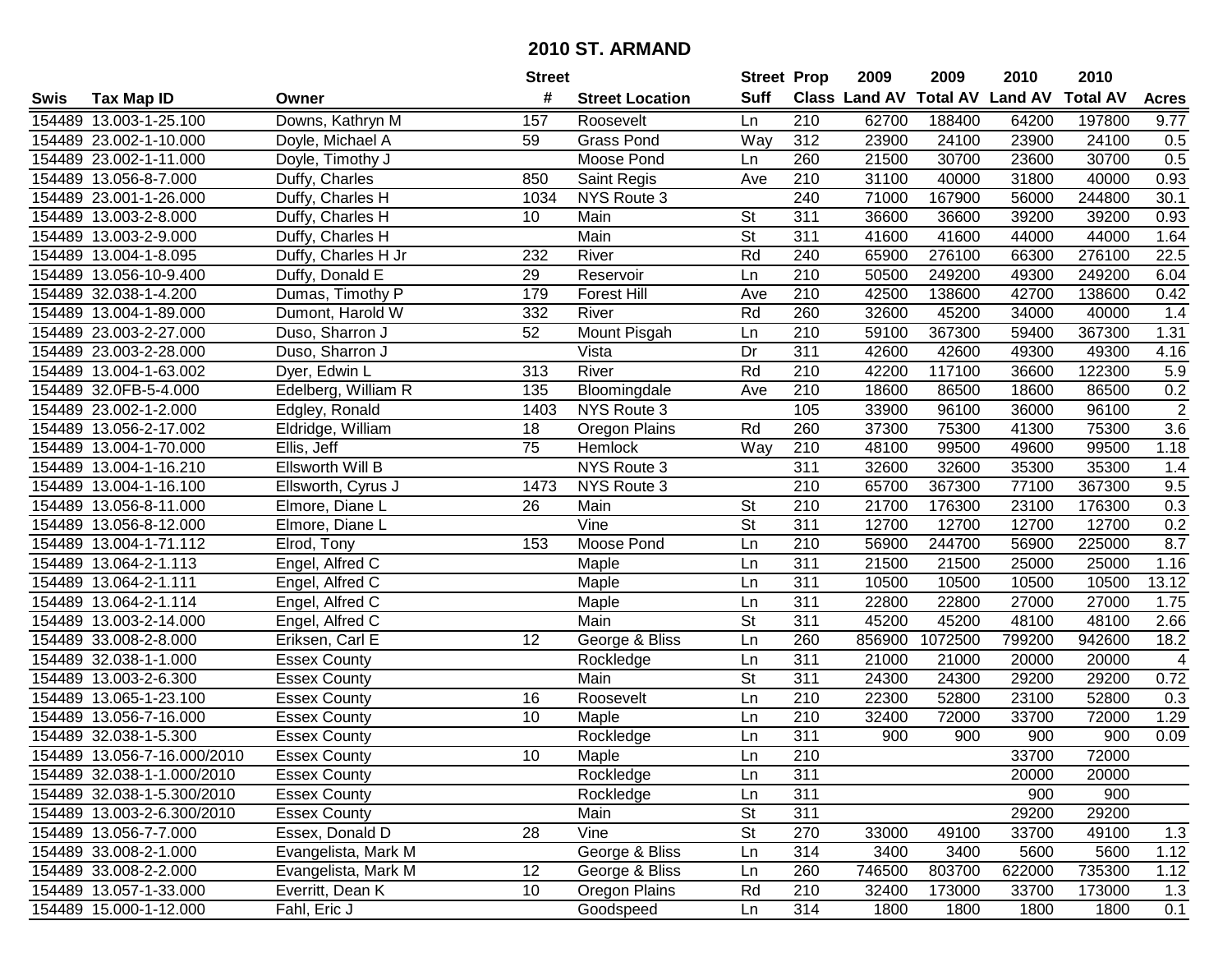|        |                         |                           | <b>Street</b>   |                        | <b>Street Prop</b>       |                  | 2009   | 2009   | 2010                           | 2010            |              |
|--------|-------------------------|---------------------------|-----------------|------------------------|--------------------------|------------------|--------|--------|--------------------------------|-----------------|--------------|
| Swis   | <b>Tax Map ID</b>       | Owner                     | #               | <b>Street Location</b> | <b>Suff</b>              |                  |        |        | Class Land AV Total AV Land AV | <b>Total AV</b> | <b>Acres</b> |
|        | 154489 15.000-1-13.000  | Fahl, Eric J              | 13              | Goodspeed              | Ln                       | 311              | 9800   | 9800   | 9800                           | 9800            | 0.46         |
|        | 154489 15.000-1-14.000  | Fahl, Eric J              |                 | Goodspeed              | Ln                       | 311              | 1700   | 1700   | 1700                           | 1700            | 0.08         |
|        | 154489 15.000-1-7.120   | Fahl, Eric J              | 20              | Goodspeed              | Ln                       | 210              | 33700  | 233900 | 34400                          | 233900          | 1.5          |
|        | 154489 13.056-5-9.000   | Farley, Jerry             |                 | Maple                  | Ln                       | 311              | 15800  | 15800  | 16600                          | 16600           | 0.4          |
|        | 154489 13.056-5-2.001   | Farley, Jerry             |                 | Maple                  | Ln                       | $\overline{311}$ | 9800   | 9800   | 10200                          | 10200           | 0.17         |
|        | 154489 13.056-5-5.002   | Farley, Jerry F           | 34              | Maple                  | Ln                       | 270              | 24000  | 35400  | 24300                          | 35400           | 0.38         |
|        | 154489 13.056-5-8.000   | Farley, Jerry F           |                 | Whiteface              | Ln                       | 311              | 11400  | 11400  | 12000                          | 12000           | 0.2          |
| 154489 | 13.056-1-4.000          | Farmer, Sheree            | 14              | Prospect               | $\overline{\mathsf{St}}$ | 270              | 24000  | 53400  | 24600                          | 53400           | 0.4          |
|        | 154489 13.004-1-65.500  | Farro, James              | 155             | Campion                | Way                      | $\overline{240}$ | 40500  | 68000  | 43900                          | 68000           | 15.03        |
|        | 154489 13.065-3-1.000   | Fawcett, Andrew R Jr      | 31              | Roosevelt              | Ln                       | 210              | 36800  | 130700 | 37700                          | 130700          | 10.55        |
|        | 154489 14.000-1-3.000   | Fawcett, Cheryl           | 129             | Dinsmore               | Way                      | 910              | 33100  | 33100  | 36000                          | 36000           | 60           |
|        | 154489 13.057-1-12.200  | Fawcett, Cheryl A         |                 | NYS Route 3            |                          | 311              | 25300  | 25300  | 28400                          | 28400           | 5.87         |
|        | 154489 32.038-1-35.000  | Federman Jay S            |                 | Rockledge              | Ln                       | 311              | 9000   | 9000   | 9000                           | 9000            | 0.12         |
|        | 154489 32.038-1-15.000  | Federman, Dorothy         |                 | Rockledge              | Ln                       | 311              | 15000  | 15000  | 19000                          | 19000           | 0.2          |
|        | 154489 32.038-1-32.000  | Federman, Dorothy         |                 | Rockledge              | Ln                       | 311              | 19700  | 19700  | 24600                          | 24600           | 0.33         |
|        | 154489 32.038-1-7.000   | Federman, Dorothy S       | 36              | Rockledge              | Ln                       | 210              | 36600  | 396700 | 53200                          | 387300          | 0.5          |
|        | 154489 32.038-1-47.000  | Federman, Jay S           |                 | Rockledge              | Ln                       | $\overline{311}$ | 23800  | 23800  | 28700                          | 28700           | 0.67         |
|        | 154489 15.000-1-31.200  | Fedorov, Alex M           |                 | Roseman                | Rd                       | 322              | 31000  | 31000  | 33700                          | 33700           | 18.7         |
|        | 154489 23.003-1-65.000  | Fiedler, Walter H         | 77              | Mount Pisgah           | Ln                       | 210              | 75300  | 318200 | 77100                          | 306900          | 2.3          |
|        | 154489 13.004-1-30.003  | Fields, Robert D          | 90              | River                  | Rd                       | 210              | 40400  | 137400 | 41900                          | 137400          | 1.3          |
|        | 154489 13.004-1-1.099   | Fields, Robert D          |                 | River                  | Rd                       | 311              | 1700   | 1700   | 1700                           | 1700            | 2.3          |
|        | 154489 13.004-1-39.500  | Filsinger, David R        | 175             | River                  | Rd                       | 240              | 58200  | 324300 | 59100                          | 324300          | 34.06        |
| 154489 | 13.004-1-39.112         | Filsinger, David R        |                 | River                  | Rd                       | 311              | 28200  | 28200  | 31500                          | 31500           | 9.77         |
| 154489 | 15.000-1-25.000         | Fink, Jeffrey L           | 2155            | Gillespie              | Dr                       | 240              | 44900  | 123000 | 45100                          | 123000          | 16.46        |
|        | 154489 23.003-1-77.110  | Finn, Kristin P           | 159             | Trudeau                | Rd                       | 210              | 61000  | 91400  | 65400                          | 91400           | 5.13         |
|        | 154489 23.003-1-77.220  | Finn, Kristin P           |                 | Trudeau                | Rd                       | 311              |        |        | 4600                           | 4600            | $\mathbf{1}$ |
|        | 154489 23.003-1-77.210  | Finn, Patricia M          | 153             | Trudeau                | Rd                       | 210              |        |        | 46400                          | 169700          | $\mathbf{1}$ |
|        | 154489 32.038-1-53.000  | Fischer, Douglas P        |                 | Rockledge              | Ln                       | 311              | 22700  | 22700  | 25100                          | 25100           | 0.58         |
|        | 154489 32.038-1-45.000  | Fischer, Douglas P        | 88              | Rockledge              | Ln                       | $\overline{210}$ | 33600  | 353200 | 33600                          | 353200          | 0.32         |
|        | 154489 32.038-1-14.000  | Flint, Leland             | 28              | Saranac                | Ln                       | $\overline{210}$ | 18400  | 160500 | 32300                          | 153300          | 0.3          |
|        | 154489 32.038-1-24.000  | Flint, Wanda E            |                 | Rockledge              | Ln                       | 311              | 19500  | 19500  | 24400                          | 24400           | 0.31         |
|        | 154489 13.004-1-73.000  | Fobare, Malcolm G         | 43              | Grass Pond             | Way                      | 210              | 62900  | 301400 | 64400                          | 301400          | 10           |
|        | 154489 15.000-1-53.100  | Forrence, Peter P         | 184             | Goodspeed              | Ln                       | 240              | 51600  | 213000 | 52400                          | 213000          | 29.69        |
|        | 154489 13.004-2-11.002  | Forrester, Bettijane      | $\overline{23}$ | James                  | Way                      | 210              | 35400  | 107500 | 38400                          | 107500          | 2.72         |
|        | 154489 13.004-1-61.001  | Fortune, Timothy J        | 299             | River                  | Rd                       | 240              | 52700  | 125000 | 52700                          | 125000          | 38.15        |
|        | 154489 14.000-1-7.120   | Franklin Falls LLC        |                 | River                  | Rd                       | 311              | 22700  | 22700  | 22700                          | 22700           | 1.7          |
|        | 154489 14.000-1-7.130   | <b>Franklin Falls LLC</b> |                 | River                  | Rd                       | 311              | 3300   | 3300   | 3300                           | 3300            | 4.1          |
|        | 154489 14.000-1-9.000   | Franklin Falls LLC        |                 | River                  | Rd                       | 910              | 72000  | 72000  | 72000                          | 72000           | 90           |
|        | 154489 14.000-1-8.100/2 | Franklin Falls LLC        |                 | Franklin Falls Dam     |                          | 210              | 100    | 75000  | 100                            | 75000           | $\mathbf 0$  |
|        | 154489 14.000-1-8.100/1 | Franklin Falls LLC        | 246             | Franklin Falls Dam     |                          | 260              | 100    | 35100  | 100                            | 38200           | $\mathbf 0$  |
|        | 154489 14.000-1-8.100   | Franklin Falls LLC        |                 | Franklin Falls Dam     |                          | 910              | 466700 | 466700 | 466700                         | 466700          | 68.17        |
|        | 154489 14.000-1-7.140   | Franklin Falls LLC        |                 | River                  | Rd                       | 314              | 42200  | 58400  | 42200                          | 58400           | 0.29         |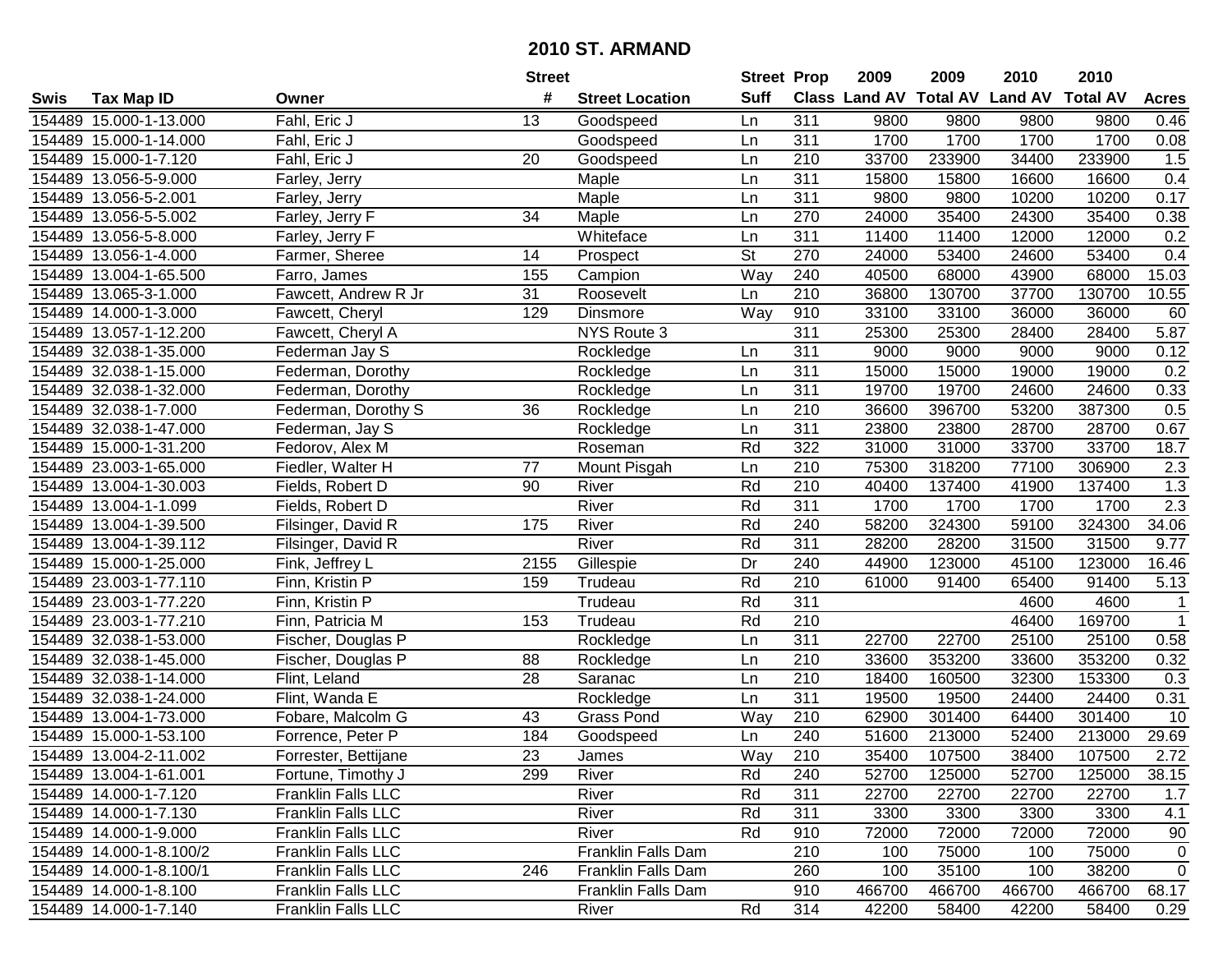|        |                         |                                 | <b>Street</b>   |                        | <b>Street Prop</b>       |                  | 2009  | 2009   | 2010                           | 2010            |                |
|--------|-------------------------|---------------------------------|-----------------|------------------------|--------------------------|------------------|-------|--------|--------------------------------|-----------------|----------------|
| Swis   | <b>Tax Map ID</b>       | Owner                           | #               | <b>Street Location</b> | <b>Suff</b>              |                  |       |        | Class Land AV Total AV Land AV | <b>Total AV</b> | <b>Acres</b>   |
|        | 154489 14.000-1-7.140/1 | Franklin Falls LLC              |                 | River                  | Rd                       | 260              |       |        | 100                            | 26600           | $\mathbf 0$    |
|        | 154489 23.003-2-17.000  | Frechette, Daniel R             | 42              | Mount Pisgah           | Ln                       | 210              | 61800 | 272100 | 63000                          | 276000          | 2.08           |
|        | 154489 13.056-2-18.000  | Freeburg, Richard A             | 4               | Oregon Plains          | Rd                       | 210              | 18600 | 77300  | 17800                          | 77300           | 0.17           |
|        | 154489 13.004-1-78.200  | Frier, Barry                    | 142             | Moose Pond             | Ln                       | 210              | 36600 | 143000 | 40200                          | 143000          | 3.27           |
|        | 154489 32.001-1-2.110   | Fuller, David                   |                 | Trudeau                | Rd                       | 311              | 32900 | 32900  | 32900                          | 32900           | 1.4            |
|        | 154489 13.004-1-10.000  | Gallo, David G                  | 1575            | NYS Route 3            |                          | 210              | 33300 | 152400 | 35000                          | 152400          | 1.7            |
|        | 154489 13.004-1-25.100  | Gallo, David G                  |                 | NYS Route 3            |                          | 314              | 16000 | 16000  | 16000                          | 16000           | 11.4           |
| 154489 | 13.004-1-23.000         | Gallo, David G                  |                 | NYS Route 3            |                          | 323              | 10700 | 10700  | 11500                          | 11500           | $\overline{2}$ |
|        | 154489 13.004-1-24.000  | Gallo, David G                  |                 | NYS Route 3            |                          | 314              | 10700 | 10700  | 11500                          | 11500           | 1.9            |
|        | 154489 13.004-1-58.001  | Gallo, Robert J                 |                 | River                  | Rd                       | 311              | 22400 | 22400  | 23000                          | 23000           | 12.5           |
|        | 154489 13.065-1-14.002  | Gallo, Tobie                    | 1667            | NYS Route 3            |                          | 210              | 25100 | 125300 | 18700                          | 125300          | 0.21           |
|        | 154489 32.038-1-13.000  | Gannon, Thomas E                | 65              | Rockledge              | Ln                       | 210              | 51700 | 161100 | 53300                          | 159700          | 2.6            |
|        | 154489 13.004-1-71.111  | Garrett, Rodney E               |                 | Moose Pond             | Ln                       | 311              | 21400 | 21400  | 21400                          | 21400           | 25.22          |
|        | 154489 13.056-3-9.200   | Garso Joseph A Jr               |                 | Prospect               | <b>St</b>                | 311              | 11400 | 11400  | 12000                          | 12000           | 0.2            |
|        | 154489 23.003-1-21.000  | Garver, Troy B                  | 819             | NYS Route 3            |                          | 210              | 29400 | 117900 | 28800                          | 113500          | 0.7            |
|        | 154489 13.004-1-71.113  | Gary, Brian K                   |                 | <b>Grass Pond</b>      | Way                      | 311              | 28600 | 28600  | 31500                          | 31500           | 9.8            |
|        | 154489 15.000-1-19.000  | Gengenbach, Margaret            | 2084            | Gillespie              | Dr                       | 260              | 32000 | 46300  | 33000                          | 46300           | 1.1            |
|        | 154489 13.003-1-29.250  | Germano, Anthony                | 24              | <b>Basil Hill</b>      | $\overline{W}$ ay        | 311              | 48700 | 48700  | 51600                          | 51600           | 3.65           |
|        | 154489 13.056-3-25.002  | Giambruno Steven C              | 59              | Prospect               | <b>St</b>                | 311              | 28500 | 28500  | 28700                          | 28700           | 0.69           |
|        | 154489 13.004-2-14.000  | Gilmet, Randy H                 |                 | James                  | Way                      | 311              | 20600 | 20600  | 23200                          | 23200           | 0.87           |
|        | 154489 13.064-1-12.000  | Girard, Gerald L                | 43              | Matthew                | Way                      | 210              | 27000 | 131500 | 28900                          | 150900          | 0.71           |
|        | 154489 13.056-2-10.000  | Giroux Paul E                   | 797             | Saint Regis            | Ave                      | 411              | 18700 | 169000 | 50800                          | 174100          | 2.45           |
| 154489 | 13.056-9-7.000          | Gladd, Joseph E                 | 17              | Main                   | <b>St</b>                | 210              | 24500 | 151300 | 24600                          | 151300          | 0.4            |
| 154489 | 13.065-1-1.310          | Gladd, Monroe                   |                 | School                 | <b>St</b>                | 311              | 12100 | 12100  | 12600                          | 12600           | 0.19           |
|        | 154489 13.065-1-5.000   | Gladd, Monroe J                 | 10              | School                 | $\overline{\mathsf{St}}$ | 270              | 18600 | 23600  | 17800                          | 23600           | 0.2            |
|        | 154489 13.056-7-28.220  | Goetz, Brian J                  | 10              | Goetz                  | Way                      | 210              | 32700 | 259300 | 34100                          | 259300          | 1.41           |
|        | 154489 13.064-2-1.200   | Goff, Steven B                  | 110             | Main                   | $\overline{\mathsf{St}}$ | 210              | 41400 | 140000 | 47800                          | 140000          | 5.57           |
|        | 154489 13.057-1-5.120   | Gonyea, Dale L                  | 1803            | NYS Route 3            |                          | 210              | 24000 | 141200 | 24600                          | 141200          | 0.4            |
|        | 154489 13.003-3-7.200   | Gordon, Martin E                |                 | Main                   | $\overline{\mathsf{St}}$ | 311              | 4600  | 4600   | 4200                           | 4200            | 7.07           |
|        | 154489 13.003-3-7.100   | Gordon, Martin E                |                 | Main                   | $\overline{\mathsf{St}}$ | $\overline{311}$ | 38400 | 38400  | 43800                          | 43800           | 2.96           |
|        | 154489 32.038-1-31.000  | Gosling, Christopher W          | $\overline{27}$ | Rockledge              | Ln                       | 210              | 21600 | 223900 | 32000                          | 223900          | 0.28           |
|        | 154489 32.0FB-5-1.113   | Graham, Robert                  | 20              | Cantwell               | Way                      | 230              | 21800 | 103000 | 22800                          | 103000          | 0.28           |
|        | 154489 32.038-1-23.000  | Grant, Benita B                 | $\overline{32}$ | Saranac                | Ln                       | $\overline{210}$ | 18000 | 219000 | 30200                          | 219000          | 0.24           |
|        | 154489 23.001-1-20.120  | Graystone Materials Inc         |                 | NYS Route 3            |                          | 720              | 27900 | 27900  | 27900                          | 27900           | 10.55          |
|        | 154489 23.003-1-25.000  | Graystone Materials Inc         |                 | NYS Route 3            |                          | 311              | 21800 | 21800  | 22900                          | 22900           | 1.86           |
|        | 154489 23.001-1-20.110  | <b>Graystone Materials Inc.</b> |                 | NYS Route 3            |                          | 720              | 34900 | 34900  | 36700                          | 36700           | 20.04          |
|        | 154489 13.004-2-3.001   | Greene, James R                 |                 | James                  | Way                      | 311              | 23700 | 23700  | 26700                          | 26700           | 3.8            |
|        | 154489 13.004-2-10.001  | Greene, James R                 |                 | James                  | Way                      | 323              | 1700  | 1700   | 2600                           | 2600            | 1.6            |
|        | 154489 13.004-2-1.004   | Greene, James R                 |                 | River                  | Rd                       | 311              | 25400 | 25400  | 25400                          | 25400           | 6.03           |
|        | 154489 13.004-2-4.002   | Greene, James R                 | 43              | James                  | Way                      | 210              | 32400 | 114500 | 33700                          | 114500          | 1.3            |
|        | 154489 32.038-1-18.000  | Grimone, Samuel A               | 40              | Ledge                  | Ln                       | 210              | 45900 | 292900 | 46100                          | 292900          | 0.99           |
|        | 154489 13.056-3-20.032  | Gruber, Judith                  | 29              | Prospect               | <b>St</b>                | 210              | 18600 | 80600  | 17800                          | 80600           | 0.2            |
|        |                         |                                 |                 |                        |                          |                  |       |        |                                |                 |                |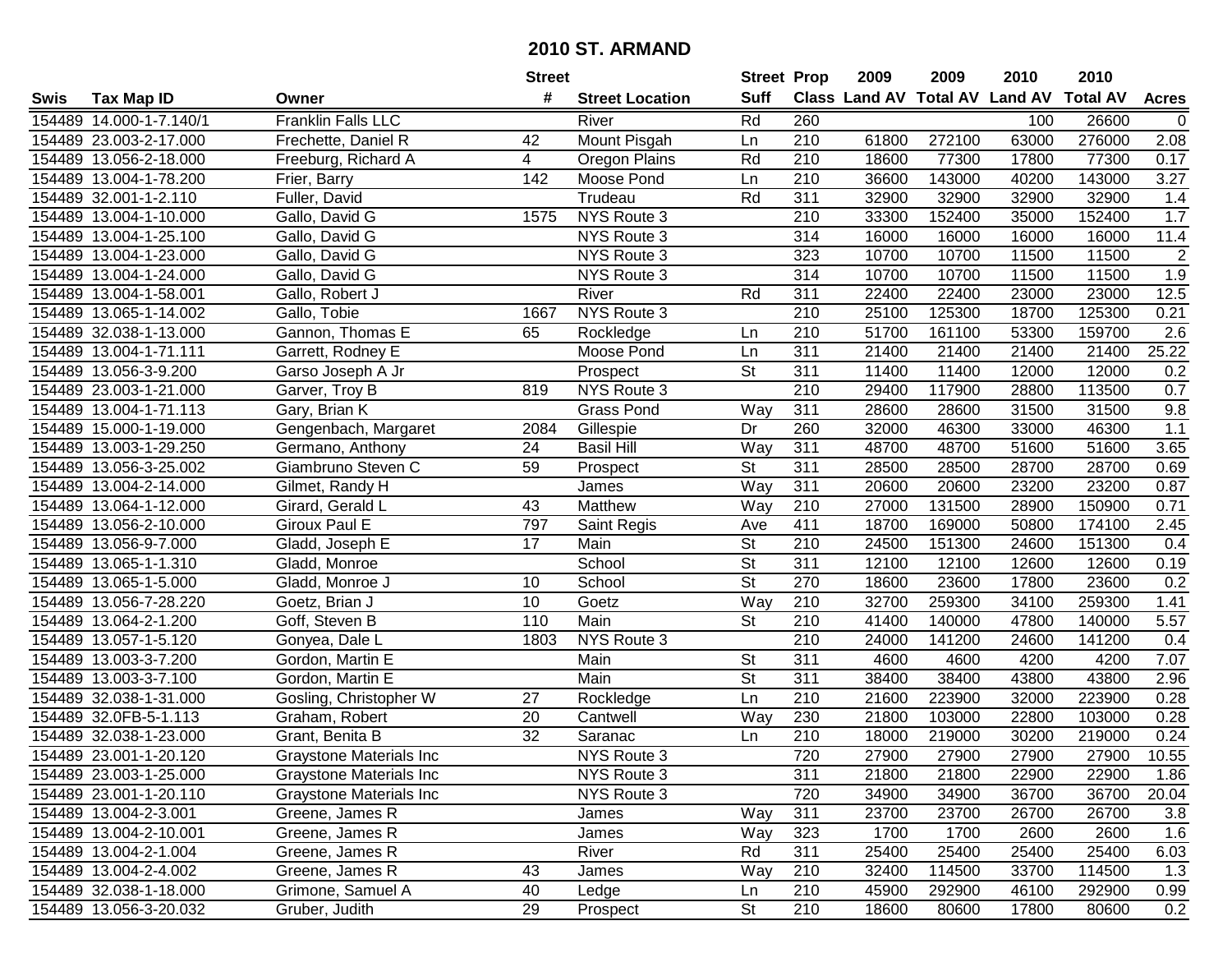|      |                        |                       | <b>Street</b>   |                        | <b>Street Prop</b>       |                  | 2009   | 2009   | 2010                           | 2010            |                |
|------|------------------------|-----------------------|-----------------|------------------------|--------------------------|------------------|--------|--------|--------------------------------|-----------------|----------------|
| Swis | <b>Tax Map ID</b>      | Owner                 | #               | <b>Street Location</b> | <b>Suff</b>              |                  |        |        | Class Land AV Total AV Land AV | <b>Total AV</b> | <b>Acres</b>   |
|      | 154489 13.004-1-71.114 | Gruber, Judith A      |                 | <b>Grass Pond</b>      | Way                      | 311              | 23100  | 23100  | 24700                          | 24700           | 3.2            |
|      | 154489 13.004-2-15.000 | Gruenberg, Dennis     | 42              | Curtis                 | Way                      | 210              | 28600  | 42900  | 28700                          | 50600           | 0.69           |
|      | 154489 13.003-1-29.220 | Gugumuck, Henry       | 23              | <b>Basil Hill</b>      | Way                      | 311              | 43500  | 43500  | 49000                          | 49000           | 2.19           |
|      | 154489 13.056-2-3.000  | Gunther, Jamie        | 767             | Saint Regis            | Ave                      | 210              | 26500  | 128300 | 26200                          | 128300          | 0.5            |
|      | 154489 32.038-1-39.100 | Hahne-Shuchart, Holly | 47              | Saranac                | Ln                       | 311              | 21200  | 21200  | 26100                          | 26100           | 0.45           |
|      | 154489 13.004-1-65.600 | Hall, David L         | 145             | Campion                | Way                      | $\overline{210}$ | 35000  | 70900  | 38700                          | 70900           | 8.56           |
|      | 154489 13.004-1-45.000 | Hamelin, Benjamin D   | 179             | River                  | Rd                       | 210              | 32600  | 164500 | 34000                          | 152100          | 1.38           |
|      | 154489 13.056-7-3.000  | Hameline, Paula       | 792             | Saint Regis            | Ave                      | 210              | 24900  | 117100 | 25100                          | 117100          | 0.43           |
|      | 154489 32.0FB-7-2.000  | Hanlon, Mary          | 74              | Stevenson              | Rd                       | $\overline{210}$ | 27800  | 57200  | 37000                          | 65900           | 0.6            |
|      | 154489 33.008-2-12.000 | Hansen, Shirley       |                 | George & Bliss         | Ln                       | 312              | 447300 | 466200 | 379600                         | 379600          | 2.54           |
|      | 154489 33.008-2-11.000 | Hansen, Shirley A     | 12              | George & Bliss         | Ln                       | 260              | 284100 | 323000 | 214200                         | 261700          | 1.3            |
|      | 154489 33.008-2-13.000 | Hansen, Shirley A     |                 | George & Bliss         | Ln                       | 260              | 499600 | 585500 | 1596000                        | 1765700         | 4.04           |
|      | 154489 13.003-2-5.000  | Hanson, Constance M   |                 | Maple                  | Ln                       | 311              | 36500  | 36500  | 41200                          | 41200           | 10             |
|      | 154489 13.056-1-2.000  | Hare, Clarence G      | 752             | Saint Regis            | Ave                      | 210              | 30000  | 145900 | 30100                          | 145900          | 0.8            |
|      | 154489 32.038-1-9.200  | Harris, Gordon        |                 | Rockledge              | Ln                       | 311              | 17300  | 17300  | 21800                          | 21800           | 0.23           |
|      | 154489 32.038-1-19.000 | Harris, Gordon        | 16              | Saranac                | Ln                       | 210              | 22100  | 240500 | 33600                          | 243200          | 0.38           |
|      | 154489 13.004-1-78.400 | Hartmann, Ralph       | 122             | Moose Pond             | Ln                       | $\overline{210}$ | 37800  | 148900 | 42100                          | 148900          | 3.86           |
|      | 154489 13.004-1-39.111 | Hayes, Curtis S IV    | 191             | River                  | Rd                       | 311              | 23400  | 23400  | 26600                          | 26600           | 3.58           |
|      | 154489 13.004-1-51.000 | Hayes, Sanford C III  | 206             | River                  | Rd                       | 210              | 46900  | 201700 | 52000                          | 201700          | 4.37           |
|      | 154489 13.056-3-8.000  | Hazelden, Douglas G   | 13              | Prospect               | <b>St</b>                | 210              | 28000  | 169400 | 28000                          | 169400          | 0.64           |
|      | 154489 13.056-5-7.000  | Heath, Nancy          |                 | Whiteface              | Ln                       | 311              | 6500   | 6500   | 6800                           | 6800            | 0.2            |
|      | 154489 13.056-6-5.001  | Heath, Nancy M        |                 | Maple                  | Ln                       | 311              | 8400   | 8400   | 8800                           | 8800            | 0.34           |
|      | 154489 13.056-5-6.000  | Heath, Richard        |                 | Whiteface              | Ln                       | 311              | 15300  | 15300  | 16000                          | 16000           | 0.6            |
|      | 154489 13.056-5-4.005  | Heath, Richard        | 24              | Whiteface              | Ln                       | 210              | 22000  | 110800 | 17800                          | 107600          | 0.2            |
|      | 154489 13.056-5-3.000  | Heath, Richard J      |                 | Whiteface              | Ln                       | 311              | 11400  | 11400  | 12000                          | 12000           | 0.2            |
|      | 154489 13.056-6-8.001  | Heath, Richard J      |                 | Maple                  | Ln                       | 311              | 6500   | 6500   | 6800                           | 6800            | 0.2            |
|      | 154489 23.003-1-39.000 | Henry, David          | 675             | NYS Route 3            |                          | 210              | 38600  | 169500 | 43300                          | 169500          | 4.21           |
|      | 154489 13.003-3-3.000  | Herd, Gerald R        | 147             | Main                   | <b>St</b>                | 311              | 34000  | 34000  | 37300                          | 37300           | 4.12           |
|      | 154489 23.003-1-77.140 | Hesseltine, Roger     |                 | Trudeau                | Rd                       | 323              | 43600  | 43600  | 33500                          | 33500           | 26.53          |
|      | 154489 23.003-1-77.120 | Hesseltine, Thomas A  | 151             | Trudeau                | Rd                       | 240              | 64500  | 312100 | 64500                          | 312100          | 23.67          |
|      | 154489 23.003-1-76.000 | Hesseltine, Thomas A  |                 | Trudeau                | Rd                       | $\overline{311}$ | 28100  | 28100  | 28100                          | 28100           | 2.66           |
|      | 154489 13.057-1-32.000 | Heverly, John J       | 833             | Saint Regis            | Ave                      | 210              | 33300  | 171300 | 35000                          | 171300          | 1.7            |
|      | 154489 13.065-1-22.000 | Hewitt, Ann M         | $\overline{14}$ | Roosevelt              | Ln                       | $\overline{210}$ | 18600  | 69600  | 17800                          | 71600           | 0.2            |
|      | 154489 13.003-2-11.000 | Hewitt, Richard E     |                 | Main                   | $\overline{\mathsf{St}}$ | 311              | 49500  | 49500  | 53100                          | 53100           | 3.89           |
|      | 154489 13.003-1-11.000 | Hickok, Carolyn R     |                 | Maple                  | Ln                       | 322              | 33100  | 33100  | 33100                          | 33100           | 39             |
|      | 154489 23.002-1-1.112  | Hobbs, Lori L         | 1470            | NYS Route 3            |                          | 312              | 57600  | 154600 | 64600                          | 154600          | 5.71           |
|      | 154489 13.004-1-28.971 | Hobbs, Lori L         | 1482            | NYS Route 3            |                          | 240              | 65400  | 360400 | 67100                          | 360400          | 18.48          |
|      | 154489 13.004-1-17.100 | Hobbs, Lori L         |                 | NYS Route 3            |                          | 312              | 14200  | 14200  | 21300                          | 26300           | 0.67           |
|      | 154489 23.003-1-56.120 | Hogan, Patrick E      | 21              | Mount Pisgah           | Ln                       | 210              | 69600  | 298500 | 69600                          | 298500          | $\overline{1}$ |
|      | 154489 15.000-1-6.200  | Holt, Mark B          | 64              | Goodspeed              | Ln                       | 210              | 34500  | 164500 | 37000                          | 164500          | 2.3            |
|      | 154489 13.003-1-12.100 | Hough, Jon W          |                 | <b>Sunset Rock</b>     | Way                      | 322              | 30800  | 30800  | 30800                          | 30800           | 36.35          |
|      | 154489 13.003-2-6.110  | Hough, Jon W          | 17              | Sunset Rock            | Way                      | 280              |        |        | 53900                          | 200700          | 7.44           |
|      |                        |                       |                 |                        |                          |                  |        |        |                                |                 |                |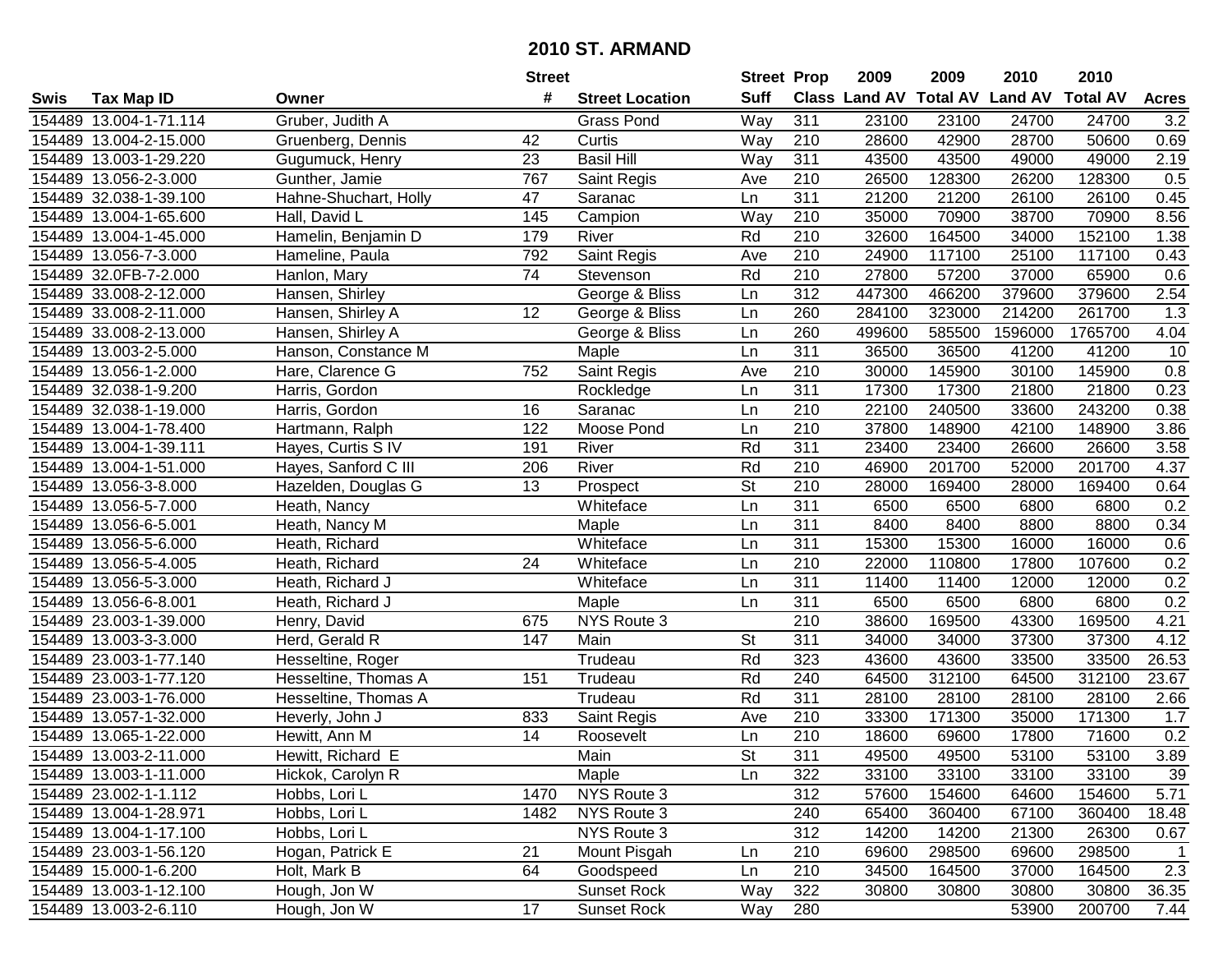|        |                         |                        | <b>Street</b> |                        | <b>Street Prop</b> |                  | 2009                 | 2009   | 2010                    | 2010            |                |
|--------|-------------------------|------------------------|---------------|------------------------|--------------------|------------------|----------------------|--------|-------------------------|-----------------|----------------|
| Swis   | <b>Tax Map ID</b>       | Owner                  | #             | <b>Street Location</b> | <b>Suff</b>        |                  | <b>Class Land AV</b> |        | <b>Total AV Land AV</b> | <b>Total AV</b> | <b>Acres</b>   |
|        | 154489 13.065-2-4.000   | Hovland, Greta         | 38            | River                  | Rd                 | 210              | 21800                | 69600  | 22800                   | 73000           | 0.28           |
|        | 154489 32.001-1-3.000   | Hughes, Ginger L       | 645           | NYS Route 3            |                    | 411              | 28000                | 113300 | 36600                   | 118900          | 0.65           |
|        | 154489 13.056-3-4.000   | Hurteau, Richard F     | 8             | Poplar                 | Ln                 | 210              | 29000                | 145300 | 29300                   | 145300          | 0.74           |
|        | 154489 14.000-1-7.110   | Hutchison, John E Jr   | 1124          | River                  | Rd                 | 910              | 574900               | 574900 | 574900                  | 574900          | 43.31          |
|        | 154489 14.000-1-7.100/3 | Hutchison, John E Jr   |               | River                  | Rd                 | 260              | 100                  | 35100  | 100                     | 35100           | $\mathbf 0$    |
|        | 154489 14.000-1-7.100/5 | Hutchison, John E Jr   |               | River                  | Rd                 | 260              | 100                  | 35800  | 100                     | 40200           | $\overline{0}$ |
|        | 154489 14.000-1-7.100/4 | Hutchison, John E Jr   |               | River                  | Rd                 | 260              | 100                  | 36700  | 100                     | 36700           | $\mathbf 0$    |
|        | 154489 14.000-1-7.100/1 | Hutchison, John E Jr   |               | River                  | Rd                 | 260              | 100                  | 36700  | 100                     | 38100           | $\overline{0}$ |
|        | 154489 14.000-1-7.100/2 | Hutchison, John E Jr   |               | River                  | Rd                 | 260              | 100                  | 34500  | 100                     | 34500           | $\mathbf 0$    |
|        | 154489 14.000-1-7.100/6 | Hutchison, John E Jr   |               | River                  | Rd                 | 312              | 100                  | 34500  | 100                     | 34500           | $\mathsf 0$    |
|        | 154489 14.000-1-7.200   | Hutchison, John E Jr   |               | Franklin Falls Dam     |                    | 311              | 198400               | 222200 | 198400                  | 222200          | 0.7            |
|        | 154489 32.038-1-26.000  | Hybicki, Michael       | 53            | Saranac                | Ln                 | 210              | 34800                | 185900 | 33900                   | 185900          | 0.39           |
|        | 154489 23.003-1-43.000  | Hyde, Philmore         |               | Trudeau                | Rd                 | 323              | 16800                | 16800  | 16800                   | 16800           | 21             |
|        | 154489 23.003-1-47.000  | Hyde, Thomas F         |               | Trudeau                | Rd                 | 311              | 37400                | 37400  | 37400                   | 37400           | 2.6            |
|        | 154489 23.003-1-63.000  | Hyde, Thomas F         | 254           | Trudeau                | Rd                 | 220              | 88500                | 465000 | 94400                   | 461100          | 4.6            |
|        | 154489 13.056-2-5.000   | Ingham, David J        | 775           | Saint Regis            | Ave                | 210              | 27200                | 140000 | 27500                   | 140000          | 0.6            |
|        | 154489 15.000-1-7.002   | Ingison, Stanley C     | 42            | Goodspeed              | Ln                 | 240              | 47800                | 63800  | 49900                   | 63800           | 19.35          |
|        | 154489 13.004-1-56.000  | Irvine, Bruce I        | 267           | River                  | Rd                 | 210              | 33700                | 165100 | 35700                   | 165100          | 1.9            |
|        | 154489 13.057-2-6.000   | Isabella, Katrene L    | 1681          | NYS Route 3            |                    | 280              | 19100                | 159800 | 20600                   | 159800          | 0.23           |
|        | 154489 13.065-1-1.330   | Isabella, Todd         |               | School                 | <b>St</b>          | 311              | 1100                 | 1100   | 1100                    | 1100            | 0.07           |
|        | 154489 32.038-1-42.112  | Jackson, Frederick H   |               | Ledge                  | Ln                 | 311              | 35200                | 35200  | 42000                   | 42000           | 2.56           |
|        | 154489 32.038-1-57.200  | Jackson, Frederick H   |               | Ledge                  | Ln                 | 311              | 10000                | 10000  | 10000                   | 10000           | 0.38           |
|        | 154489 32.038-1-74.000  | Jackson, Frederick H   |               | Saranac                | Ln                 | 311              | 1400                 | 1400   | 1400                    | 1400            | 0.4            |
| 154489 | 13.057-4-4.000          | Jacobs, Thomas A       | 12            | Union                  | Ln                 | 270              | 20700                | 31700  | 21400                   | 32600           | 0.24           |
|        | 154489 32.038-1-10.000  | Jakobe, Henry G        | 45            | Rockledge              | Ln                 | $\overline{210}$ | 36800                | 296000 | 35500                   | 296000          | 0.5            |
|        | 154489 32.038-1-12.000  | Jakobe, Henry G        | 47            | Rockledge              | Ln                 | 210              | 33200                | 121400 | 32300                   | 121400          | 0.3            |
|        | 154489 32.038-1-11.000  | Jakobe, Henry G        |               | Rockledge              | Ln                 | 311              | 21800                | 21800  | 26700                   | 26700           | 0.5            |
|        | 154489 13.057-3-12.000  | Jakobe, Henry G Jr     | 1720          | NYS Route 3            |                    | 482              | 22500                | 57400  | 44900                   | 60300           | 1.12           |
|        | 154489 13.057-3-11.001  | Jakobe, Henry G Jr     |               | NYS Route 3            |                    | 330              | 17500                | 28000  | 28000                   | 28000           | 0.64           |
|        | 154489 13.056-2-14.000  | Jakobe, Henry G Jr     | 9             | Oregon Plains          | Rd                 | 484              | 6100                 | 55200  | 28700                   | 55200           | 0.36           |
|        | 154489 32.001-2-10.400  | Jaquis, Robert A       |               | Rockledge              | Ln                 | $\overline{311}$ | 1300                 | 1300   | 1600                    | 1600            | 0.35           |
|        | 154489 13.004-1-11.912  | Jenkins, Spencer       | 1601          | NYS Route 3            |                    | 240              | 43900                | 118900 | 44200                   | 118900          | 15.34          |
|        | 154489 13.004-3-8.000   | Jewtraw, James E       | 61            | Curtis                 | Way                | 260              | 26400                | 43400  | 30100                   | 43400           | 0.8            |
|        | 154489 13.004-1-39.300  | Jimsan Enterprises Inc |               | Curtis                 | Way                | 311              | 10900                | 10900  | 11200                   | 11200           | 1.43           |
|        | 154489 13.004-2-5.001   | Jimsan Enterprises Inc |               | James                  | Way                | 311              | 9500                 | 9500   | 9500                    | 9500            | 4.5            |
|        | 154489 13.003-3-1.000   | Johnson, Basil C       | 127           | Main                   | <b>St</b>          | 270              | 49200                | 73100  | 49200                   | 73100           | 4.48           |
|        | 154489 13.004-3-2.000   | Johnston, Andrea       | 37            | Curtis                 | Way                | 210              | 29700                | 85600  | 30100                   | 85600           | 0.8            |
|        | 154489 13.056-3-11.100  | Johnston, John L       | 43            | Prospect               | St                 | 210              |                      |        | 11300                   | 104100          | 0.17           |
|        | 154489 13.056-3-11.200  | Johnston, Thomas P     |               | Whiteface              | Ln                 | 311              |                      |        | 17700                   | 17700           | 0.34           |
|        | 154489 23.003-1-10.000  | Johnstone, Phillip A   | 1011          | NYS Route 3            |                    | 210              | 31800                | 183800 | 32700                   | 183800          | 0.88           |
|        | 154489 13.056-2-11.000  | Jones-Kratts, Tracy A  | 805           | Saint Regis            | Ave                | 220              | 17700                | 96700  | 25300                   | 96700           | 0.44           |
|        | 154489 13.056-2-13.000  | Jones, Arlene M        | 813           | Saint Regis            | Ave                | 411              | 13500                | 122400 | 44400                   | 122400          | $\mathbf{1}$   |
|        |                         |                        |               |                        |                    |                  |                      |        |                         |                 |                |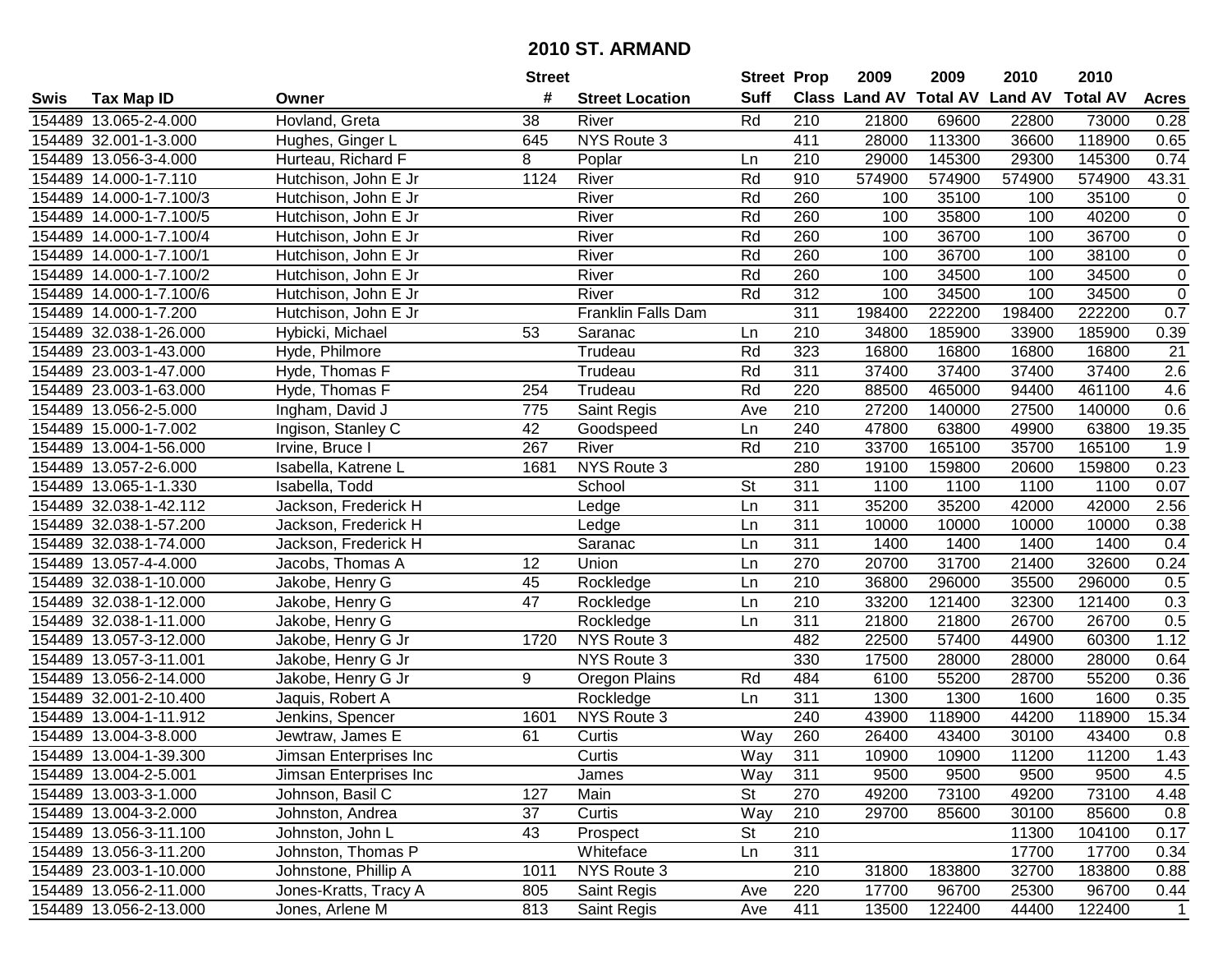|      |                        |                     | <b>Street</b>   |                        | <b>Street Prop</b>       |                  | 2009                           | 2009   | 2010   | 2010            |                  |
|------|------------------------|---------------------|-----------------|------------------------|--------------------------|------------------|--------------------------------|--------|--------|-----------------|------------------|
| Swis | <b>Tax Map ID</b>      | Owner               | #               | <b>Street Location</b> | <b>Suff</b>              |                  | Class Land AV Total AV Land AV |        |        | <b>Total AV</b> | <b>Acres</b>     |
|      | 154489 13.056-3-24.001 | Jones, James        | 31              | Prospect               | <b>St</b>                | 311              | 11400                          | 11400  | 12000  | 12000           | 0.2              |
|      | 154489 13.004-1-4.098  | Jones, James J      |                 | <b>Grass Pond</b>      | Rd                       | 311              | 28000                          | 28000  | 30900  | 30900           | $\boldsymbol{9}$ |
|      | 154489 13.064-2-2.113  | Jones, John H       | 74              | Main                   | <b>St</b>                | 210              | 26400                          | 192284 | 30500  | 192284          | 0.83             |
|      | 154489 13.056-7-14.000 | Jones, Sharon E     | 54              | Main                   | $\overline{\mathsf{St}}$ | 270              | 17600                          | 25300  | 22500  | 28500           | 0.26             |
|      | 154489 13.003-1-29.210 | Jones, Thomas C     | $\overline{7}$  | <b>Basil Hill</b>      | Way                      | 210              | 63200                          | 315400 | 64800  | 315400          | 2.48             |
|      | 154489 13.056-3-15.000 | Joseph, Jon E       | 19              | Whiteface              | Ln                       | $\overline{210}$ | 24400                          | 116500 | 24600  | 116500          | 0.4              |
|      | 154489 32.038-1-9.100  | Kancsar, Mary W     | 37              | Rockledge              | Ln                       | 210              | 35100                          | 176000 | 34200  | 176000          | 0.42             |
|      | 154489 13.004-1-77.000 | Kanze, Edward J III | 80              | Moose Pond             | Ln                       | 240              | 45100                          | 127300 | 46000  | 135600          | 17.6             |
|      | 154489 23.001-1-8.200  | Kasson, Matthew A   |                 | NYS Route 3            |                          | $\overline{311}$ | 17200                          | 17200  | 17200  | 17200           | 0.81             |
|      | 154489 23.001-1-9.000  | Kasson, Matthew A   | 1225            | NYS Route 3            |                          | 210              | 33700                          | 159000 | 34400  | 159000          | 1.6              |
|      | 154489 32.001-1-8.000  | Keaney, Michael M   | 395             | Bloomingdale           | Ave                      | 270              | 26300                          | 60100  | 26200  | 60100           | 0.5              |
|      | 154489 13.004-1-88.000 | Kellam, Walter D    | 20              | Moose Pond             | Ln                       | 210              | 36000                          | 86100  | 38000  | 86100           | 2.6              |
|      | 154489 33.008-2-6.000  | Kelley, Timothy     | $\overline{12}$ | George & Bliss         | Ln                       | 260              | 717700                         | 799000 | 725100 | 793100          | 13.1             |
|      | 154489 23.003-2-13.000 | Kelly, Kerry L      |                 | Mount Pisgah           | Ln                       | 311              | 31600                          | 31600  | 34900  | 34900           | 1.02             |
|      | 154489 23.003-2-12.000 | Kelly, Kerry L      |                 | Mount Pisgah           | Ln                       | 311              | 31600                          | 31600  | 34900  | 34900           | 1.02             |
|      | 154489 23.003-2-11.000 | Kelly, Kerry L      | 34              | Mount Pisgah           | Ln                       | 210              | 58000                          | 298300 | 58000  | 283400          | $\mathbf 1$      |
|      | 154489 23.003-1-33.000 | Kent Barbara        | 646             | NYS Route 3            |                          | 484              | 6000                           | 31000  | 20000  | 31000           | 0.2              |
|      | 154489 13.056-1-5.200  | Kent, Doris J       | 54              | Prospect               | <b>St</b>                | 280              | 34400                          | 261000 | 36800  | 261000          | 2.22             |
|      | 154489 13.004-1-29.001 | Kent, John T        | 320             | River                  | Rd                       | 210              | 33900                          | 158900 | 36000  | 158900          | $\sqrt{2}$       |
|      | 154489 14.000-1-34.200 | Keough, Lynn        |                 | River                  | Rd                       | 314              | 21000                          | 21000  | 22700  | 22700           | 9.52             |
|      | 154489 15.000-1-50.000 | Keough, Lynn        | 301             | Goodspeed              | Ln                       | 240              | 78900                          | 245000 | 80300  | 245000          | 40               |
|      | 154489 32.038-1-37.000 | Kilroy, Shane       |                 | Saranac                | Ln                       | 311              | 23800                          | 23800  | 23800  | 23800           | 0.67             |
|      | 154489 32.038-1-22.000 | Kilroy, Shane E     | 11              | Saranac                | Ln                       | 210              | 21600                          | 244700 | 33100  | 235600          | 0.35             |
|      | 154489 23.001-1-8.100  | King, Paul F        | 1237            | NYS Route 3            |                          | 210              | 32000                          | 136800 | 32900  | 136800          | 1.06             |
|      | 154489 15.000-1-10.300 | Klaproth, Carl L    | 2089            | Gillespie              | Dr                       | 270              | 39800                          | 61600  | 39800  | 61600           | 8.5              |
|      | 154489 13.003-2-2.000  | Kline, Benjamin G   | 101             | Maple                  | Ln                       | 210              | 51700                          | 250300 | 60200  | 250300          | 4.37             |
|      | 154489 13.057-1-30.002 | Klubek, Kristi A    | 845             | Saint Regis            | Ave                      | 210              | 34600                          | 162800 | 35200  | 162800          | 1.75             |
|      | 154489 13.003-1-18.111 | Knobel, Richard D   | 111             | Roosevelt              | Ln                       | 210              | 61000                          | 172900 | 54000  | 172900          | 7.23             |
|      | 154489 13.057-4-7.002  | Krein, Laurie       | 21              | River                  | Rd                       | 210              | 28700                          | 117400 | 28900  | 113800          | 0.71             |
|      | 154489 32.038-1-27.000 | Laba, Robert J      | 49              | Saranac                | Ln                       | $\overline{210}$ | 34200                          | 236300 | 33200  | 236300          | 0.36             |
|      | 154489 32.038-1-44.000 | LaDue Chad C        | 29              | Saranac                | Ln                       | $\overline{210}$ | 35400                          | 247200 | 33200  | 247200          | 0.36             |
|      | 154489 23.001-1-7.000  | Laduke, Kim         |                 | NYS Route 3            |                          | 910              | 55700                          | 55700  | 55700  | 55700           | 113.71           |
|      | 154489 23.002-1-28.100 | Laduke, Kim M       | 1281            | NYS Route 3            |                          | 240              | 79900                          | 140000 | 78100  | 140000          | 147.48           |
|      | 154489 23.002-1-29.000 | Laduke, Kim M       | 1257            | NYS Route 3            |                          | 210              | 34000                          | 106500 | 34700  | 110000          | 1.7              |
|      | 154489 13.056-4-9.000  | Lagree, Deborah A   |                 | Whiteface              | Ln                       | 311              | 11400                          | 11400  | 12000  | 12000           | 0.2              |
|      | 154489 13.056-4-10.000 | Lagree, Roger       |                 | Whiteface              | Ln                       | 311              | 14800                          | 14800  | 15500  | 15500           | 0.3              |
|      | 154489 13.056-4-1.100  | Lagree, Roger S     | 24              | Poplar                 | Ln                       | 210              | 23500                          | 174000 | 24000  | 174000          | 0.36             |
|      | 154489 13.056-4-1.200  | LaGree, Roger S     | 22              | Poplar                 | Ln                       | 210              | 17600                          | 50900  | 17800  | 50900           | 0.2              |
|      | 154489 32.001-1-2.120  | Land, Jodi D        | 327             | Trudeau                | Rd                       | 210              | 56900                          | 230600 | 60200  | 230600          | 4.01             |
|      | 154489 32.0FB-6-5.000  | Landon, Reginald    | 15              | Stevenson              | Rd                       | 210              | 44900                          | 84100  | 43600  | 93900           | 0.9              |
|      | 154489 32.038-1-51.000 | Lapierre, Robert G  | 111             | Rockledge              | Ln                       | 210              | 39700                          | 339800 | 39700  | 339800          | 0.73             |
|      | 154489 13.004-1-80.000 | LaPlante, Robert C  | 76              | Moose Pond             | Ln                       | 260              | 31800                          | 48800  | 32700  | 51300           | $\overline{1}$   |
|      |                        |                     |                 |                        |                          |                  |                                |        |        |                 |                  |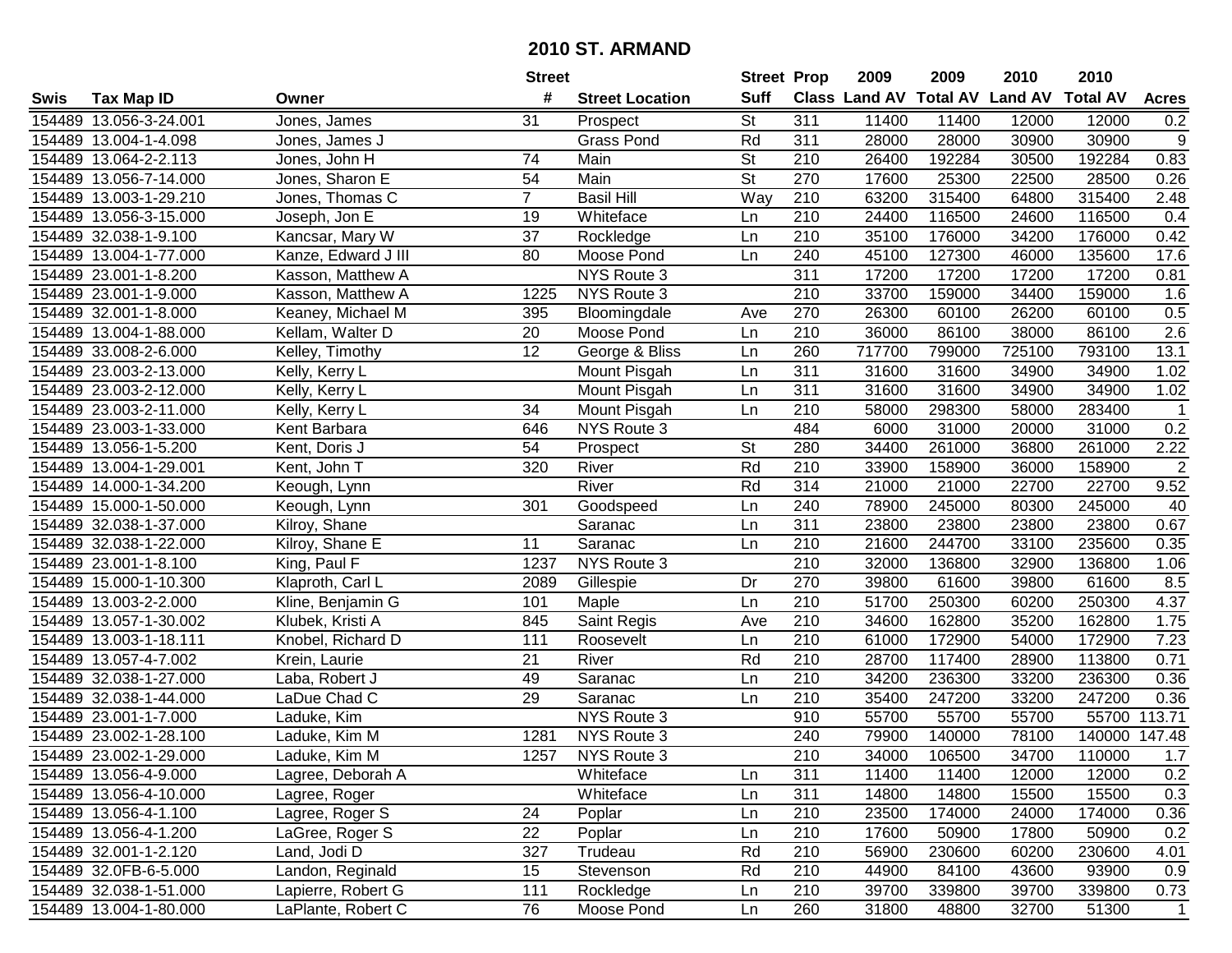|        |                        |                             | <b>Street</b>  |                        | <b>Street Prop</b>       |                  | 2009                          | 2009   | 2010           | 2010            |                |
|--------|------------------------|-----------------------------|----------------|------------------------|--------------------------|------------------|-------------------------------|--------|----------------|-----------------|----------------|
| Swis   | <b>Tax Map ID</b>      | Owner                       | #              | <b>Street Location</b> | <b>Suff</b>              |                  | <b>Class Land AV Total AV</b> |        | <b>Land AV</b> | <b>Total AV</b> | <b>Acres</b>   |
|        | 154489 13.004-1-81.000 | LaPlante, Robert C          |                | Moose Pond             | Ln                       | 323              | 4300                          | 4300   | 5600           | 5600            | 1.7            |
|        | 154489 13.065-1-23.200 | LaSalle Bank NA             |                | Roosevelt              | Ln                       | 311              | 4200                          | 4200   | 10600          | 10600           | 0.16           |
|        | 154489 13.004-1-21.000 | Lasher, John S              |                | NYS Route 3            |                          | 311              | 34800                         | 34800  | 38000          | 38000           | 30.08          |
|        | 154489 13.056-3-21.100 | Latham, Anne S              | 77             | Prospect               | <b>St</b>                | 210              | 20700                         | 98200  | 21400          | 98200           | 0.24           |
|        | 154489 13.057-1-12.100 | Latham, William E           | 1790           | NYS Route 3            |                          | 240              | 40500                         | 98200  | 38000          | 98200           | 11.9           |
|        | 154489 32.038-1-36.200 | Latourelle, Alan L          | $\overline{7}$ | Saranac                | Ln                       | 210              | 38200                         | 167000 | 37500          | 169600          | 0.63           |
|        | 154489 13.057-3-10.003 | Latt, Kevin A               | 1712           | NYS Route 3            |                          | 210              | 26800                         | 97000  | 26600          | 97000           | 0.53           |
|        | 154489 32.001-1-2.200  | Lau, Katherine A            | 329            | Trudeau                | Rd                       | $\overline{210}$ | 49400                         | 264900 | 50400          | 264900          | 1.86           |
|        | 154489 13.056-8-8.000  | Leigh, Warren W             | 4              | Main                   | $\overline{\mathsf{St}}$ | $\overline{210}$ | 24600                         | 199100 | 24600          | 199100          | 0.4            |
|        | 154489 23.003-2-16.000 | Lennon, Timothy R           | 37             | Vista                  | Dr                       | 210              | 46600                         | 331400 | 46600          | 328100          | 1.05           |
|        | 154489 23.003-2-15.000 | Lennon, Timothy R           |                | Trudeau                | Rd                       | 311              | 30200                         | 30200  | 30200          | 30200           | 0.96           |
|        | 154489 14.000-1-34.100 | Lincoln Brook Timber Co LLC |                | River                  | Rd                       | 912              | 150000                        | 150000 | 150000         | 150000          | 150.38         |
|        | 154489 15.000-1-49.000 | Lincoln Brook Timber Co LLC |                | Goodspeed              | Ln                       | 912              | 107200                        | 107200 | 107200         | 107200          | 126.4          |
|        | 154489 15.000-1-5.000  | Lincoln Brook Timber Co LLC | 1928           | County Route 48        |                          | 912              | 34300                         | 42000  | 36700          | 44700           | 2.2            |
|        | 154489 15.000-1-55.000 | Lincoln Brook Timber Co LLC |                | Goodspeed              | Ln                       | 912              | 75200                         | 103700 | 76100          | 103700          | 55.2           |
|        | 154489 15.000-1-4.000  | Lincoln Brook Timber Co LLC |                | County Route 48        |                          | 912              | 25800                         | 25800  | 25900          | 25900           | 0.7            |
|        | 154489 15.000-1-1.000  | Lincoln Brook Timber Co LLC |                | County Route 48        |                          | 912              | 31900                         | 31900  | 33500          | 33500           | 30.4           |
| 154489 | 14.000-1-34.100/1      | Lincoln Brook Timber Co LLC |                | River                  | Rd                       | 260              | 100                           | 31100  | 100            | 32900           | 0              |
|        | 154489 14.000-1-13.002 | Lincoln Brook Timber Co LLC |                | River                  | Rd                       | 912              | 8500                          | 8500   | 8500           | 8500            | 10             |
|        | 154489 14.000-1-15.000 | Lincoln Brook Timber Co LLC |                | River                  | Rd                       | 912              | 42400                         | 42400  | 42400          | 42400           | 50             |
|        | 154489 23.003-1-53.000 | Long, Edward W II           | 213            | Trudeau                | Rd                       | 210              | 97200                         | 287600 | 98600          | 287600          | $\overline{2}$ |
|        | 154489 13.004-1-46.000 | Lorente, Paul A             | 197            | River                  | Rd                       | 210              | 29500                         | 124200 | 30100          | 124200          | 0.8            |
|        | 154489 13.065-1-12.002 | Lowndes, Joan C             | $\overline{7}$ | School                 | St                       | 210              | 24000                         | 84800  | 24300          | 84800           | 0.38           |
|        | 154489 33.008-2-10.000 | <b>LPL LLC</b>              |                | George & Bliss         | Ln                       | 311              | 805500                        | 805500 | 705600         | 705600          | 2.03           |
|        | 154489 15.000-1-54.000 | Lubeski, John B             |                | Goodspeed              | Ln                       | 314              | 21200                         | 21200  | 21200          | 21200           | $\overline{1}$ |
|        | 154489 13.056-7-20.000 | Macey, Paul R               | 49             | Poplar                 | Ln                       | 270              | 23100                         | 61700  | 23700          | 61700           | 0.34           |
|        | 154489 13.065-1-18.000 | Macey, Raymond              | 1659           | NYS Route 3            |                          | 210              | 25100                         | 125300 | 26200          | 125300          | 0.5            |
|        | 154489 23.003-2-24.000 | Madden, Michael J           |                | Vista                  | Dr                       | 311              | 26400                         | 26400  | 27700          | 27700           | 0.83           |
|        | 154489 32.038-1-17.000 | Magnus, Phyllis S           | 58             | Saranac                | Ln                       | 210              | 25100                         | 167000 | 35900          | 167000          | 0.54           |
|        | 154489 13.003-2-13.000 | Manley, Michael             | 130            | Main                   | $\overline{\mathsf{St}}$ | $\overline{311}$ | 45200                         | 45200  | 48100          | 48100           | 2.66           |
|        | 154489 32.0FB-5-1.220  | Marks, Martin               | 145            | Bloomingdale           | Ave                      | $\overline{210}$ | 14800                         | 24400  | 14800          | 24400           | 0.14           |
|        | 154489 32.0FB-5-1.230  | Marks, Martin E             | 143            | Bloomingdale           | Ave                      | 210              | 21500                         | 66700  | 21500          | 66700           | 0.25           |
|        | 154489 32.0FB-5-1.121  | Marks, Martin E             | 157            | Bloomingdale           | Ave                      | 411              | 23800                         | 111000 | 23800          | 111000          | 0.41           |
|        | 154489 32.0FB-5-1.122  | Marks, Martin E             |                | Bloomingdale           | Ave                      | 311              | 600                           | 600    | 600            | 600             | 0.1            |
|        | 154489 13.064-1-6.007  | Marlow, Joshua F            | 46             | Roosevelt              | Ln                       | 210              | 34500                         | 142800 | 35000          | 142800          | 1.7            |
|        | 154489 13.056-9-4.000  | Martin, Dawn M              | 29             | Main                   | <b>St</b>                | 210              | 26500                         | 61400  | 26200          | 56300           | 0.5            |
|        | 154489 33.008-2-5.000  | Martin, Janet               | 12             | George & Bliss         | Ln                       | 260              | 698000                        | 866900 | 616600         | 823600          | 13.95          |
|        | 154489 13.056-6-7.100  | Martin, Rosalie             | 18             | Maple                  | Ln                       | 270              | 24400                         | 55000  | 24600          | 55000           | 0.4            |
|        | 154489 13.056-8-3.000  | Martinez, Adam J            | 834            | Saint Regis            | Ave                      | 210              | 30200                         | 169100 | 30100          | 169100          | 0.8            |
|        | 154489 13.004-1-32.000 | Marzigliano, Nicholas       |                | Curtis                 | Way                      | 323              | 24200                         | 24200  | 25800          | 25800           | 4.5            |
|        | 154489 13.003-1-25.212 | Mascioli, Robert            | 14             | Alina                  | Way                      | 210              | 49300                         | 126300 | 42600          | 123100          | 1.51           |
|        | 154489 13.056-7-26.000 | Mayville, Matthew J         | 29             | Poplar                 | Ln                       | 270              | 16700                         | 29700  | 17800          | 29700           | 0.2            |
|        |                        |                             |                |                        |                          |                  |                               |        |                |                 |                |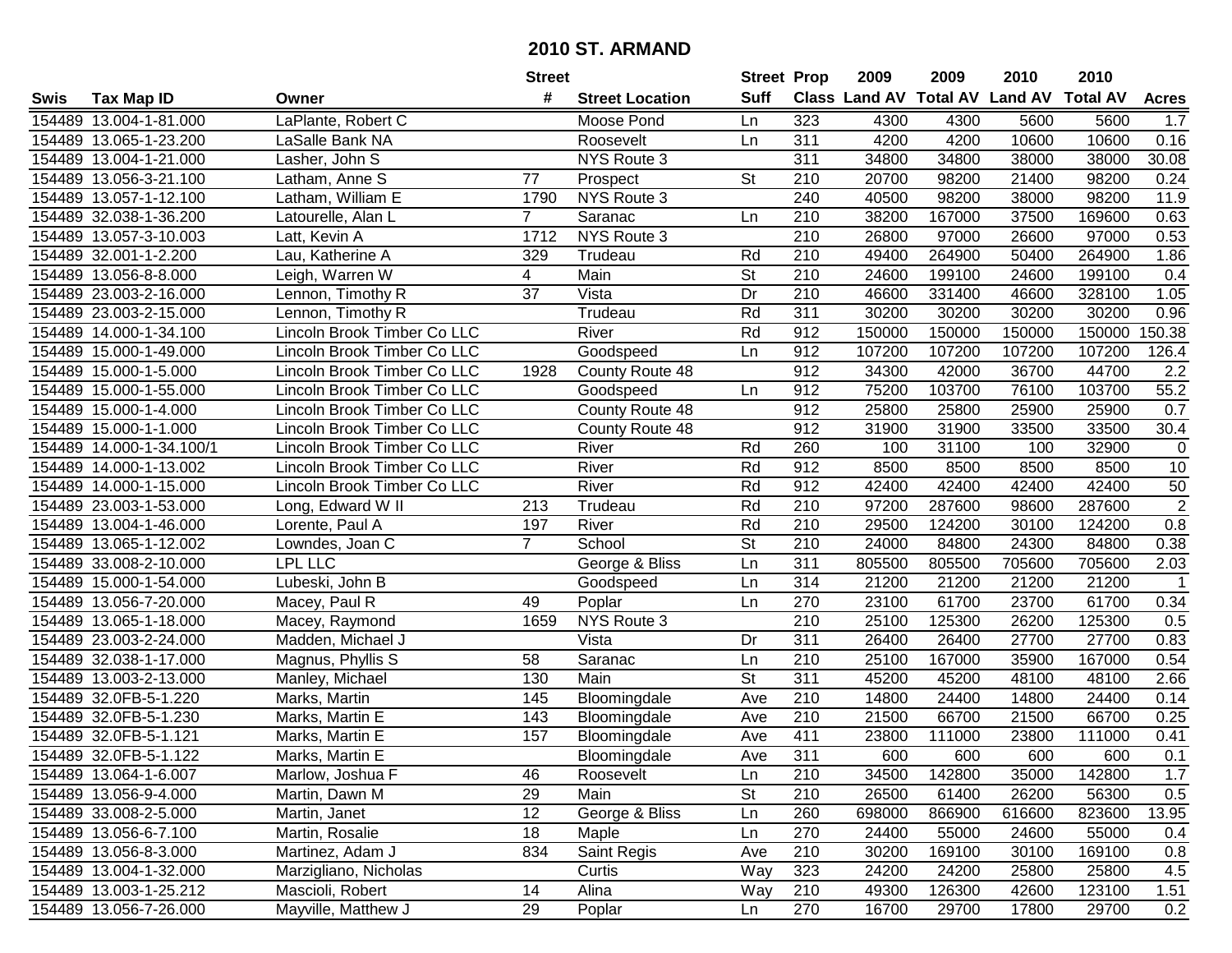|      |                        |                            | <b>Street</b>   |                        | <b>Street Prop</b>       |                  | 2009          | 2009            | 2010           | 2010            |                  |
|------|------------------------|----------------------------|-----------------|------------------------|--------------------------|------------------|---------------|-----------------|----------------|-----------------|------------------|
| Swis | <b>Tax Map ID</b>      | Owner                      | #               | <b>Street Location</b> | <b>Suff</b>              |                  | Class Land AV | <b>Total AV</b> | <b>Land AV</b> | <b>Total AV</b> | <b>Acres</b>     |
|      | 154489 13.004-3-7.000  | Mccabe, Ralph W            | 53              | Curtis                 | Way                      | 210              | 30600         | 148800          | 34700          | 148800          | 1.6              |
|      | 154489 13.056-8-2.000  | Mccalvin, Richard M        | 824             | Saint Regis            | Ave                      | 210              | 29700         | 154300          | 30100          | 154300          | 0.8              |
|      | 154489 13.057-3-1.000  | Mccann, Brendan C          | 1692            | NYS Route 3            |                          | 422              | 13500         | 60700           | 26700          | 62500           | 0.3              |
|      | 154489 32.038-1-33.000 | McCarthy, Kevin A          | 26              | Rockledge              | Ln                       | 311              | 14300         | 14300           | 14300          | 14300           | 0.11             |
|      | 154489 13.064-1-1.023  | McCarty, Ives T            | 49              | Roosevelt              | Ln                       | 210              | 27100         | 91000           | 27000          | 91000           | 0.56             |
|      | 154489 13.056-7-5.000  | Mccarty, Mark E            | $\overline{4}$  | $\overline{V}$ ine     | $\overline{\mathsf{St}}$ | $\overline{210}$ | 31400         | 140600          | 31400          | 140600          | $\overline{0.9}$ |
|      | 154489 13.056-3-1.000  | Mcgowan, Adele A           | 758             | Saint Regis            | Ave                      | 210              | 26400         | 135700          | 26200          | 135700          | 0.5              |
|      | 154489 13.064-2-1.115  | McGrain, Stanley           | 51              | Maple                  | Ln                       | 210              | 33900         | 115000          | 36000          | 128200          | $\overline{2}$   |
|      | 154489 13.057-1-8.000  | McGrath, John F            | 1817            | NYS Route 3            |                          | $\overline{210}$ | 37300         | 139900          | 41300          | 139900          | 3.6              |
|      | 154489 32.038-1-77.000 | Meeker, David J            | 17              | Rockledge              | Ln                       | 210              | 38100         | 332600          | 38100          | 332600          | 0.62             |
|      | 154489 32.038-1-78.000 | Meeker, David J            |                 | Rockledge              | Ln                       | 311              | 27000         | 27000           | 27000          | 27000           | 0.55             |
|      | 154489 13.056-1-5.100  | Meimann, David             |                 | Prospect               | <b>St</b>                | 311              | 25000         | 25000           | 30400          | 30400           | 2.78             |
|      | 154489 13.057-1-34.002 | Merrill, Marvin D          | 8               | Oregon Plains          | Rd                       | 210              | 33000         | 173900          | 34400          | 173900          | 1.53             |
|      | 154489 13.056-3-14.000 | Meserole, Rhonda           | 21              | Whiteface              | Ln                       | 210              | 23200         | 79200           | 24600          | 79200           | 0.4              |
|      | 154489 13.057-3-5.000  | <b>Methodist Episcopal</b> | 1684            | NYS Route 3            |                          | 620              | 7700          | 169500          | 26700          | 169500          | 0.3              |
|      | 154489 13.004-3-9.000  | Meunier, John M            | 65              | Curtis                 | Way                      | 260              | 31800         | 47000           | 32700          | 47000           | -1               |
|      | 154489 13.004-1-14.000 | Miller, Germaine M         | 1499            | NYS Route 3            |                          | 210              | 39600         | 249000          | 44900          | 249000          | 4.7              |
|      | 154489 13.057-2-1.100  | Miller, Joseph             | 11              | Main                   | <b>St</b>                | 210              | 31900         | 213900          | 32900          | 202300          | 1.06             |
|      | 154489 13.056-9-8.000  | Miller, Joseph             | 15              | Main                   | <b>St</b>                | 311              | 18600         | 18600           | 13300          | 13300           | 0.2              |
|      | 154489 13.003-1-20.000 | Miller, Karen L            | 143             | Roosevelt              | Ln                       | 210              | 18200         | 45200           | 17800          | 47900           | 0.2              |
|      | 154489 13.003-1-18.220 | Miller, Stephen            | 69              | Roosevelt              | Ln                       | 210              | 39800         | 122900          | 40900          | 115000          | $\mathbf{1}$     |
|      | 154489 23.003-1-61.000 | Milo B Miller Estate Inc   | 45              | Mount Pisgah           | Ln                       | 210              | 66100         | 235600          | 68600          | 235600          | 3.3              |
|      | 154489 23.003-1-44.040 | Milo B Miller Estate Inc   |                 | Trudeau                | Rd                       | 323              | 20100         | 20100           | 21800          | 21800           | 11.89            |
|      | 154489 23.003-1-48.000 | Milo B Miller Estate Inc   |                 | Trudeau                | Rd                       | 323              | 18100         | 18100           | 18100          | 18100           | 0.6              |
|      | 154489 23.002-1-14.002 | Miner, Michael             |                 | Moose Pond             | Ln                       | 314              | 13800         | 13800           | 13800          | 13800           | 0.13             |
|      | 154489 23.003-1-50.000 | Molay, Richard L           | 243             | Trudeau                | Rd                       | 210              | 76400         | 245800          | 75000          | 245800          | 0.63             |
|      | 154489 13.056-1-3.200  | Montroy Wade C             | 10 <sup>°</sup> | Prospect               | $\overline{\mathsf{St}}$ | 210              | 17100         | 71300           | 17800          | 76300           | 0.2              |
|      | 154489 13.057-1-25.000 | Montroy, Dean              | 1709            | NYS Route 3            |                          | 484              | 1900          | 13200           | 1900           | 13200           | 0.1              |
|      | 154489 13.057-1-26.000 | Montroy, Dean              | 1711            | NYS Route 3            |                          | 482              | 15000         | 82800           | 30000          | 82800           | 0.4              |
|      | 154489 13.064-1-9.000  | Montroy, Wayde C           | 36              | Roosevelt              | Ln                       | $\overline{210}$ | 18600         | 146800          | 22800          | 159800          | 0.28             |
|      | 154489 32.001-1-1.000  | Moody, Susan               | 304             | Trudeau                | Rd                       | 280              | 69000         | 661100          | 71300          | 661100          | 4.16             |
|      | 154489 13.004-1-62.000 | Moore, William T III       | 333             | River                  | Rd                       | 210              | 33900         | 192200          | 36000          | 192200          | $\overline{2}$   |
|      | 154489 13.057-1-21.000 | Morency, Joyce W           | $\overline{14}$ | Mill                   | Ln                       | $\overline{210}$ | 21000         | 135100          | 28900          | 139600          | 0.71             |
|      | 154489 13.056-8-16.100 | Morford, Harold J          | 15              | Vine                   | $\overline{\mathsf{St}}$ | $\overline{210}$ | 33700         | 127800          | 33400          | 127800          | 0.54             |
|      | 154489 23.003-2-9.000  | Morgan, Edward S           | 13              | Meadow                 | Rd                       | 210              | 52500         | 338100          | 52100          | 338100          | 0.83             |
|      | 154489 13.003-3-2.000  | Morin Family               | 137             | Main                   | <b>St</b>                | 210              | 48600         | 246100          | 48600          | 246100          | 3.8              |
|      | 154489 13.004-1-13.000 | Moz, Rafael A              | 1511            | NYS Route 3            |                          | 210              | 32200         | 92400           | 33400          | 92400           | 1.2              |
|      | 154489 13.064-1-4.100  | Muessig, Paul H            |                 | Roosevelt              | Ln                       | 311              | 23400         | 23400           | 26600          | 26600           | 3.58             |
|      | 154489 15.000-1-26.000 | Muller, Stephen A          | 2217            | Gillespie              | Dr                       | 240              | 71800         | 203300          | 72700          | 203300          | 50.98            |
|      | 154489 13.056-8-9.120  | Muncil, Benny J            | 18              | Main                   | <b>St</b>                | 210              | 24200         | 114200          | 24500          | 114200          | 0.39             |
|      | 154489 13.056-10-1.000 | Munn, Bryan                | 66              | Prospect               | <b>St</b>                | 210              | 31800         | 308900          | 32700          | 308900          | 1                |
|      | 154489 13.056-10-2.000 | Munn, Garwood A            | 62              | Prospect               | $\overline{\mathsf{St}}$ | 210              | 31800         | 227100          | 32700          | 239000          | $\overline{1}$   |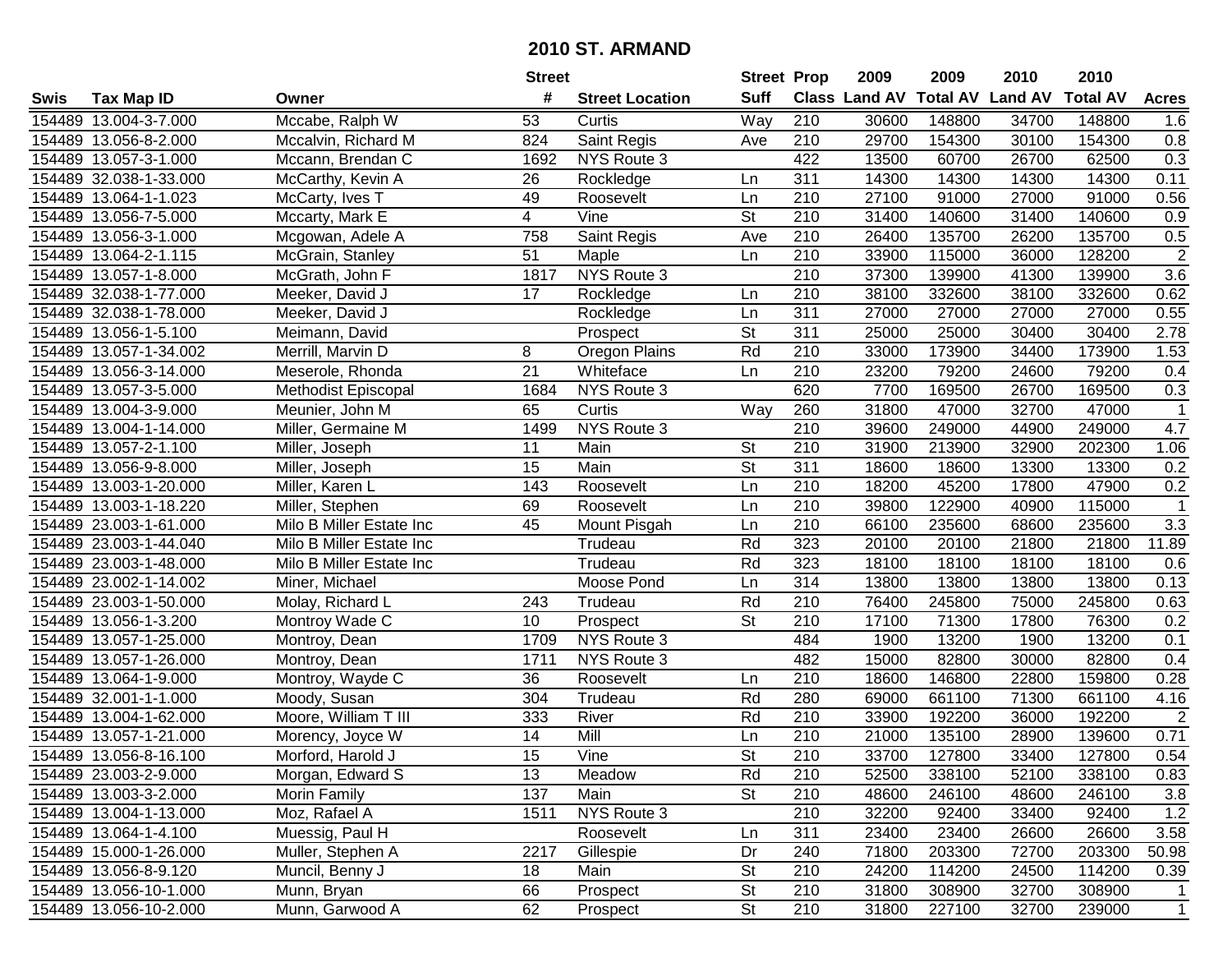| #<br><b>Suff</b><br>Class Land AV Total AV Land AV<br><b>Total AV</b><br><b>Tax Map ID</b><br><b>Street Location</b><br><b>Acres</b><br>Swis<br>Owner<br>154489 23.003-1-66.000<br>Murphy, Leduc Irrevocable<br>69<br>Mount Pisgah<br>210<br>74900<br>310600<br>76500<br>295100<br>$\overline{2}$<br>Ln<br>210<br>154489 13.004-1-33.100<br>Curtis<br>Way<br>44300<br>93900<br>37400<br>93900<br>6.89<br>Murphy, Mark E III<br>4<br>River<br>6600<br>154489 13.004-1-38.000<br>Rd<br>323<br>6400<br>6400<br>6600<br>0.2<br>Murphy, Michael<br>9.5<br>210<br>49700<br>99700<br>39500<br>99700<br>154489 15.000-1-21.000<br>Murphy, Timothy L<br>2103<br>Gillespie<br>Dr<br>1.5<br>154489 13.056-7-1.000<br>Myers-Garrett, Elizabeth<br>780<br>Saint Regis<br>210<br>32900<br>163500<br>34400<br>163500<br>Ave<br>$\overline{5}$<br>Rd<br>872<br>183750<br>154489 23.003-1-74.000<br><b>National Grid</b><br>173<br>183750<br>1624899<br>1875072<br>Trudeau<br><b>NYS Route 3</b><br>0.34<br>154489 23.003-1-79.000<br>330<br>19800<br>19800<br>19800<br>19800<br><b>National Grid</b><br>154489 644.089-9999-132.350/10 National Grid<br>882<br>318201<br>345407<br>$\mathbf 0$<br><b>Public Service Town</b><br>0<br>0<br>872<br>18900<br>18900<br>397656<br>0.3<br>154489 13.065-3-9.008<br>1627<br>NYS Route 3<br>318405<br><b>National Grid</b><br>Rd<br>380<br>30000<br>154489 32.0FB-6-1.000<br><b>National Grid</b><br>43<br>30000<br>30000<br>30000<br>0.6<br>Stevenson<br>154489 644.089-9999-132.350/10 National Grid<br>882<br>338112<br>330412<br>$\pmb{0}$<br><b>Public Service Town</b><br>0<br>$\Omega$<br>154489 13.065-2-9.000<br>NYS Route 3<br>872<br>23200<br>23200<br>23200<br>23200<br>2.7<br><b>National Grid</b><br>1630<br>154489 644.089-9999-132.350/18 National Grid<br>882<br>664270<br>667249<br>$\pmb{0}$<br><b>Electric Distribution</b><br>$\mathbf 0$<br>0<br>154489 644.089-9999-132.350/11 National Grid<br>882<br>21704<br>$\mathbf 0$<br><b>Public Service Town</b><br>$\mathbf 0$<br>20341<br>0<br>$\overline{0}$<br>154489 644.089-9999-132.350/10! National Grid<br>882<br>29122<br>74404<br>$\mathbf 0$<br>$\Omega$<br>erratta<br>44788<br>$\mathbf 0$<br>154489 644.089-9999-132.350/10. National Grid<br><b>Public Service Town</b><br>882<br>0<br>42151<br>$\Omega$<br>$\overline{0}$<br>882<br>252558<br>154489 644.089-9999-132.350/10. National Grid<br><b>Public Service Town</b><br>$\Omega$<br>$\Omega$<br>262972<br>311<br>2.1<br>154489 23.003-1-64.000<br>44200<br>44200<br>44200<br>44200<br>Nature Conservancy<br>Trudeau<br>Rd<br>Rd<br>322<br>35500<br>22.85<br>154489 13.004-1-39.400<br>Nazak, Richard<br>95<br>River<br>35500<br>35500<br>35500<br>154489 32.038-1-48.000<br>Newman Michelle<br>20<br>Rockledge<br>311<br>1600<br>1600<br>1600<br>1600<br>Ln<br>0.01<br>1.12<br>154489 13.057-1-4.000<br>NYS Route 3<br>210<br>32200<br>171900<br>33100<br>171900<br>Niederbuhl, Arthur<br>1779<br>NYS Route 3<br>154489 13.057-1-3.100<br>1770<br>312<br>38200<br>38700<br>38200<br>38700<br>4.01<br>Niederbuhl, Arthur F<br>NYS Route 3<br>0.4<br>154489 13.065-2-14.000<br>311<br>24400<br>24400<br>18400<br>18400<br>Niederbuhl, Arthur S Jr<br>NYS Route 3<br>154489 13.065-2-13.000<br>1650<br>210<br>26500<br>144000<br>26200<br>144000<br>0.5<br>Niederbuhl, Arthur S Jr<br>NYS Route 3<br>210<br>26500<br>233200<br>26200<br>233200<br>0.5<br>154489 13.065-2-12.000<br>Niederbuhl, John M<br>1648<br>154489 23.003-1-6.100<br>NYS Route 3<br>314<br>9000<br>2.4<br>Norman, Thomas<br>9000<br>9000<br>9000<br>$\overline{37}$<br>322<br>44800<br>44800<br>154489 23.003-1-15.210<br>Norman, Thomas C Jr<br>NYS Route 3<br>44800<br>44800<br>51200<br>242500<br>242500<br>6.4<br>154489 13.004-1-19.000<br>Norman, Thomas C Jr<br>NYS Route 3<br>210<br>58700<br>1441<br>154489 23.003-1-2.000<br>NYS Route 3<br>910<br>67800<br>70400<br>70400<br>160<br>Norman, Thomas Jr<br>67800<br>26200<br>26200<br>26200<br>154489 23.003-1-27.000<br>Norman, Thomas Jr<br>NYS Route 3<br>340<br>26200<br>109.4<br>154489 13.057-1-29.000<br>NYS Route 3<br>17500<br>105600<br>105600<br>Normans Wholesale<br>449<br>25000<br>0.8<br>1699<br>154489 13.057-1-27.000<br>Normans Wholesale<br>NYS Route 3<br>311<br>6600<br>6600<br>6600<br>0.23<br>6600<br>449<br>38600<br>0.12<br>154489 13.057-1-28.000<br>Normans, Wholesale Gro Inc<br>1701<br>NYS Route 3<br>15000<br>15000<br>38600<br>$\overline{\mathsf{St}}$<br>154489 13.056-8-9.002<br>14<br>Main<br>210<br>25700<br>110400<br>25600<br>110400<br>0.46<br>O'Dell, Mary A<br>154489 13.065-4-8.200<br>OBrien, Shawn P<br>57<br>River<br>Rd<br>311<br>23900<br>23900<br>25300<br>25300<br>$\mathbf{2}$<br>0.71<br>154489 32.038-1-39.200<br>ODell, Charles E<br>44<br>Saranac<br>210<br>39400<br>263500<br>38800<br>255000<br>Ln<br>154489 15.000-1-29.000<br>Oesch, Dawn E<br>2231<br>Gillespie<br>Dr<br>210<br>22300<br>56400<br>28800<br>56400<br>0.7<br>154489 13.056-6-6.000<br>311<br>1300<br>Oliver, Roger G<br>Maple<br>Ln<br>800<br>800<br>1300<br>0.4<br>22<br>154489 13.056-6-10.002<br>Oliver, Valerie<br>Maple<br>210<br>21000<br>89900<br>23100<br>89900<br>0.3<br>Ln<br>311<br>0.2<br>154489 13.056-6-9.000<br>Oliver, Valerie<br>Maple<br>400<br>400<br>600<br>600<br>Ln<br>154489 13.056-7-28.110<br>Oliver, Valerie A<br>Main<br>St<br>311<br>22400<br>22400<br>23000<br>23000<br>1.54<br><b>St</b><br>154489 13.056-7-13.000<br>Oliver, Valerie A<br>50<br>210<br>9600<br>84800<br>0.1<br>Main<br>84800<br>8900 |  | <b>Street</b> | <b>Street Prop</b> | 2009 | 2009 | 2010 | 2010 |  |
|-------------------------------------------------------------------------------------------------------------------------------------------------------------------------------------------------------------------------------------------------------------------------------------------------------------------------------------------------------------------------------------------------------------------------------------------------------------------------------------------------------------------------------------------------------------------------------------------------------------------------------------------------------------------------------------------------------------------------------------------------------------------------------------------------------------------------------------------------------------------------------------------------------------------------------------------------------------------------------------------------------------------------------------------------------------------------------------------------------------------------------------------------------------------------------------------------------------------------------------------------------------------------------------------------------------------------------------------------------------------------------------------------------------------------------------------------------------------------------------------------------------------------------------------------------------------------------------------------------------------------------------------------------------------------------------------------------------------------------------------------------------------------------------------------------------------------------------------------------------------------------------------------------------------------------------------------------------------------------------------------------------------------------------------------------------------------------------------------------------------------------------------------------------------------------------------------------------------------------------------------------------------------------------------------------------------------------------------------------------------------------------------------------------------------------------------------------------------------------------------------------------------------------------------------------------------------------------------------------------------------------------------------------------------------------------------------------------------------------------------------------------------------------------------------------------------------------------------------------------------------------------------------------------------------------------------------------------------------------------------------------------------------------------------------------------------------------------------------------------------------------------------------------------------------------------------------------------------------------------------------------------------------------------------------------------------------------------------------------------------------------------------------------------------------------------------------------------------------------------------------------------------------------------------------------------------------------------------------------------------------------------------------------------------------------------------------------------------------------------------------------------------------------------------------------------------------------------------------------------------------------------------------------------------------------------------------------------------------------------------------------------------------------------------------------------------------------------------------------------------------------------------------------------------------------------------------------------------------------------------------------------------------------------------------------------------------------------------------------------------------------------------------------------------------------------------------------------------------------------------------------------------------------------------------------------------------------------------------------------------------------------------------------------------------------------------------------------------------------------------------------------------------------------------------------------------------------------------------------------------------------------------------------------------------------------------------------------------------------------------------------------------------------------------------------------------------------------------------------------------------------------------------------------------------------------------------------------------------------------------------------------------------------------------------------------------------------------------------------------------------------------------------------------------------------------------------------------------------------------------------------------------------------------------------------|--|---------------|--------------------|------|------|------|------|--|
|                                                                                                                                                                                                                                                                                                                                                                                                                                                                                                                                                                                                                                                                                                                                                                                                                                                                                                                                                                                                                                                                                                                                                                                                                                                                                                                                                                                                                                                                                                                                                                                                                                                                                                                                                                                                                                                                                                                                                                                                                                                                                                                                                                                                                                                                                                                                                                                                                                                                                                                                                                                                                                                                                                                                                                                                                                                                                                                                                                                                                                                                                                                                                                                                                                                                                                                                                                                                                                                                                                                                                                                                                                                                                                                                                                                                                                                                                                                                                                                                                                                                                                                                                                                                                                                                                                                                                                                                                                                                                                                                                                                                                                                                                                                                                                                                                                                                                                                                                                                                                                                                                                                                                                                                                                                                                                                                                                                                                                                                                                                                                       |  |               |                    |      |      |      |      |  |
|                                                                                                                                                                                                                                                                                                                                                                                                                                                                                                                                                                                                                                                                                                                                                                                                                                                                                                                                                                                                                                                                                                                                                                                                                                                                                                                                                                                                                                                                                                                                                                                                                                                                                                                                                                                                                                                                                                                                                                                                                                                                                                                                                                                                                                                                                                                                                                                                                                                                                                                                                                                                                                                                                                                                                                                                                                                                                                                                                                                                                                                                                                                                                                                                                                                                                                                                                                                                                                                                                                                                                                                                                                                                                                                                                                                                                                                                                                                                                                                                                                                                                                                                                                                                                                                                                                                                                                                                                                                                                                                                                                                                                                                                                                                                                                                                                                                                                                                                                                                                                                                                                                                                                                                                                                                                                                                                                                                                                                                                                                                                                       |  |               |                    |      |      |      |      |  |
|                                                                                                                                                                                                                                                                                                                                                                                                                                                                                                                                                                                                                                                                                                                                                                                                                                                                                                                                                                                                                                                                                                                                                                                                                                                                                                                                                                                                                                                                                                                                                                                                                                                                                                                                                                                                                                                                                                                                                                                                                                                                                                                                                                                                                                                                                                                                                                                                                                                                                                                                                                                                                                                                                                                                                                                                                                                                                                                                                                                                                                                                                                                                                                                                                                                                                                                                                                                                                                                                                                                                                                                                                                                                                                                                                                                                                                                                                                                                                                                                                                                                                                                                                                                                                                                                                                                                                                                                                                                                                                                                                                                                                                                                                                                                                                                                                                                                                                                                                                                                                                                                                                                                                                                                                                                                                                                                                                                                                                                                                                                                                       |  |               |                    |      |      |      |      |  |
|                                                                                                                                                                                                                                                                                                                                                                                                                                                                                                                                                                                                                                                                                                                                                                                                                                                                                                                                                                                                                                                                                                                                                                                                                                                                                                                                                                                                                                                                                                                                                                                                                                                                                                                                                                                                                                                                                                                                                                                                                                                                                                                                                                                                                                                                                                                                                                                                                                                                                                                                                                                                                                                                                                                                                                                                                                                                                                                                                                                                                                                                                                                                                                                                                                                                                                                                                                                                                                                                                                                                                                                                                                                                                                                                                                                                                                                                                                                                                                                                                                                                                                                                                                                                                                                                                                                                                                                                                                                                                                                                                                                                                                                                                                                                                                                                                                                                                                                                                                                                                                                                                                                                                                                                                                                                                                                                                                                                                                                                                                                                                       |  |               |                    |      |      |      |      |  |
|                                                                                                                                                                                                                                                                                                                                                                                                                                                                                                                                                                                                                                                                                                                                                                                                                                                                                                                                                                                                                                                                                                                                                                                                                                                                                                                                                                                                                                                                                                                                                                                                                                                                                                                                                                                                                                                                                                                                                                                                                                                                                                                                                                                                                                                                                                                                                                                                                                                                                                                                                                                                                                                                                                                                                                                                                                                                                                                                                                                                                                                                                                                                                                                                                                                                                                                                                                                                                                                                                                                                                                                                                                                                                                                                                                                                                                                                                                                                                                                                                                                                                                                                                                                                                                                                                                                                                                                                                                                                                                                                                                                                                                                                                                                                                                                                                                                                                                                                                                                                                                                                                                                                                                                                                                                                                                                                                                                                                                                                                                                                                       |  |               |                    |      |      |      |      |  |
|                                                                                                                                                                                                                                                                                                                                                                                                                                                                                                                                                                                                                                                                                                                                                                                                                                                                                                                                                                                                                                                                                                                                                                                                                                                                                                                                                                                                                                                                                                                                                                                                                                                                                                                                                                                                                                                                                                                                                                                                                                                                                                                                                                                                                                                                                                                                                                                                                                                                                                                                                                                                                                                                                                                                                                                                                                                                                                                                                                                                                                                                                                                                                                                                                                                                                                                                                                                                                                                                                                                                                                                                                                                                                                                                                                                                                                                                                                                                                                                                                                                                                                                                                                                                                                                                                                                                                                                                                                                                                                                                                                                                                                                                                                                                                                                                                                                                                                                                                                                                                                                                                                                                                                                                                                                                                                                                                                                                                                                                                                                                                       |  |               |                    |      |      |      |      |  |
|                                                                                                                                                                                                                                                                                                                                                                                                                                                                                                                                                                                                                                                                                                                                                                                                                                                                                                                                                                                                                                                                                                                                                                                                                                                                                                                                                                                                                                                                                                                                                                                                                                                                                                                                                                                                                                                                                                                                                                                                                                                                                                                                                                                                                                                                                                                                                                                                                                                                                                                                                                                                                                                                                                                                                                                                                                                                                                                                                                                                                                                                                                                                                                                                                                                                                                                                                                                                                                                                                                                                                                                                                                                                                                                                                                                                                                                                                                                                                                                                                                                                                                                                                                                                                                                                                                                                                                                                                                                                                                                                                                                                                                                                                                                                                                                                                                                                                                                                                                                                                                                                                                                                                                                                                                                                                                                                                                                                                                                                                                                                                       |  |               |                    |      |      |      |      |  |
|                                                                                                                                                                                                                                                                                                                                                                                                                                                                                                                                                                                                                                                                                                                                                                                                                                                                                                                                                                                                                                                                                                                                                                                                                                                                                                                                                                                                                                                                                                                                                                                                                                                                                                                                                                                                                                                                                                                                                                                                                                                                                                                                                                                                                                                                                                                                                                                                                                                                                                                                                                                                                                                                                                                                                                                                                                                                                                                                                                                                                                                                                                                                                                                                                                                                                                                                                                                                                                                                                                                                                                                                                                                                                                                                                                                                                                                                                                                                                                                                                                                                                                                                                                                                                                                                                                                                                                                                                                                                                                                                                                                                                                                                                                                                                                                                                                                                                                                                                                                                                                                                                                                                                                                                                                                                                                                                                                                                                                                                                                                                                       |  |               |                    |      |      |      |      |  |
|                                                                                                                                                                                                                                                                                                                                                                                                                                                                                                                                                                                                                                                                                                                                                                                                                                                                                                                                                                                                                                                                                                                                                                                                                                                                                                                                                                                                                                                                                                                                                                                                                                                                                                                                                                                                                                                                                                                                                                                                                                                                                                                                                                                                                                                                                                                                                                                                                                                                                                                                                                                                                                                                                                                                                                                                                                                                                                                                                                                                                                                                                                                                                                                                                                                                                                                                                                                                                                                                                                                                                                                                                                                                                                                                                                                                                                                                                                                                                                                                                                                                                                                                                                                                                                                                                                                                                                                                                                                                                                                                                                                                                                                                                                                                                                                                                                                                                                                                                                                                                                                                                                                                                                                                                                                                                                                                                                                                                                                                                                                                                       |  |               |                    |      |      |      |      |  |
|                                                                                                                                                                                                                                                                                                                                                                                                                                                                                                                                                                                                                                                                                                                                                                                                                                                                                                                                                                                                                                                                                                                                                                                                                                                                                                                                                                                                                                                                                                                                                                                                                                                                                                                                                                                                                                                                                                                                                                                                                                                                                                                                                                                                                                                                                                                                                                                                                                                                                                                                                                                                                                                                                                                                                                                                                                                                                                                                                                                                                                                                                                                                                                                                                                                                                                                                                                                                                                                                                                                                                                                                                                                                                                                                                                                                                                                                                                                                                                                                                                                                                                                                                                                                                                                                                                                                                                                                                                                                                                                                                                                                                                                                                                                                                                                                                                                                                                                                                                                                                                                                                                                                                                                                                                                                                                                                                                                                                                                                                                                                                       |  |               |                    |      |      |      |      |  |
|                                                                                                                                                                                                                                                                                                                                                                                                                                                                                                                                                                                                                                                                                                                                                                                                                                                                                                                                                                                                                                                                                                                                                                                                                                                                                                                                                                                                                                                                                                                                                                                                                                                                                                                                                                                                                                                                                                                                                                                                                                                                                                                                                                                                                                                                                                                                                                                                                                                                                                                                                                                                                                                                                                                                                                                                                                                                                                                                                                                                                                                                                                                                                                                                                                                                                                                                                                                                                                                                                                                                                                                                                                                                                                                                                                                                                                                                                                                                                                                                                                                                                                                                                                                                                                                                                                                                                                                                                                                                                                                                                                                                                                                                                                                                                                                                                                                                                                                                                                                                                                                                                                                                                                                                                                                                                                                                                                                                                                                                                                                                                       |  |               |                    |      |      |      |      |  |
|                                                                                                                                                                                                                                                                                                                                                                                                                                                                                                                                                                                                                                                                                                                                                                                                                                                                                                                                                                                                                                                                                                                                                                                                                                                                                                                                                                                                                                                                                                                                                                                                                                                                                                                                                                                                                                                                                                                                                                                                                                                                                                                                                                                                                                                                                                                                                                                                                                                                                                                                                                                                                                                                                                                                                                                                                                                                                                                                                                                                                                                                                                                                                                                                                                                                                                                                                                                                                                                                                                                                                                                                                                                                                                                                                                                                                                                                                                                                                                                                                                                                                                                                                                                                                                                                                                                                                                                                                                                                                                                                                                                                                                                                                                                                                                                                                                                                                                                                                                                                                                                                                                                                                                                                                                                                                                                                                                                                                                                                                                                                                       |  |               |                    |      |      |      |      |  |
|                                                                                                                                                                                                                                                                                                                                                                                                                                                                                                                                                                                                                                                                                                                                                                                                                                                                                                                                                                                                                                                                                                                                                                                                                                                                                                                                                                                                                                                                                                                                                                                                                                                                                                                                                                                                                                                                                                                                                                                                                                                                                                                                                                                                                                                                                                                                                                                                                                                                                                                                                                                                                                                                                                                                                                                                                                                                                                                                                                                                                                                                                                                                                                                                                                                                                                                                                                                                                                                                                                                                                                                                                                                                                                                                                                                                                                                                                                                                                                                                                                                                                                                                                                                                                                                                                                                                                                                                                                                                                                                                                                                                                                                                                                                                                                                                                                                                                                                                                                                                                                                                                                                                                                                                                                                                                                                                                                                                                                                                                                                                                       |  |               |                    |      |      |      |      |  |
|                                                                                                                                                                                                                                                                                                                                                                                                                                                                                                                                                                                                                                                                                                                                                                                                                                                                                                                                                                                                                                                                                                                                                                                                                                                                                                                                                                                                                                                                                                                                                                                                                                                                                                                                                                                                                                                                                                                                                                                                                                                                                                                                                                                                                                                                                                                                                                                                                                                                                                                                                                                                                                                                                                                                                                                                                                                                                                                                                                                                                                                                                                                                                                                                                                                                                                                                                                                                                                                                                                                                                                                                                                                                                                                                                                                                                                                                                                                                                                                                                                                                                                                                                                                                                                                                                                                                                                                                                                                                                                                                                                                                                                                                                                                                                                                                                                                                                                                                                                                                                                                                                                                                                                                                                                                                                                                                                                                                                                                                                                                                                       |  |               |                    |      |      |      |      |  |
|                                                                                                                                                                                                                                                                                                                                                                                                                                                                                                                                                                                                                                                                                                                                                                                                                                                                                                                                                                                                                                                                                                                                                                                                                                                                                                                                                                                                                                                                                                                                                                                                                                                                                                                                                                                                                                                                                                                                                                                                                                                                                                                                                                                                                                                                                                                                                                                                                                                                                                                                                                                                                                                                                                                                                                                                                                                                                                                                                                                                                                                                                                                                                                                                                                                                                                                                                                                                                                                                                                                                                                                                                                                                                                                                                                                                                                                                                                                                                                                                                                                                                                                                                                                                                                                                                                                                                                                                                                                                                                                                                                                                                                                                                                                                                                                                                                                                                                                                                                                                                                                                                                                                                                                                                                                                                                                                                                                                                                                                                                                                                       |  |               |                    |      |      |      |      |  |
|                                                                                                                                                                                                                                                                                                                                                                                                                                                                                                                                                                                                                                                                                                                                                                                                                                                                                                                                                                                                                                                                                                                                                                                                                                                                                                                                                                                                                                                                                                                                                                                                                                                                                                                                                                                                                                                                                                                                                                                                                                                                                                                                                                                                                                                                                                                                                                                                                                                                                                                                                                                                                                                                                                                                                                                                                                                                                                                                                                                                                                                                                                                                                                                                                                                                                                                                                                                                                                                                                                                                                                                                                                                                                                                                                                                                                                                                                                                                                                                                                                                                                                                                                                                                                                                                                                                                                                                                                                                                                                                                                                                                                                                                                                                                                                                                                                                                                                                                                                                                                                                                                                                                                                                                                                                                                                                                                                                                                                                                                                                                                       |  |               |                    |      |      |      |      |  |
|                                                                                                                                                                                                                                                                                                                                                                                                                                                                                                                                                                                                                                                                                                                                                                                                                                                                                                                                                                                                                                                                                                                                                                                                                                                                                                                                                                                                                                                                                                                                                                                                                                                                                                                                                                                                                                                                                                                                                                                                                                                                                                                                                                                                                                                                                                                                                                                                                                                                                                                                                                                                                                                                                                                                                                                                                                                                                                                                                                                                                                                                                                                                                                                                                                                                                                                                                                                                                                                                                                                                                                                                                                                                                                                                                                                                                                                                                                                                                                                                                                                                                                                                                                                                                                                                                                                                                                                                                                                                                                                                                                                                                                                                                                                                                                                                                                                                                                                                                                                                                                                                                                                                                                                                                                                                                                                                                                                                                                                                                                                                                       |  |               |                    |      |      |      |      |  |
|                                                                                                                                                                                                                                                                                                                                                                                                                                                                                                                                                                                                                                                                                                                                                                                                                                                                                                                                                                                                                                                                                                                                                                                                                                                                                                                                                                                                                                                                                                                                                                                                                                                                                                                                                                                                                                                                                                                                                                                                                                                                                                                                                                                                                                                                                                                                                                                                                                                                                                                                                                                                                                                                                                                                                                                                                                                                                                                                                                                                                                                                                                                                                                                                                                                                                                                                                                                                                                                                                                                                                                                                                                                                                                                                                                                                                                                                                                                                                                                                                                                                                                                                                                                                                                                                                                                                                                                                                                                                                                                                                                                                                                                                                                                                                                                                                                                                                                                                                                                                                                                                                                                                                                                                                                                                                                                                                                                                                                                                                                                                                       |  |               |                    |      |      |      |      |  |
|                                                                                                                                                                                                                                                                                                                                                                                                                                                                                                                                                                                                                                                                                                                                                                                                                                                                                                                                                                                                                                                                                                                                                                                                                                                                                                                                                                                                                                                                                                                                                                                                                                                                                                                                                                                                                                                                                                                                                                                                                                                                                                                                                                                                                                                                                                                                                                                                                                                                                                                                                                                                                                                                                                                                                                                                                                                                                                                                                                                                                                                                                                                                                                                                                                                                                                                                                                                                                                                                                                                                                                                                                                                                                                                                                                                                                                                                                                                                                                                                                                                                                                                                                                                                                                                                                                                                                                                                                                                                                                                                                                                                                                                                                                                                                                                                                                                                                                                                                                                                                                                                                                                                                                                                                                                                                                                                                                                                                                                                                                                                                       |  |               |                    |      |      |      |      |  |
|                                                                                                                                                                                                                                                                                                                                                                                                                                                                                                                                                                                                                                                                                                                                                                                                                                                                                                                                                                                                                                                                                                                                                                                                                                                                                                                                                                                                                                                                                                                                                                                                                                                                                                                                                                                                                                                                                                                                                                                                                                                                                                                                                                                                                                                                                                                                                                                                                                                                                                                                                                                                                                                                                                                                                                                                                                                                                                                                                                                                                                                                                                                                                                                                                                                                                                                                                                                                                                                                                                                                                                                                                                                                                                                                                                                                                                                                                                                                                                                                                                                                                                                                                                                                                                                                                                                                                                                                                                                                                                                                                                                                                                                                                                                                                                                                                                                                                                                                                                                                                                                                                                                                                                                                                                                                                                                                                                                                                                                                                                                                                       |  |               |                    |      |      |      |      |  |
|                                                                                                                                                                                                                                                                                                                                                                                                                                                                                                                                                                                                                                                                                                                                                                                                                                                                                                                                                                                                                                                                                                                                                                                                                                                                                                                                                                                                                                                                                                                                                                                                                                                                                                                                                                                                                                                                                                                                                                                                                                                                                                                                                                                                                                                                                                                                                                                                                                                                                                                                                                                                                                                                                                                                                                                                                                                                                                                                                                                                                                                                                                                                                                                                                                                                                                                                                                                                                                                                                                                                                                                                                                                                                                                                                                                                                                                                                                                                                                                                                                                                                                                                                                                                                                                                                                                                                                                                                                                                                                                                                                                                                                                                                                                                                                                                                                                                                                                                                                                                                                                                                                                                                                                                                                                                                                                                                                                                                                                                                                                                                       |  |               |                    |      |      |      |      |  |
|                                                                                                                                                                                                                                                                                                                                                                                                                                                                                                                                                                                                                                                                                                                                                                                                                                                                                                                                                                                                                                                                                                                                                                                                                                                                                                                                                                                                                                                                                                                                                                                                                                                                                                                                                                                                                                                                                                                                                                                                                                                                                                                                                                                                                                                                                                                                                                                                                                                                                                                                                                                                                                                                                                                                                                                                                                                                                                                                                                                                                                                                                                                                                                                                                                                                                                                                                                                                                                                                                                                                                                                                                                                                                                                                                                                                                                                                                                                                                                                                                                                                                                                                                                                                                                                                                                                                                                                                                                                                                                                                                                                                                                                                                                                                                                                                                                                                                                                                                                                                                                                                                                                                                                                                                                                                                                                                                                                                                                                                                                                                                       |  |               |                    |      |      |      |      |  |
|                                                                                                                                                                                                                                                                                                                                                                                                                                                                                                                                                                                                                                                                                                                                                                                                                                                                                                                                                                                                                                                                                                                                                                                                                                                                                                                                                                                                                                                                                                                                                                                                                                                                                                                                                                                                                                                                                                                                                                                                                                                                                                                                                                                                                                                                                                                                                                                                                                                                                                                                                                                                                                                                                                                                                                                                                                                                                                                                                                                                                                                                                                                                                                                                                                                                                                                                                                                                                                                                                                                                                                                                                                                                                                                                                                                                                                                                                                                                                                                                                                                                                                                                                                                                                                                                                                                                                                                                                                                                                                                                                                                                                                                                                                                                                                                                                                                                                                                                                                                                                                                                                                                                                                                                                                                                                                                                                                                                                                                                                                                                                       |  |               |                    |      |      |      |      |  |
|                                                                                                                                                                                                                                                                                                                                                                                                                                                                                                                                                                                                                                                                                                                                                                                                                                                                                                                                                                                                                                                                                                                                                                                                                                                                                                                                                                                                                                                                                                                                                                                                                                                                                                                                                                                                                                                                                                                                                                                                                                                                                                                                                                                                                                                                                                                                                                                                                                                                                                                                                                                                                                                                                                                                                                                                                                                                                                                                                                                                                                                                                                                                                                                                                                                                                                                                                                                                                                                                                                                                                                                                                                                                                                                                                                                                                                                                                                                                                                                                                                                                                                                                                                                                                                                                                                                                                                                                                                                                                                                                                                                                                                                                                                                                                                                                                                                                                                                                                                                                                                                                                                                                                                                                                                                                                                                                                                                                                                                                                                                                                       |  |               |                    |      |      |      |      |  |
|                                                                                                                                                                                                                                                                                                                                                                                                                                                                                                                                                                                                                                                                                                                                                                                                                                                                                                                                                                                                                                                                                                                                                                                                                                                                                                                                                                                                                                                                                                                                                                                                                                                                                                                                                                                                                                                                                                                                                                                                                                                                                                                                                                                                                                                                                                                                                                                                                                                                                                                                                                                                                                                                                                                                                                                                                                                                                                                                                                                                                                                                                                                                                                                                                                                                                                                                                                                                                                                                                                                                                                                                                                                                                                                                                                                                                                                                                                                                                                                                                                                                                                                                                                                                                                                                                                                                                                                                                                                                                                                                                                                                                                                                                                                                                                                                                                                                                                                                                                                                                                                                                                                                                                                                                                                                                                                                                                                                                                                                                                                                                       |  |               |                    |      |      |      |      |  |
|                                                                                                                                                                                                                                                                                                                                                                                                                                                                                                                                                                                                                                                                                                                                                                                                                                                                                                                                                                                                                                                                                                                                                                                                                                                                                                                                                                                                                                                                                                                                                                                                                                                                                                                                                                                                                                                                                                                                                                                                                                                                                                                                                                                                                                                                                                                                                                                                                                                                                                                                                                                                                                                                                                                                                                                                                                                                                                                                                                                                                                                                                                                                                                                                                                                                                                                                                                                                                                                                                                                                                                                                                                                                                                                                                                                                                                                                                                                                                                                                                                                                                                                                                                                                                                                                                                                                                                                                                                                                                                                                                                                                                                                                                                                                                                                                                                                                                                                                                                                                                                                                                                                                                                                                                                                                                                                                                                                                                                                                                                                                                       |  |               |                    |      |      |      |      |  |
|                                                                                                                                                                                                                                                                                                                                                                                                                                                                                                                                                                                                                                                                                                                                                                                                                                                                                                                                                                                                                                                                                                                                                                                                                                                                                                                                                                                                                                                                                                                                                                                                                                                                                                                                                                                                                                                                                                                                                                                                                                                                                                                                                                                                                                                                                                                                                                                                                                                                                                                                                                                                                                                                                                                                                                                                                                                                                                                                                                                                                                                                                                                                                                                                                                                                                                                                                                                                                                                                                                                                                                                                                                                                                                                                                                                                                                                                                                                                                                                                                                                                                                                                                                                                                                                                                                                                                                                                                                                                                                                                                                                                                                                                                                                                                                                                                                                                                                                                                                                                                                                                                                                                                                                                                                                                                                                                                                                                                                                                                                                                                       |  |               |                    |      |      |      |      |  |
|                                                                                                                                                                                                                                                                                                                                                                                                                                                                                                                                                                                                                                                                                                                                                                                                                                                                                                                                                                                                                                                                                                                                                                                                                                                                                                                                                                                                                                                                                                                                                                                                                                                                                                                                                                                                                                                                                                                                                                                                                                                                                                                                                                                                                                                                                                                                                                                                                                                                                                                                                                                                                                                                                                                                                                                                                                                                                                                                                                                                                                                                                                                                                                                                                                                                                                                                                                                                                                                                                                                                                                                                                                                                                                                                                                                                                                                                                                                                                                                                                                                                                                                                                                                                                                                                                                                                                                                                                                                                                                                                                                                                                                                                                                                                                                                                                                                                                                                                                                                                                                                                                                                                                                                                                                                                                                                                                                                                                                                                                                                                                       |  |               |                    |      |      |      |      |  |
|                                                                                                                                                                                                                                                                                                                                                                                                                                                                                                                                                                                                                                                                                                                                                                                                                                                                                                                                                                                                                                                                                                                                                                                                                                                                                                                                                                                                                                                                                                                                                                                                                                                                                                                                                                                                                                                                                                                                                                                                                                                                                                                                                                                                                                                                                                                                                                                                                                                                                                                                                                                                                                                                                                                                                                                                                                                                                                                                                                                                                                                                                                                                                                                                                                                                                                                                                                                                                                                                                                                                                                                                                                                                                                                                                                                                                                                                                                                                                                                                                                                                                                                                                                                                                                                                                                                                                                                                                                                                                                                                                                                                                                                                                                                                                                                                                                                                                                                                                                                                                                                                                                                                                                                                                                                                                                                                                                                                                                                                                                                                                       |  |               |                    |      |      |      |      |  |
|                                                                                                                                                                                                                                                                                                                                                                                                                                                                                                                                                                                                                                                                                                                                                                                                                                                                                                                                                                                                                                                                                                                                                                                                                                                                                                                                                                                                                                                                                                                                                                                                                                                                                                                                                                                                                                                                                                                                                                                                                                                                                                                                                                                                                                                                                                                                                                                                                                                                                                                                                                                                                                                                                                                                                                                                                                                                                                                                                                                                                                                                                                                                                                                                                                                                                                                                                                                                                                                                                                                                                                                                                                                                                                                                                                                                                                                                                                                                                                                                                                                                                                                                                                                                                                                                                                                                                                                                                                                                                                                                                                                                                                                                                                                                                                                                                                                                                                                                                                                                                                                                                                                                                                                                                                                                                                                                                                                                                                                                                                                                                       |  |               |                    |      |      |      |      |  |
|                                                                                                                                                                                                                                                                                                                                                                                                                                                                                                                                                                                                                                                                                                                                                                                                                                                                                                                                                                                                                                                                                                                                                                                                                                                                                                                                                                                                                                                                                                                                                                                                                                                                                                                                                                                                                                                                                                                                                                                                                                                                                                                                                                                                                                                                                                                                                                                                                                                                                                                                                                                                                                                                                                                                                                                                                                                                                                                                                                                                                                                                                                                                                                                                                                                                                                                                                                                                                                                                                                                                                                                                                                                                                                                                                                                                                                                                                                                                                                                                                                                                                                                                                                                                                                                                                                                                                                                                                                                                                                                                                                                                                                                                                                                                                                                                                                                                                                                                                                                                                                                                                                                                                                                                                                                                                                                                                                                                                                                                                                                                                       |  |               |                    |      |      |      |      |  |
|                                                                                                                                                                                                                                                                                                                                                                                                                                                                                                                                                                                                                                                                                                                                                                                                                                                                                                                                                                                                                                                                                                                                                                                                                                                                                                                                                                                                                                                                                                                                                                                                                                                                                                                                                                                                                                                                                                                                                                                                                                                                                                                                                                                                                                                                                                                                                                                                                                                                                                                                                                                                                                                                                                                                                                                                                                                                                                                                                                                                                                                                                                                                                                                                                                                                                                                                                                                                                                                                                                                                                                                                                                                                                                                                                                                                                                                                                                                                                                                                                                                                                                                                                                                                                                                                                                                                                                                                                                                                                                                                                                                                                                                                                                                                                                                                                                                                                                                                                                                                                                                                                                                                                                                                                                                                                                                                                                                                                                                                                                                                                       |  |               |                    |      |      |      |      |  |
|                                                                                                                                                                                                                                                                                                                                                                                                                                                                                                                                                                                                                                                                                                                                                                                                                                                                                                                                                                                                                                                                                                                                                                                                                                                                                                                                                                                                                                                                                                                                                                                                                                                                                                                                                                                                                                                                                                                                                                                                                                                                                                                                                                                                                                                                                                                                                                                                                                                                                                                                                                                                                                                                                                                                                                                                                                                                                                                                                                                                                                                                                                                                                                                                                                                                                                                                                                                                                                                                                                                                                                                                                                                                                                                                                                                                                                                                                                                                                                                                                                                                                                                                                                                                                                                                                                                                                                                                                                                                                                                                                                                                                                                                                                                                                                                                                                                                                                                                                                                                                                                                                                                                                                                                                                                                                                                                                                                                                                                                                                                                                       |  |               |                    |      |      |      |      |  |
|                                                                                                                                                                                                                                                                                                                                                                                                                                                                                                                                                                                                                                                                                                                                                                                                                                                                                                                                                                                                                                                                                                                                                                                                                                                                                                                                                                                                                                                                                                                                                                                                                                                                                                                                                                                                                                                                                                                                                                                                                                                                                                                                                                                                                                                                                                                                                                                                                                                                                                                                                                                                                                                                                                                                                                                                                                                                                                                                                                                                                                                                                                                                                                                                                                                                                                                                                                                                                                                                                                                                                                                                                                                                                                                                                                                                                                                                                                                                                                                                                                                                                                                                                                                                                                                                                                                                                                                                                                                                                                                                                                                                                                                                                                                                                                                                                                                                                                                                                                                                                                                                                                                                                                                                                                                                                                                                                                                                                                                                                                                                                       |  |               |                    |      |      |      |      |  |
|                                                                                                                                                                                                                                                                                                                                                                                                                                                                                                                                                                                                                                                                                                                                                                                                                                                                                                                                                                                                                                                                                                                                                                                                                                                                                                                                                                                                                                                                                                                                                                                                                                                                                                                                                                                                                                                                                                                                                                                                                                                                                                                                                                                                                                                                                                                                                                                                                                                                                                                                                                                                                                                                                                                                                                                                                                                                                                                                                                                                                                                                                                                                                                                                                                                                                                                                                                                                                                                                                                                                                                                                                                                                                                                                                                                                                                                                                                                                                                                                                                                                                                                                                                                                                                                                                                                                                                                                                                                                                                                                                                                                                                                                                                                                                                                                                                                                                                                                                                                                                                                                                                                                                                                                                                                                                                                                                                                                                                                                                                                                                       |  |               |                    |      |      |      |      |  |
|                                                                                                                                                                                                                                                                                                                                                                                                                                                                                                                                                                                                                                                                                                                                                                                                                                                                                                                                                                                                                                                                                                                                                                                                                                                                                                                                                                                                                                                                                                                                                                                                                                                                                                                                                                                                                                                                                                                                                                                                                                                                                                                                                                                                                                                                                                                                                                                                                                                                                                                                                                                                                                                                                                                                                                                                                                                                                                                                                                                                                                                                                                                                                                                                                                                                                                                                                                                                                                                                                                                                                                                                                                                                                                                                                                                                                                                                                                                                                                                                                                                                                                                                                                                                                                                                                                                                                                                                                                                                                                                                                                                                                                                                                                                                                                                                                                                                                                                                                                                                                                                                                                                                                                                                                                                                                                                                                                                                                                                                                                                                                       |  |               |                    |      |      |      |      |  |
|                                                                                                                                                                                                                                                                                                                                                                                                                                                                                                                                                                                                                                                                                                                                                                                                                                                                                                                                                                                                                                                                                                                                                                                                                                                                                                                                                                                                                                                                                                                                                                                                                                                                                                                                                                                                                                                                                                                                                                                                                                                                                                                                                                                                                                                                                                                                                                                                                                                                                                                                                                                                                                                                                                                                                                                                                                                                                                                                                                                                                                                                                                                                                                                                                                                                                                                                                                                                                                                                                                                                                                                                                                                                                                                                                                                                                                                                                                                                                                                                                                                                                                                                                                                                                                                                                                                                                                                                                                                                                                                                                                                                                                                                                                                                                                                                                                                                                                                                                                                                                                                                                                                                                                                                                                                                                                                                                                                                                                                                                                                                                       |  |               |                    |      |      |      |      |  |
|                                                                                                                                                                                                                                                                                                                                                                                                                                                                                                                                                                                                                                                                                                                                                                                                                                                                                                                                                                                                                                                                                                                                                                                                                                                                                                                                                                                                                                                                                                                                                                                                                                                                                                                                                                                                                                                                                                                                                                                                                                                                                                                                                                                                                                                                                                                                                                                                                                                                                                                                                                                                                                                                                                                                                                                                                                                                                                                                                                                                                                                                                                                                                                                                                                                                                                                                                                                                                                                                                                                                                                                                                                                                                                                                                                                                                                                                                                                                                                                                                                                                                                                                                                                                                                                                                                                                                                                                                                                                                                                                                                                                                                                                                                                                                                                                                                                                                                                                                                                                                                                                                                                                                                                                                                                                                                                                                                                                                                                                                                                                                       |  |               |                    |      |      |      |      |  |
|                                                                                                                                                                                                                                                                                                                                                                                                                                                                                                                                                                                                                                                                                                                                                                                                                                                                                                                                                                                                                                                                                                                                                                                                                                                                                                                                                                                                                                                                                                                                                                                                                                                                                                                                                                                                                                                                                                                                                                                                                                                                                                                                                                                                                                                                                                                                                                                                                                                                                                                                                                                                                                                                                                                                                                                                                                                                                                                                                                                                                                                                                                                                                                                                                                                                                                                                                                                                                                                                                                                                                                                                                                                                                                                                                                                                                                                                                                                                                                                                                                                                                                                                                                                                                                                                                                                                                                                                                                                                                                                                                                                                                                                                                                                                                                                                                                                                                                                                                                                                                                                                                                                                                                                                                                                                                                                                                                                                                                                                                                                                                       |  |               |                    |      |      |      |      |  |
|                                                                                                                                                                                                                                                                                                                                                                                                                                                                                                                                                                                                                                                                                                                                                                                                                                                                                                                                                                                                                                                                                                                                                                                                                                                                                                                                                                                                                                                                                                                                                                                                                                                                                                                                                                                                                                                                                                                                                                                                                                                                                                                                                                                                                                                                                                                                                                                                                                                                                                                                                                                                                                                                                                                                                                                                                                                                                                                                                                                                                                                                                                                                                                                                                                                                                                                                                                                                                                                                                                                                                                                                                                                                                                                                                                                                                                                                                                                                                                                                                                                                                                                                                                                                                                                                                                                                                                                                                                                                                                                                                                                                                                                                                                                                                                                                                                                                                                                                                                                                                                                                                                                                                                                                                                                                                                                                                                                                                                                                                                                                                       |  |               |                    |      |      |      |      |  |
|                                                                                                                                                                                                                                                                                                                                                                                                                                                                                                                                                                                                                                                                                                                                                                                                                                                                                                                                                                                                                                                                                                                                                                                                                                                                                                                                                                                                                                                                                                                                                                                                                                                                                                                                                                                                                                                                                                                                                                                                                                                                                                                                                                                                                                                                                                                                                                                                                                                                                                                                                                                                                                                                                                                                                                                                                                                                                                                                                                                                                                                                                                                                                                                                                                                                                                                                                                                                                                                                                                                                                                                                                                                                                                                                                                                                                                                                                                                                                                                                                                                                                                                                                                                                                                                                                                                                                                                                                                                                                                                                                                                                                                                                                                                                                                                                                                                                                                                                                                                                                                                                                                                                                                                                                                                                                                                                                                                                                                                                                                                                                       |  |               |                    |      |      |      |      |  |
|                                                                                                                                                                                                                                                                                                                                                                                                                                                                                                                                                                                                                                                                                                                                                                                                                                                                                                                                                                                                                                                                                                                                                                                                                                                                                                                                                                                                                                                                                                                                                                                                                                                                                                                                                                                                                                                                                                                                                                                                                                                                                                                                                                                                                                                                                                                                                                                                                                                                                                                                                                                                                                                                                                                                                                                                                                                                                                                                                                                                                                                                                                                                                                                                                                                                                                                                                                                                                                                                                                                                                                                                                                                                                                                                                                                                                                                                                                                                                                                                                                                                                                                                                                                                                                                                                                                                                                                                                                                                                                                                                                                                                                                                                                                                                                                                                                                                                                                                                                                                                                                                                                                                                                                                                                                                                                                                                                                                                                                                                                                                                       |  |               |                    |      |      |      |      |  |
|                                                                                                                                                                                                                                                                                                                                                                                                                                                                                                                                                                                                                                                                                                                                                                                                                                                                                                                                                                                                                                                                                                                                                                                                                                                                                                                                                                                                                                                                                                                                                                                                                                                                                                                                                                                                                                                                                                                                                                                                                                                                                                                                                                                                                                                                                                                                                                                                                                                                                                                                                                                                                                                                                                                                                                                                                                                                                                                                                                                                                                                                                                                                                                                                                                                                                                                                                                                                                                                                                                                                                                                                                                                                                                                                                                                                                                                                                                                                                                                                                                                                                                                                                                                                                                                                                                                                                                                                                                                                                                                                                                                                                                                                                                                                                                                                                                                                                                                                                                                                                                                                                                                                                                                                                                                                                                                                                                                                                                                                                                                                                       |  |               |                    |      |      |      |      |  |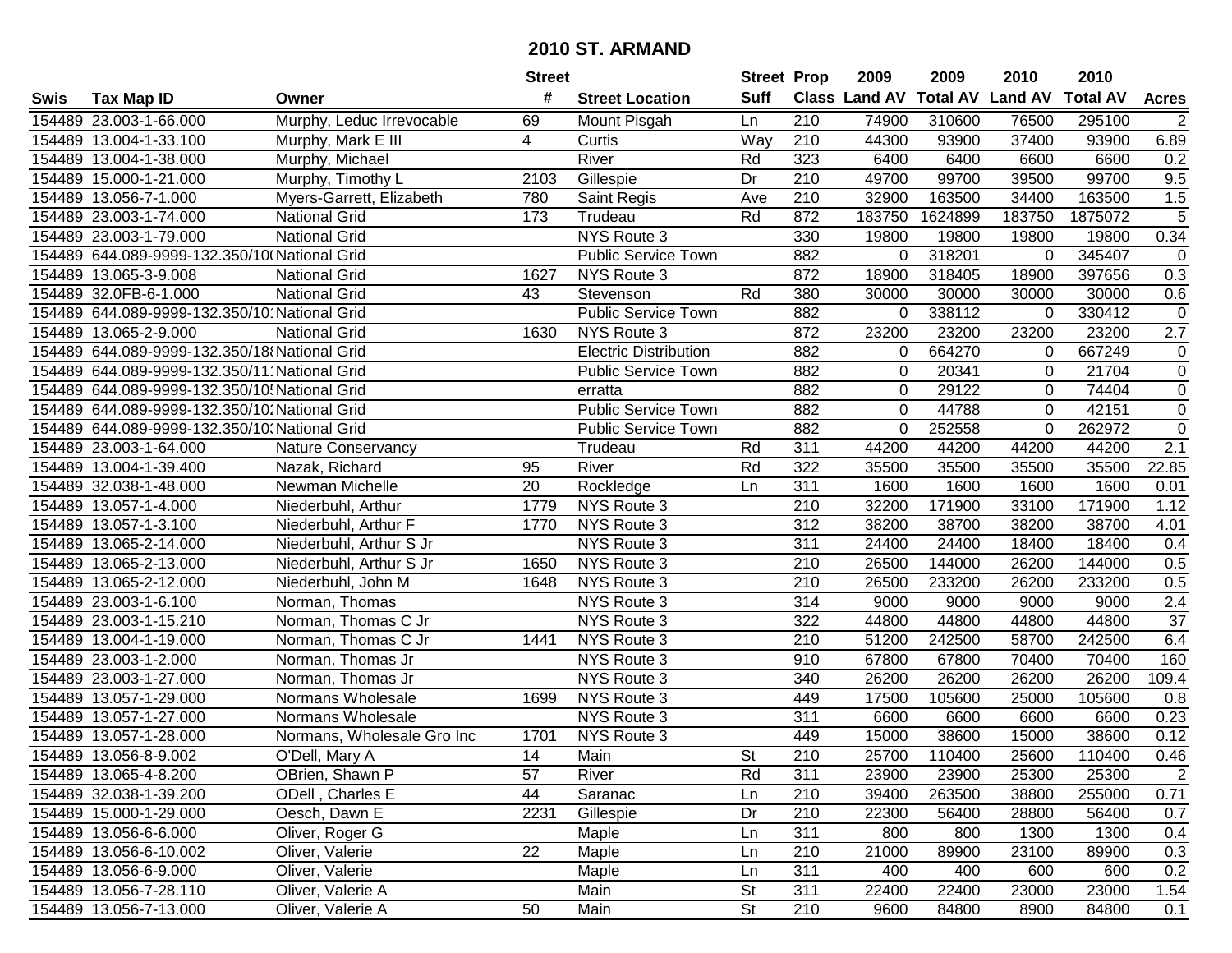|      |                        |                         | <b>Street</b>   |                        | <b>Street Prop</b>       |                  | 2009          | 2009            | 2010           | 2010            |                |
|------|------------------------|-------------------------|-----------------|------------------------|--------------------------|------------------|---------------|-----------------|----------------|-----------------|----------------|
| Swis | <b>Tax Map ID</b>      | Owner                   | #               | <b>Street Location</b> | <b>Suff</b>              |                  | Class Land AV | <b>Total AV</b> | <b>Land AV</b> | <b>Total AV</b> | <b>Acres</b>   |
|      | 154489 13.003-1-29.260 | Olsen, Brendon          | 22              | <b>Basil Hill</b>      | Way                      | 210              | 47300         | 293800          | 47300          | 293800          | 2.07           |
|      | 154489 13.056-2-9.000  | Oneil, Gaye             | 27              | Oregon Plains          | Rd                       | 421              | 25000         | 77500           | 46000          | 79800           | 4.2            |
|      | 154489 13.064-2-3.211  | ONeil, John P           | 68              | Main                   | <b>St</b>                | 210              | 27300         | 199100          | 27200          | 199100          | 0.58           |
|      | 154489 13.004-1-42.000 | ONeil, Robert           | 1833            | NYS Route 3            |                          | $\overline{210}$ | 40100         | 152900          | 45600          | 152900          | 4.9            |
|      | 154489 23.003-2-8.000  | ONeill, John R          | 5               | Meadow                 | Rd                       | 210              | 43600         | 279600          | 44700          | 279600          | 0.94           |
|      | 154489 13.065-1-6.000  | Oroszi, Mary S          | 14              | School                 | $\overline{\mathsf{St}}$ | 210              | 17000         | 57000           | 17800          | 67400           | 0.2            |
|      | 154489 32.0FB-5-1.116  | Orton, Sherie L         | 40              | Cantwell               | Way                      | 210              | 27300         | 120900          | 18700          | 120900          | 0.21           |
|      | 154489 13.004-1-71.118 | Otis, Donald L          | 49              | <b>Grass Pond</b>      | Way                      | 210              | 35200         | 75800           | 45900          | 75800           | $\overline{5}$ |
|      | 154489 13.056-3-10.001 | Ott, Michael W          |                 | Whiteface              | Ln                       | 311              | 18600         | 18600           | 19600          | 19600           | 0.5            |
|      | 154489 13.056-3-7.001  | Ott, Michael W          | 35              | Prospect               | $\overline{\mathsf{St}}$ | 311              | 11400         | 11400           | 12000          | 12000           | 0.2            |
|      | 154489 13.004-1-44.120 | Owens, Kenneth M        | 36              | Twin Birch             | Way                      | 210              | 39300         | 286000          | 44400          | 270000          | 4.55           |
|      | 154489 13.056-3-9.002  | Palyswiat, Mark A       | 17              | Prospect               | <b>St</b>                | 280              | 26900         | 185000          | 26900          | 185000          | 0.54           |
|      | 154489 13.004-2-9.000  | Parker, Alfred C Jr     | 29              | James                  | Way                      | 210              | 28600         | 68800           | 29400          | 68800           |                |
|      | 154489 13.004-1-37.000 | Parks, Daniel S         |                 | River                  | Rd                       | 311              | 20100         | 20100           | 22500          | 22500           | 0.8            |
|      | 154489 13.057-1-9.000  | Patnode, Robert A       | 1825            | NYS Route 3            |                          | 210              | 34600         | 202000          | 37000          | 202000          | 2.3            |
|      | 154489 14.000-1-16.000 | Paul Smiths College Of  |                 | River                  | Rd                       | 322              | 61200         | 61200           | 65600          | 65600           | 102.5          |
|      | 154489 15.000-1-6.100  | Paul Smiths College Of  | 50              | Goodspeed              | Ln                       | 910              | 70600         | 70600           | 70600          | 70600           | 124.9          |
|      | 154489 15.000-1-17.000 | Paul Smiths College Of  |                 | County Route 48        |                          | 322              | 53400         | 53400           | 53400          | 53400           | 102.6          |
|      | 154489 15.000-1-18.000 | Paul Smiths College Of  |                 | County Route 48        |                          | 322              | 24300         | 24300           | 24300          | 24300           | 30.4           |
|      | 154489 13.057-1-2.000  | Paul Smiths College Of  | 1747            | NYS Route 3            |                          | 322              | 40200         | 40200           | 40200          | 40200           | 41.83          |
|      | 154489 13.065-1-3.000  | Paulson, Donald A III   | 1677            | NYS Route 3            |                          | 210              | 18600         | 148400          | 19600          | 148400          | 0.22           |
|      | 154489 13.004-1-78.100 | Payne, Douglas          | 141             | Moose Pond             | Ln                       | 210              | 50500         | 217100          | 40000          | 209600          | 1.88           |
|      | 154489 15.000-1-22.000 | Pelkey, Alice           | 2117            | Gillespie              | Dr                       | 210              | 34100         | 52500           | 36300          | 54100           | 2.1            |
|      | 154489 15.000-1-23.000 | Pelkey, Dale R          | 2121            | Gillespie              | Dr                       | 270              | 31800         | 34800           | 32700          | 36500           | 1.03           |
|      | 154489 23.003-2-22.000 | Perryman, Donald G      | 53              | Vista                  | Dr                       | 210              | 35700         | 270100          | 40000          | 270100          | 0.77           |
|      | 154489 13.003-2-6.120  | Peterson, Cecil E       |                 | Main                   | $\overline{\mathsf{St}}$ | 311              |               |                 | 24500          | 24500           | $\mathbf{1}$   |
|      | 154489 13.004-1-71.117 | Petrie, Kenneth A       | 18              | Hemlock                | Way                      | 260              | 31600         | 54100           | 33100          | 54100           | 4.73           |
|      | 154489 13.064-1-18.000 | Pfadt, Pamela J         | 39              | Roosevelt              | Ln                       | 210              | 24500         | 124500          | 24800          | 124500          | 0.41           |
|      | 154489 13.004-1-16.220 | Phillipson, Peter A     |                 | NYS Route 3            |                          | 311              | 49800         | 49800           | 49800          | 49800           | 2.03           |
|      | 154489 13.056-1-3.100  | Phinney Eolian M        | 6               | Prospect               | $\overline{\mathsf{St}}$ | 270              | 17200         | 27100           | 17800          | 27100           | 0.2            |
|      | 154489 32.0FB-6-2.002  | Piersma, Barbara L      | 61              | Stevenson              | Rd                       | $\overline{210}$ | 65800         | 185000          | 71700          | 185000          | 9.4            |
|      | 154489 13.056-8-1.000  | <b>Pilgrim Holiness</b> | 812             | Saint Regis            | Ave                      | 620              | 13300         | 86600           | 13300          | 86600           | 0.6            |
|      | 154489 13.056-2-16.000 | Pilgrim Holiness Church | $\overline{14}$ | Oregon Plains          | Rd                       | 620              | 7400          | 101400          | 20000          | 101400          | 0.2            |
|      | 154489 23.003-1-40.200 | PJ Hyde & Sons Inc      |                 | NYS Route 3            |                          | 330              | 30500         | 30500           | 39100          | 39100           | 5.41           |
|      | 154489 23.003-1-42.100 | PJ Hyde & Sons Inc      |                 | NYS Route 3            |                          | 323              | 34000         | 34000           | 34000          | 34000           | 1.7            |
|      | 154489 32.038-1-30.000 | Ploof, Darlene          | 104             | Rockledge              | Ln                       | 210              | 39100         | 380700          | 38500          | 380700          | 0.69           |
|      | 154489 32.038-1-55.000 | Ploof, Darlene          |                 | Rockledge              | Ln                       | 311              | 25000         | 25000           | 25000          | 25000           | 1.47           |
|      | 154489 32.038-1-52.100 | Ploof, David            |                 | Rockledge              | Ln                       | 311              | 20600         | 20600           | 23100          | 23100           | 0.4            |
|      | 154489 15.000-1-20.000 | Pohlmann, Edward Jr     | 2104            | Gillespie              | Dr                       | 210              | 36100         | 92000           | 39500          | 92000           | 3.06           |
|      | 154489 32.038-1-54.000 | Pollock, Brad           |                 | Rockledge              | Ln                       | 311              | 14000         | 14000           | 16900          | 16900           | 0.73           |
|      | 154489 32.001-2-11.300 | Pollock, Brad H         | 98              | Rockledge              | Ln                       | 240              | 56000         | 160300          | 56000          | 169600          | 13             |
|      | 154489 13.056-4-8.000  | Porter, Edward G        | 42              | Whiteface              | Ln                       | 210              | 12700         | 150800          | 17800          | 150800          | 0.2            |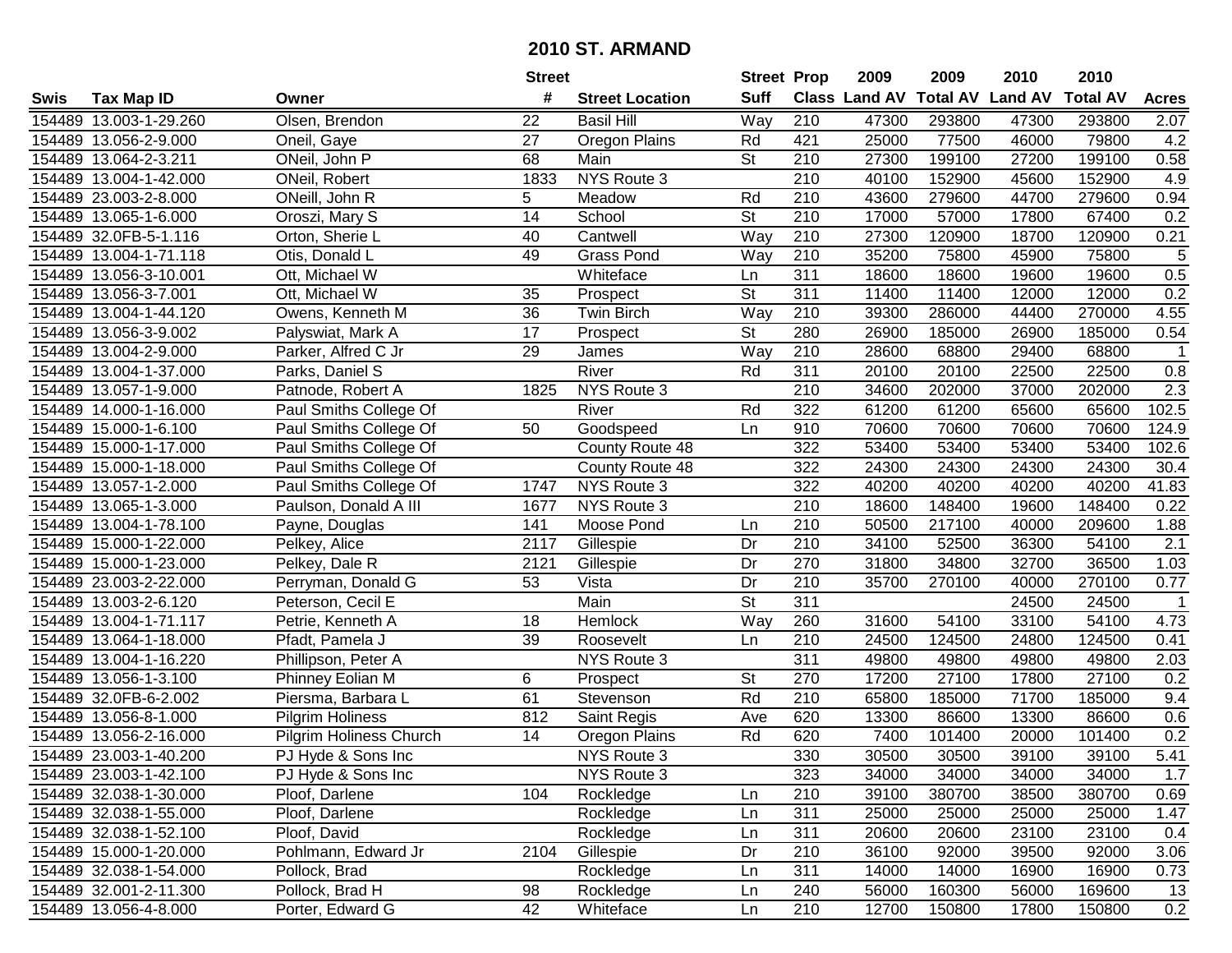| #<br><b>Suff</b><br><b>Class Land AV Total AV</b><br><b>Land AV</b><br><b>Total AV</b><br><b>Tax Map ID</b><br><b>Street Location</b><br><b>Acres</b><br>Swis<br>Owner<br><b>St</b><br>93700<br>154489 13.056-7-11.002<br>Prata, Ralph J<br>42<br>210<br>28600<br>93700<br>28800<br>0.7<br>Main<br>Rd<br>17500<br>154489 13.057-3-8.142<br>River<br>210<br>62300<br>16100<br>65400<br>0.18<br>Pratt, Ward L<br>4<br>154489 13.065-3-4.000<br>Provost, Jill M<br>NYS Route 3<br>210<br>18600<br>125300<br>17800<br>125300<br>0.2<br>1645<br>NYS Route 3<br>1000<br>1000<br>1000<br>1000<br>0.14<br>154489 13.065-3-5.100<br>Provost, Jill M<br>311<br>30700<br>154489 23.003-1-36.000<br>Putnam, William F Jr<br>649<br>NYS Route 3<br>210<br>115000<br>31400<br>111600<br>0.9<br>3.33<br>154489 23.002-1-1.120<br>NYS Route 3<br>449<br>55000<br>213900<br>55000<br>213900<br>Queior, Timothy L<br>1441<br>154489 23.002-1-13.000<br><b>Grass Pond</b><br>Way<br>312<br>33300<br>45400<br>28700<br>45400<br>2.4<br>Racine, Norman J<br>59<br>210<br>6.7<br><b>NYS Route 3</b><br>43900<br>126300<br>51500<br>160300<br>154489 23.003-1-11.000<br>Raymond, Matt J<br>1026<br>$\overline{210}$<br>38200<br>38200<br>0.63<br>154489 32.038-1-5.200<br>Rdzanek, Christopher<br>165<br><b>Forest Hill</b><br>264900<br>264900<br>Ave<br>Rd<br>314<br>154489 15.000-1-30.000<br>Record Andrea M<br>11200<br>11200<br>13100<br>13100<br>1.1<br>Roseman<br>Rd<br>323<br>27<br>154489 13.004-1-7.096<br>Reeve, Cristian<br>River<br>9600<br>9600<br>9600<br>9600<br>154489 13.004-1-52.000<br>River<br>Rd<br>314<br>3100<br>3100<br>3700<br>3700<br>11<br>Reeve, Cristian M<br>260<br>438700<br>546700<br>3.12<br>12<br>George & Bliss<br>410800<br>546700<br>154489 33.008-2-3.000<br>Reichhart, Donald<br>Ln<br>230<br>154489 13.065-2-15.000<br>NYS Route 3<br>29700<br>152900<br>30100<br>152900<br>0.8<br>Reilly, Joan<br>1656<br>270<br>0.2<br>154489 13.065-1-21.000<br>Reilly, Joan F<br>10<br>18600<br>29600<br>17800<br>30600<br>Roosevelt<br>Ln<br>240<br>34.71<br>154489 13.003-1-25.220<br>21<br>McKenzie Mountain<br>82600<br>244000<br>84200<br>244000<br>Renuart, Jill<br>Way<br>Way<br>311<br>8.29<br>154489 13.004-1-65.710<br>27300<br>27300<br>30300<br>30300<br>Reuter, Louis M<br>Campion<br>210<br>1.2<br>154489 13.057-1-5.200<br>NYS Route 3<br>32500<br>176800<br>33400<br>176800<br>Rexilius, Eugene H<br>1787<br>154489 23.003-1-58.000<br>Reyell, Jeffrey T<br>Trudeau<br>210<br>73100<br>317800<br>74800<br>271500<br>2.14<br>238<br>Rd<br>154489 23.003-1-55.100<br>Reyell, Rev Halsey M<br>13<br>210<br>96400<br>360000<br>104900<br>360000<br>6.11<br>Mount Pisgah<br>Ln<br>220<br>Rd<br>210<br>79900<br>480300<br>83200<br>2.97<br>154489 23.003-1-57.100<br>Reyell, Robert H<br>Trudeau<br>480300<br>311<br>0.2<br>154489 13.056-4-6.000<br>Poplar<br>11400<br>11400<br>12000<br>12000<br>Reyell, Timothy S<br>Ln<br>210<br>77700<br>0.2<br>154489 13.056-4-5.000<br>Reyell, Timothy S<br>40<br>Poplar<br>18600<br>77700<br>17800<br>Ln<br>210<br>154489<br>13.056-7-2.000<br>788<br>24200<br>114700<br>24500<br>109000<br>0.39<br>Reynolds, Eugene J II<br>Saint Regis<br>Ave<br>323<br>Rich, William H<br><b>Basil Hill</b><br>Way<br>47400<br>47400<br>47.4<br>154489 13.003-1-29.100<br>47400<br>47400<br>Gillespie<br>210<br>37800<br>200200<br>38700<br>8.5<br>154489 15.000-1-10.100<br>Richards, Brendan A<br>2073<br>Dr<br>200200<br>210<br>24400<br>110400<br>154489 13.057-1-14.000<br>Rickard, John H<br>NYS Route 3<br>110400<br>24600<br>0.4<br>1748<br>78<br>77800<br>15.73<br>154489 13.065-4-8.100<br>River<br>Rd<br>270<br>43600<br>81400<br>44500<br>Riley, John M<br>210<br>154489 23.003-2-19.000<br>47<br>Vista<br>Dr<br>46400<br>263900<br>46900<br>254400<br>1.11<br>Roberts, Alan D<br>$\overline{47}$<br>270<br>65400<br>154489 13.056-7-21.000<br>Poplar<br>17000<br>65400<br>17800<br>0.2<br>Roberts, Linda J<br>Ln<br>74<br>154489 13.004-1-69.000<br>Way<br>260<br>45000<br>66400<br>66400<br>17.5<br>Roberts, William<br><b>Hemlock</b><br>45900<br>194700<br>154489 13.065-2-10.000<br>Roman Catholic Church<br>NYS Route 3<br>620<br>29200<br>46400<br>200500<br>1.5<br>1640<br>$\overline{210}$<br>58700<br>1.16<br>154489 23.003-2-5.000<br>Ross, Mia<br>16<br>223900<br>58900<br>223900<br>Mount Pisgah<br>Ln<br>$\overline{\mathsf{St}}$<br>$\overline{14}$<br>$\overline{210}$<br>0.5<br>154489 13.056-7-6.200<br>Rothaupt, Esmeralda C<br>Vine<br>26600<br>127200<br>26300<br>120600<br>154489 13.004-1-12.120<br>Rutgers, Alfred<br>NYS Route 3<br>311<br>5400<br>5400<br>5400<br>5400<br>12.65<br>154489 13.004-1-12.200<br>NYS Route 3<br>220<br>39900<br>239400<br>45400<br>239400<br>4.86<br>Rutgers, Alfred<br>1563<br>154489 13.064-1-5.110<br>56<br>Roosevelt<br>210<br>32200<br>203000<br>34200<br>203000<br>1.46<br>Ryan, Barbara J<br>Ln<br>154489 13.003-1-21.200<br>311<br>28300<br>32200<br>32200<br>3.87<br>Ryan, Gary J<br>Roosevelt<br>Ln<br>28300<br>154489 13.003-1-22.200<br>11<br>Ryan, Gary J<br>George Downs<br>210<br>49900<br>191800<br>51300<br>191800<br>3.75<br>Ln<br>210<br>154489 32.038-1-20.000<br>Salamy, David A<br>35<br>Ln<br>22000<br>162500<br>33200<br>162500<br>0.36<br>Saranac<br>NYS Route 3<br>210<br>154489 23.001-1-21.000<br>Salls, Steven A<br>1187<br>36000<br>39300<br>99500<br>3<br>99500<br>311<br>154489 32.038-1-42.200<br>Salvador, John M<br>18800<br>0.25<br>Rockledge<br>Ln<br>18800<br>18800<br>18800 |  | <b>Street</b> | <b>Street Prop</b> | 2009 | 2009 | 2010 | 2010 |  |
|----------------------------------------------------------------------------------------------------------------------------------------------------------------------------------------------------------------------------------------------------------------------------------------------------------------------------------------------------------------------------------------------------------------------------------------------------------------------------------------------------------------------------------------------------------------------------------------------------------------------------------------------------------------------------------------------------------------------------------------------------------------------------------------------------------------------------------------------------------------------------------------------------------------------------------------------------------------------------------------------------------------------------------------------------------------------------------------------------------------------------------------------------------------------------------------------------------------------------------------------------------------------------------------------------------------------------------------------------------------------------------------------------------------------------------------------------------------------------------------------------------------------------------------------------------------------------------------------------------------------------------------------------------------------------------------------------------------------------------------------------------------------------------------------------------------------------------------------------------------------------------------------------------------------------------------------------------------------------------------------------------------------------------------------------------------------------------------------------------------------------------------------------------------------------------------------------------------------------------------------------------------------------------------------------------------------------------------------------------------------------------------------------------------------------------------------------------------------------------------------------------------------------------------------------------------------------------------------------------------------------------------------------------------------------------------------------------------------------------------------------------------------------------------------------------------------------------------------------------------------------------------------------------------------------------------------------------------------------------------------------------------------------------------------------------------------------------------------------------------------------------------------------------------------------------------------------------------------------------------------------------------------------------------------------------------------------------------------------------------------------------------------------------------------------------------------------------------------------------------------------------------------------------------------------------------------------------------------------------------------------------------------------------------------------------------------------------------------------------------------------------------------------------------------------------------------------------------------------------------------------------------------------------------------------------------------------------------------------------------------------------------------------------------------------------------------------------------------------------------------------------------------------------------------------------------------------------------------------------------------------------------------------------------------------------------------------------------------------------------------------------------------------------------------------------------------------------------------------------------------------------------------------------------------------------------------------------------------------------------------------------------------------------------------------------------------------------------------------------------------------------------------------------------------------------------------------------------------------------------------------------------------------------------------------------------------------------------------------------------------------------------------------------------------------------------------------------------------------------------------------------------------------------------------------------------------------------------------------------------------------------------------------------------------------------------------------------------------------------------------------------------------------------------------------------------------------------------------------------------------------------------------------------|--|---------------|--------------------|------|------|------|------|--|
|                                                                                                                                                                                                                                                                                                                                                                                                                                                                                                                                                                                                                                                                                                                                                                                                                                                                                                                                                                                                                                                                                                                                                                                                                                                                                                                                                                                                                                                                                                                                                                                                                                                                                                                                                                                                                                                                                                                                                                                                                                                                                                                                                                                                                                                                                                                                                                                                                                                                                                                                                                                                                                                                                                                                                                                                                                                                                                                                                                                                                                                                                                                                                                                                                                                                                                                                                                                                                                                                                                                                                                                                                                                                                                                                                                                                                                                                                                                                                                                                                                                                                                                                                                                                                                                                                                                                                                                                                                                                                                                                                                                                                                                                                                                                                                                                                                                                                                                                                                                                                                                                                                                                                                                                                                                                                                                                                                                                                                                                                                                                  |  |               |                    |      |      |      |      |  |
|                                                                                                                                                                                                                                                                                                                                                                                                                                                                                                                                                                                                                                                                                                                                                                                                                                                                                                                                                                                                                                                                                                                                                                                                                                                                                                                                                                                                                                                                                                                                                                                                                                                                                                                                                                                                                                                                                                                                                                                                                                                                                                                                                                                                                                                                                                                                                                                                                                                                                                                                                                                                                                                                                                                                                                                                                                                                                                                                                                                                                                                                                                                                                                                                                                                                                                                                                                                                                                                                                                                                                                                                                                                                                                                                                                                                                                                                                                                                                                                                                                                                                                                                                                                                                                                                                                                                                                                                                                                                                                                                                                                                                                                                                                                                                                                                                                                                                                                                                                                                                                                                                                                                                                                                                                                                                                                                                                                                                                                                                                                                  |  |               |                    |      |      |      |      |  |
|                                                                                                                                                                                                                                                                                                                                                                                                                                                                                                                                                                                                                                                                                                                                                                                                                                                                                                                                                                                                                                                                                                                                                                                                                                                                                                                                                                                                                                                                                                                                                                                                                                                                                                                                                                                                                                                                                                                                                                                                                                                                                                                                                                                                                                                                                                                                                                                                                                                                                                                                                                                                                                                                                                                                                                                                                                                                                                                                                                                                                                                                                                                                                                                                                                                                                                                                                                                                                                                                                                                                                                                                                                                                                                                                                                                                                                                                                                                                                                                                                                                                                                                                                                                                                                                                                                                                                                                                                                                                                                                                                                                                                                                                                                                                                                                                                                                                                                                                                                                                                                                                                                                                                                                                                                                                                                                                                                                                                                                                                                                                  |  |               |                    |      |      |      |      |  |
|                                                                                                                                                                                                                                                                                                                                                                                                                                                                                                                                                                                                                                                                                                                                                                                                                                                                                                                                                                                                                                                                                                                                                                                                                                                                                                                                                                                                                                                                                                                                                                                                                                                                                                                                                                                                                                                                                                                                                                                                                                                                                                                                                                                                                                                                                                                                                                                                                                                                                                                                                                                                                                                                                                                                                                                                                                                                                                                                                                                                                                                                                                                                                                                                                                                                                                                                                                                                                                                                                                                                                                                                                                                                                                                                                                                                                                                                                                                                                                                                                                                                                                                                                                                                                                                                                                                                                                                                                                                                                                                                                                                                                                                                                                                                                                                                                                                                                                                                                                                                                                                                                                                                                                                                                                                                                                                                                                                                                                                                                                                                  |  |               |                    |      |      |      |      |  |
|                                                                                                                                                                                                                                                                                                                                                                                                                                                                                                                                                                                                                                                                                                                                                                                                                                                                                                                                                                                                                                                                                                                                                                                                                                                                                                                                                                                                                                                                                                                                                                                                                                                                                                                                                                                                                                                                                                                                                                                                                                                                                                                                                                                                                                                                                                                                                                                                                                                                                                                                                                                                                                                                                                                                                                                                                                                                                                                                                                                                                                                                                                                                                                                                                                                                                                                                                                                                                                                                                                                                                                                                                                                                                                                                                                                                                                                                                                                                                                                                                                                                                                                                                                                                                                                                                                                                                                                                                                                                                                                                                                                                                                                                                                                                                                                                                                                                                                                                                                                                                                                                                                                                                                                                                                                                                                                                                                                                                                                                                                                                  |  |               |                    |      |      |      |      |  |
|                                                                                                                                                                                                                                                                                                                                                                                                                                                                                                                                                                                                                                                                                                                                                                                                                                                                                                                                                                                                                                                                                                                                                                                                                                                                                                                                                                                                                                                                                                                                                                                                                                                                                                                                                                                                                                                                                                                                                                                                                                                                                                                                                                                                                                                                                                                                                                                                                                                                                                                                                                                                                                                                                                                                                                                                                                                                                                                                                                                                                                                                                                                                                                                                                                                                                                                                                                                                                                                                                                                                                                                                                                                                                                                                                                                                                                                                                                                                                                                                                                                                                                                                                                                                                                                                                                                                                                                                                                                                                                                                                                                                                                                                                                                                                                                                                                                                                                                                                                                                                                                                                                                                                                                                                                                                                                                                                                                                                                                                                                                                  |  |               |                    |      |      |      |      |  |
|                                                                                                                                                                                                                                                                                                                                                                                                                                                                                                                                                                                                                                                                                                                                                                                                                                                                                                                                                                                                                                                                                                                                                                                                                                                                                                                                                                                                                                                                                                                                                                                                                                                                                                                                                                                                                                                                                                                                                                                                                                                                                                                                                                                                                                                                                                                                                                                                                                                                                                                                                                                                                                                                                                                                                                                                                                                                                                                                                                                                                                                                                                                                                                                                                                                                                                                                                                                                                                                                                                                                                                                                                                                                                                                                                                                                                                                                                                                                                                                                                                                                                                                                                                                                                                                                                                                                                                                                                                                                                                                                                                                                                                                                                                                                                                                                                                                                                                                                                                                                                                                                                                                                                                                                                                                                                                                                                                                                                                                                                                                                  |  |               |                    |      |      |      |      |  |
|                                                                                                                                                                                                                                                                                                                                                                                                                                                                                                                                                                                                                                                                                                                                                                                                                                                                                                                                                                                                                                                                                                                                                                                                                                                                                                                                                                                                                                                                                                                                                                                                                                                                                                                                                                                                                                                                                                                                                                                                                                                                                                                                                                                                                                                                                                                                                                                                                                                                                                                                                                                                                                                                                                                                                                                                                                                                                                                                                                                                                                                                                                                                                                                                                                                                                                                                                                                                                                                                                                                                                                                                                                                                                                                                                                                                                                                                                                                                                                                                                                                                                                                                                                                                                                                                                                                                                                                                                                                                                                                                                                                                                                                                                                                                                                                                                                                                                                                                                                                                                                                                                                                                                                                                                                                                                                                                                                                                                                                                                                                                  |  |               |                    |      |      |      |      |  |
|                                                                                                                                                                                                                                                                                                                                                                                                                                                                                                                                                                                                                                                                                                                                                                                                                                                                                                                                                                                                                                                                                                                                                                                                                                                                                                                                                                                                                                                                                                                                                                                                                                                                                                                                                                                                                                                                                                                                                                                                                                                                                                                                                                                                                                                                                                                                                                                                                                                                                                                                                                                                                                                                                                                                                                                                                                                                                                                                                                                                                                                                                                                                                                                                                                                                                                                                                                                                                                                                                                                                                                                                                                                                                                                                                                                                                                                                                                                                                                                                                                                                                                                                                                                                                                                                                                                                                                                                                                                                                                                                                                                                                                                                                                                                                                                                                                                                                                                                                                                                                                                                                                                                                                                                                                                                                                                                                                                                                                                                                                                                  |  |               |                    |      |      |      |      |  |
|                                                                                                                                                                                                                                                                                                                                                                                                                                                                                                                                                                                                                                                                                                                                                                                                                                                                                                                                                                                                                                                                                                                                                                                                                                                                                                                                                                                                                                                                                                                                                                                                                                                                                                                                                                                                                                                                                                                                                                                                                                                                                                                                                                                                                                                                                                                                                                                                                                                                                                                                                                                                                                                                                                                                                                                                                                                                                                                                                                                                                                                                                                                                                                                                                                                                                                                                                                                                                                                                                                                                                                                                                                                                                                                                                                                                                                                                                                                                                                                                                                                                                                                                                                                                                                                                                                                                                                                                                                                                                                                                                                                                                                                                                                                                                                                                                                                                                                                                                                                                                                                                                                                                                                                                                                                                                                                                                                                                                                                                                                                                  |  |               |                    |      |      |      |      |  |
|                                                                                                                                                                                                                                                                                                                                                                                                                                                                                                                                                                                                                                                                                                                                                                                                                                                                                                                                                                                                                                                                                                                                                                                                                                                                                                                                                                                                                                                                                                                                                                                                                                                                                                                                                                                                                                                                                                                                                                                                                                                                                                                                                                                                                                                                                                                                                                                                                                                                                                                                                                                                                                                                                                                                                                                                                                                                                                                                                                                                                                                                                                                                                                                                                                                                                                                                                                                                                                                                                                                                                                                                                                                                                                                                                                                                                                                                                                                                                                                                                                                                                                                                                                                                                                                                                                                                                                                                                                                                                                                                                                                                                                                                                                                                                                                                                                                                                                                                                                                                                                                                                                                                                                                                                                                                                                                                                                                                                                                                                                                                  |  |               |                    |      |      |      |      |  |
|                                                                                                                                                                                                                                                                                                                                                                                                                                                                                                                                                                                                                                                                                                                                                                                                                                                                                                                                                                                                                                                                                                                                                                                                                                                                                                                                                                                                                                                                                                                                                                                                                                                                                                                                                                                                                                                                                                                                                                                                                                                                                                                                                                                                                                                                                                                                                                                                                                                                                                                                                                                                                                                                                                                                                                                                                                                                                                                                                                                                                                                                                                                                                                                                                                                                                                                                                                                                                                                                                                                                                                                                                                                                                                                                                                                                                                                                                                                                                                                                                                                                                                                                                                                                                                                                                                                                                                                                                                                                                                                                                                                                                                                                                                                                                                                                                                                                                                                                                                                                                                                                                                                                                                                                                                                                                                                                                                                                                                                                                                                                  |  |               |                    |      |      |      |      |  |
|                                                                                                                                                                                                                                                                                                                                                                                                                                                                                                                                                                                                                                                                                                                                                                                                                                                                                                                                                                                                                                                                                                                                                                                                                                                                                                                                                                                                                                                                                                                                                                                                                                                                                                                                                                                                                                                                                                                                                                                                                                                                                                                                                                                                                                                                                                                                                                                                                                                                                                                                                                                                                                                                                                                                                                                                                                                                                                                                                                                                                                                                                                                                                                                                                                                                                                                                                                                                                                                                                                                                                                                                                                                                                                                                                                                                                                                                                                                                                                                                                                                                                                                                                                                                                                                                                                                                                                                                                                                                                                                                                                                                                                                                                                                                                                                                                                                                                                                                                                                                                                                                                                                                                                                                                                                                                                                                                                                                                                                                                                                                  |  |               |                    |      |      |      |      |  |
|                                                                                                                                                                                                                                                                                                                                                                                                                                                                                                                                                                                                                                                                                                                                                                                                                                                                                                                                                                                                                                                                                                                                                                                                                                                                                                                                                                                                                                                                                                                                                                                                                                                                                                                                                                                                                                                                                                                                                                                                                                                                                                                                                                                                                                                                                                                                                                                                                                                                                                                                                                                                                                                                                                                                                                                                                                                                                                                                                                                                                                                                                                                                                                                                                                                                                                                                                                                                                                                                                                                                                                                                                                                                                                                                                                                                                                                                                                                                                                                                                                                                                                                                                                                                                                                                                                                                                                                                                                                                                                                                                                                                                                                                                                                                                                                                                                                                                                                                                                                                                                                                                                                                                                                                                                                                                                                                                                                                                                                                                                                                  |  |               |                    |      |      |      |      |  |
|                                                                                                                                                                                                                                                                                                                                                                                                                                                                                                                                                                                                                                                                                                                                                                                                                                                                                                                                                                                                                                                                                                                                                                                                                                                                                                                                                                                                                                                                                                                                                                                                                                                                                                                                                                                                                                                                                                                                                                                                                                                                                                                                                                                                                                                                                                                                                                                                                                                                                                                                                                                                                                                                                                                                                                                                                                                                                                                                                                                                                                                                                                                                                                                                                                                                                                                                                                                                                                                                                                                                                                                                                                                                                                                                                                                                                                                                                                                                                                                                                                                                                                                                                                                                                                                                                                                                                                                                                                                                                                                                                                                                                                                                                                                                                                                                                                                                                                                                                                                                                                                                                                                                                                                                                                                                                                                                                                                                                                                                                                                                  |  |               |                    |      |      |      |      |  |
|                                                                                                                                                                                                                                                                                                                                                                                                                                                                                                                                                                                                                                                                                                                                                                                                                                                                                                                                                                                                                                                                                                                                                                                                                                                                                                                                                                                                                                                                                                                                                                                                                                                                                                                                                                                                                                                                                                                                                                                                                                                                                                                                                                                                                                                                                                                                                                                                                                                                                                                                                                                                                                                                                                                                                                                                                                                                                                                                                                                                                                                                                                                                                                                                                                                                                                                                                                                                                                                                                                                                                                                                                                                                                                                                                                                                                                                                                                                                                                                                                                                                                                                                                                                                                                                                                                                                                                                                                                                                                                                                                                                                                                                                                                                                                                                                                                                                                                                                                                                                                                                                                                                                                                                                                                                                                                                                                                                                                                                                                                                                  |  |               |                    |      |      |      |      |  |
|                                                                                                                                                                                                                                                                                                                                                                                                                                                                                                                                                                                                                                                                                                                                                                                                                                                                                                                                                                                                                                                                                                                                                                                                                                                                                                                                                                                                                                                                                                                                                                                                                                                                                                                                                                                                                                                                                                                                                                                                                                                                                                                                                                                                                                                                                                                                                                                                                                                                                                                                                                                                                                                                                                                                                                                                                                                                                                                                                                                                                                                                                                                                                                                                                                                                                                                                                                                                                                                                                                                                                                                                                                                                                                                                                                                                                                                                                                                                                                                                                                                                                                                                                                                                                                                                                                                                                                                                                                                                                                                                                                                                                                                                                                                                                                                                                                                                                                                                                                                                                                                                                                                                                                                                                                                                                                                                                                                                                                                                                                                                  |  |               |                    |      |      |      |      |  |
|                                                                                                                                                                                                                                                                                                                                                                                                                                                                                                                                                                                                                                                                                                                                                                                                                                                                                                                                                                                                                                                                                                                                                                                                                                                                                                                                                                                                                                                                                                                                                                                                                                                                                                                                                                                                                                                                                                                                                                                                                                                                                                                                                                                                                                                                                                                                                                                                                                                                                                                                                                                                                                                                                                                                                                                                                                                                                                                                                                                                                                                                                                                                                                                                                                                                                                                                                                                                                                                                                                                                                                                                                                                                                                                                                                                                                                                                                                                                                                                                                                                                                                                                                                                                                                                                                                                                                                                                                                                                                                                                                                                                                                                                                                                                                                                                                                                                                                                                                                                                                                                                                                                                                                                                                                                                                                                                                                                                                                                                                                                                  |  |               |                    |      |      |      |      |  |
|                                                                                                                                                                                                                                                                                                                                                                                                                                                                                                                                                                                                                                                                                                                                                                                                                                                                                                                                                                                                                                                                                                                                                                                                                                                                                                                                                                                                                                                                                                                                                                                                                                                                                                                                                                                                                                                                                                                                                                                                                                                                                                                                                                                                                                                                                                                                                                                                                                                                                                                                                                                                                                                                                                                                                                                                                                                                                                                                                                                                                                                                                                                                                                                                                                                                                                                                                                                                                                                                                                                                                                                                                                                                                                                                                                                                                                                                                                                                                                                                                                                                                                                                                                                                                                                                                                                                                                                                                                                                                                                                                                                                                                                                                                                                                                                                                                                                                                                                                                                                                                                                                                                                                                                                                                                                                                                                                                                                                                                                                                                                  |  |               |                    |      |      |      |      |  |
|                                                                                                                                                                                                                                                                                                                                                                                                                                                                                                                                                                                                                                                                                                                                                                                                                                                                                                                                                                                                                                                                                                                                                                                                                                                                                                                                                                                                                                                                                                                                                                                                                                                                                                                                                                                                                                                                                                                                                                                                                                                                                                                                                                                                                                                                                                                                                                                                                                                                                                                                                                                                                                                                                                                                                                                                                                                                                                                                                                                                                                                                                                                                                                                                                                                                                                                                                                                                                                                                                                                                                                                                                                                                                                                                                                                                                                                                                                                                                                                                                                                                                                                                                                                                                                                                                                                                                                                                                                                                                                                                                                                                                                                                                                                                                                                                                                                                                                                                                                                                                                                                                                                                                                                                                                                                                                                                                                                                                                                                                                                                  |  |               |                    |      |      |      |      |  |
|                                                                                                                                                                                                                                                                                                                                                                                                                                                                                                                                                                                                                                                                                                                                                                                                                                                                                                                                                                                                                                                                                                                                                                                                                                                                                                                                                                                                                                                                                                                                                                                                                                                                                                                                                                                                                                                                                                                                                                                                                                                                                                                                                                                                                                                                                                                                                                                                                                                                                                                                                                                                                                                                                                                                                                                                                                                                                                                                                                                                                                                                                                                                                                                                                                                                                                                                                                                                                                                                                                                                                                                                                                                                                                                                                                                                                                                                                                                                                                                                                                                                                                                                                                                                                                                                                                                                                                                                                                                                                                                                                                                                                                                                                                                                                                                                                                                                                                                                                                                                                                                                                                                                                                                                                                                                                                                                                                                                                                                                                                                                  |  |               |                    |      |      |      |      |  |
|                                                                                                                                                                                                                                                                                                                                                                                                                                                                                                                                                                                                                                                                                                                                                                                                                                                                                                                                                                                                                                                                                                                                                                                                                                                                                                                                                                                                                                                                                                                                                                                                                                                                                                                                                                                                                                                                                                                                                                                                                                                                                                                                                                                                                                                                                                                                                                                                                                                                                                                                                                                                                                                                                                                                                                                                                                                                                                                                                                                                                                                                                                                                                                                                                                                                                                                                                                                                                                                                                                                                                                                                                                                                                                                                                                                                                                                                                                                                                                                                                                                                                                                                                                                                                                                                                                                                                                                                                                                                                                                                                                                                                                                                                                                                                                                                                                                                                                                                                                                                                                                                                                                                                                                                                                                                                                                                                                                                                                                                                                                                  |  |               |                    |      |      |      |      |  |
|                                                                                                                                                                                                                                                                                                                                                                                                                                                                                                                                                                                                                                                                                                                                                                                                                                                                                                                                                                                                                                                                                                                                                                                                                                                                                                                                                                                                                                                                                                                                                                                                                                                                                                                                                                                                                                                                                                                                                                                                                                                                                                                                                                                                                                                                                                                                                                                                                                                                                                                                                                                                                                                                                                                                                                                                                                                                                                                                                                                                                                                                                                                                                                                                                                                                                                                                                                                                                                                                                                                                                                                                                                                                                                                                                                                                                                                                                                                                                                                                                                                                                                                                                                                                                                                                                                                                                                                                                                                                                                                                                                                                                                                                                                                                                                                                                                                                                                                                                                                                                                                                                                                                                                                                                                                                                                                                                                                                                                                                                                                                  |  |               |                    |      |      |      |      |  |
|                                                                                                                                                                                                                                                                                                                                                                                                                                                                                                                                                                                                                                                                                                                                                                                                                                                                                                                                                                                                                                                                                                                                                                                                                                                                                                                                                                                                                                                                                                                                                                                                                                                                                                                                                                                                                                                                                                                                                                                                                                                                                                                                                                                                                                                                                                                                                                                                                                                                                                                                                                                                                                                                                                                                                                                                                                                                                                                                                                                                                                                                                                                                                                                                                                                                                                                                                                                                                                                                                                                                                                                                                                                                                                                                                                                                                                                                                                                                                                                                                                                                                                                                                                                                                                                                                                                                                                                                                                                                                                                                                                                                                                                                                                                                                                                                                                                                                                                                                                                                                                                                                                                                                                                                                                                                                                                                                                                                                                                                                                                                  |  |               |                    |      |      |      |      |  |
|                                                                                                                                                                                                                                                                                                                                                                                                                                                                                                                                                                                                                                                                                                                                                                                                                                                                                                                                                                                                                                                                                                                                                                                                                                                                                                                                                                                                                                                                                                                                                                                                                                                                                                                                                                                                                                                                                                                                                                                                                                                                                                                                                                                                                                                                                                                                                                                                                                                                                                                                                                                                                                                                                                                                                                                                                                                                                                                                                                                                                                                                                                                                                                                                                                                                                                                                                                                                                                                                                                                                                                                                                                                                                                                                                                                                                                                                                                                                                                                                                                                                                                                                                                                                                                                                                                                                                                                                                                                                                                                                                                                                                                                                                                                                                                                                                                                                                                                                                                                                                                                                                                                                                                                                                                                                                                                                                                                                                                                                                                                                  |  |               |                    |      |      |      |      |  |
|                                                                                                                                                                                                                                                                                                                                                                                                                                                                                                                                                                                                                                                                                                                                                                                                                                                                                                                                                                                                                                                                                                                                                                                                                                                                                                                                                                                                                                                                                                                                                                                                                                                                                                                                                                                                                                                                                                                                                                                                                                                                                                                                                                                                                                                                                                                                                                                                                                                                                                                                                                                                                                                                                                                                                                                                                                                                                                                                                                                                                                                                                                                                                                                                                                                                                                                                                                                                                                                                                                                                                                                                                                                                                                                                                                                                                                                                                                                                                                                                                                                                                                                                                                                                                                                                                                                                                                                                                                                                                                                                                                                                                                                                                                                                                                                                                                                                                                                                                                                                                                                                                                                                                                                                                                                                                                                                                                                                                                                                                                                                  |  |               |                    |      |      |      |      |  |
|                                                                                                                                                                                                                                                                                                                                                                                                                                                                                                                                                                                                                                                                                                                                                                                                                                                                                                                                                                                                                                                                                                                                                                                                                                                                                                                                                                                                                                                                                                                                                                                                                                                                                                                                                                                                                                                                                                                                                                                                                                                                                                                                                                                                                                                                                                                                                                                                                                                                                                                                                                                                                                                                                                                                                                                                                                                                                                                                                                                                                                                                                                                                                                                                                                                                                                                                                                                                                                                                                                                                                                                                                                                                                                                                                                                                                                                                                                                                                                                                                                                                                                                                                                                                                                                                                                                                                                                                                                                                                                                                                                                                                                                                                                                                                                                                                                                                                                                                                                                                                                                                                                                                                                                                                                                                                                                                                                                                                                                                                                                                  |  |               |                    |      |      |      |      |  |
|                                                                                                                                                                                                                                                                                                                                                                                                                                                                                                                                                                                                                                                                                                                                                                                                                                                                                                                                                                                                                                                                                                                                                                                                                                                                                                                                                                                                                                                                                                                                                                                                                                                                                                                                                                                                                                                                                                                                                                                                                                                                                                                                                                                                                                                                                                                                                                                                                                                                                                                                                                                                                                                                                                                                                                                                                                                                                                                                                                                                                                                                                                                                                                                                                                                                                                                                                                                                                                                                                                                                                                                                                                                                                                                                                                                                                                                                                                                                                                                                                                                                                                                                                                                                                                                                                                                                                                                                                                                                                                                                                                                                                                                                                                                                                                                                                                                                                                                                                                                                                                                                                                                                                                                                                                                                                                                                                                                                                                                                                                                                  |  |               |                    |      |      |      |      |  |
|                                                                                                                                                                                                                                                                                                                                                                                                                                                                                                                                                                                                                                                                                                                                                                                                                                                                                                                                                                                                                                                                                                                                                                                                                                                                                                                                                                                                                                                                                                                                                                                                                                                                                                                                                                                                                                                                                                                                                                                                                                                                                                                                                                                                                                                                                                                                                                                                                                                                                                                                                                                                                                                                                                                                                                                                                                                                                                                                                                                                                                                                                                                                                                                                                                                                                                                                                                                                                                                                                                                                                                                                                                                                                                                                                                                                                                                                                                                                                                                                                                                                                                                                                                                                                                                                                                                                                                                                                                                                                                                                                                                                                                                                                                                                                                                                                                                                                                                                                                                                                                                                                                                                                                                                                                                                                                                                                                                                                                                                                                                                  |  |               |                    |      |      |      |      |  |
|                                                                                                                                                                                                                                                                                                                                                                                                                                                                                                                                                                                                                                                                                                                                                                                                                                                                                                                                                                                                                                                                                                                                                                                                                                                                                                                                                                                                                                                                                                                                                                                                                                                                                                                                                                                                                                                                                                                                                                                                                                                                                                                                                                                                                                                                                                                                                                                                                                                                                                                                                                                                                                                                                                                                                                                                                                                                                                                                                                                                                                                                                                                                                                                                                                                                                                                                                                                                                                                                                                                                                                                                                                                                                                                                                                                                                                                                                                                                                                                                                                                                                                                                                                                                                                                                                                                                                                                                                                                                                                                                                                                                                                                                                                                                                                                                                                                                                                                                                                                                                                                                                                                                                                                                                                                                                                                                                                                                                                                                                                                                  |  |               |                    |      |      |      |      |  |
|                                                                                                                                                                                                                                                                                                                                                                                                                                                                                                                                                                                                                                                                                                                                                                                                                                                                                                                                                                                                                                                                                                                                                                                                                                                                                                                                                                                                                                                                                                                                                                                                                                                                                                                                                                                                                                                                                                                                                                                                                                                                                                                                                                                                                                                                                                                                                                                                                                                                                                                                                                                                                                                                                                                                                                                                                                                                                                                                                                                                                                                                                                                                                                                                                                                                                                                                                                                                                                                                                                                                                                                                                                                                                                                                                                                                                                                                                                                                                                                                                                                                                                                                                                                                                                                                                                                                                                                                                                                                                                                                                                                                                                                                                                                                                                                                                                                                                                                                                                                                                                                                                                                                                                                                                                                                                                                                                                                                                                                                                                                                  |  |               |                    |      |      |      |      |  |
|                                                                                                                                                                                                                                                                                                                                                                                                                                                                                                                                                                                                                                                                                                                                                                                                                                                                                                                                                                                                                                                                                                                                                                                                                                                                                                                                                                                                                                                                                                                                                                                                                                                                                                                                                                                                                                                                                                                                                                                                                                                                                                                                                                                                                                                                                                                                                                                                                                                                                                                                                                                                                                                                                                                                                                                                                                                                                                                                                                                                                                                                                                                                                                                                                                                                                                                                                                                                                                                                                                                                                                                                                                                                                                                                                                                                                                                                                                                                                                                                                                                                                                                                                                                                                                                                                                                                                                                                                                                                                                                                                                                                                                                                                                                                                                                                                                                                                                                                                                                                                                                                                                                                                                                                                                                                                                                                                                                                                                                                                                                                  |  |               |                    |      |      |      |      |  |
|                                                                                                                                                                                                                                                                                                                                                                                                                                                                                                                                                                                                                                                                                                                                                                                                                                                                                                                                                                                                                                                                                                                                                                                                                                                                                                                                                                                                                                                                                                                                                                                                                                                                                                                                                                                                                                                                                                                                                                                                                                                                                                                                                                                                                                                                                                                                                                                                                                                                                                                                                                                                                                                                                                                                                                                                                                                                                                                                                                                                                                                                                                                                                                                                                                                                                                                                                                                                                                                                                                                                                                                                                                                                                                                                                                                                                                                                                                                                                                                                                                                                                                                                                                                                                                                                                                                                                                                                                                                                                                                                                                                                                                                                                                                                                                                                                                                                                                                                                                                                                                                                                                                                                                                                                                                                                                                                                                                                                                                                                                                                  |  |               |                    |      |      |      |      |  |
|                                                                                                                                                                                                                                                                                                                                                                                                                                                                                                                                                                                                                                                                                                                                                                                                                                                                                                                                                                                                                                                                                                                                                                                                                                                                                                                                                                                                                                                                                                                                                                                                                                                                                                                                                                                                                                                                                                                                                                                                                                                                                                                                                                                                                                                                                                                                                                                                                                                                                                                                                                                                                                                                                                                                                                                                                                                                                                                                                                                                                                                                                                                                                                                                                                                                                                                                                                                                                                                                                                                                                                                                                                                                                                                                                                                                                                                                                                                                                                                                                                                                                                                                                                                                                                                                                                                                                                                                                                                                                                                                                                                                                                                                                                                                                                                                                                                                                                                                                                                                                                                                                                                                                                                                                                                                                                                                                                                                                                                                                                                                  |  |               |                    |      |      |      |      |  |
|                                                                                                                                                                                                                                                                                                                                                                                                                                                                                                                                                                                                                                                                                                                                                                                                                                                                                                                                                                                                                                                                                                                                                                                                                                                                                                                                                                                                                                                                                                                                                                                                                                                                                                                                                                                                                                                                                                                                                                                                                                                                                                                                                                                                                                                                                                                                                                                                                                                                                                                                                                                                                                                                                                                                                                                                                                                                                                                                                                                                                                                                                                                                                                                                                                                                                                                                                                                                                                                                                                                                                                                                                                                                                                                                                                                                                                                                                                                                                                                                                                                                                                                                                                                                                                                                                                                                                                                                                                                                                                                                                                                                                                                                                                                                                                                                                                                                                                                                                                                                                                                                                                                                                                                                                                                                                                                                                                                                                                                                                                                                  |  |               |                    |      |      |      |      |  |
|                                                                                                                                                                                                                                                                                                                                                                                                                                                                                                                                                                                                                                                                                                                                                                                                                                                                                                                                                                                                                                                                                                                                                                                                                                                                                                                                                                                                                                                                                                                                                                                                                                                                                                                                                                                                                                                                                                                                                                                                                                                                                                                                                                                                                                                                                                                                                                                                                                                                                                                                                                                                                                                                                                                                                                                                                                                                                                                                                                                                                                                                                                                                                                                                                                                                                                                                                                                                                                                                                                                                                                                                                                                                                                                                                                                                                                                                                                                                                                                                                                                                                                                                                                                                                                                                                                                                                                                                                                                                                                                                                                                                                                                                                                                                                                                                                                                                                                                                                                                                                                                                                                                                                                                                                                                                                                                                                                                                                                                                                                                                  |  |               |                    |      |      |      |      |  |
|                                                                                                                                                                                                                                                                                                                                                                                                                                                                                                                                                                                                                                                                                                                                                                                                                                                                                                                                                                                                                                                                                                                                                                                                                                                                                                                                                                                                                                                                                                                                                                                                                                                                                                                                                                                                                                                                                                                                                                                                                                                                                                                                                                                                                                                                                                                                                                                                                                                                                                                                                                                                                                                                                                                                                                                                                                                                                                                                                                                                                                                                                                                                                                                                                                                                                                                                                                                                                                                                                                                                                                                                                                                                                                                                                                                                                                                                                                                                                                                                                                                                                                                                                                                                                                                                                                                                                                                                                                                                                                                                                                                                                                                                                                                                                                                                                                                                                                                                                                                                                                                                                                                                                                                                                                                                                                                                                                                                                                                                                                                                  |  |               |                    |      |      |      |      |  |
|                                                                                                                                                                                                                                                                                                                                                                                                                                                                                                                                                                                                                                                                                                                                                                                                                                                                                                                                                                                                                                                                                                                                                                                                                                                                                                                                                                                                                                                                                                                                                                                                                                                                                                                                                                                                                                                                                                                                                                                                                                                                                                                                                                                                                                                                                                                                                                                                                                                                                                                                                                                                                                                                                                                                                                                                                                                                                                                                                                                                                                                                                                                                                                                                                                                                                                                                                                                                                                                                                                                                                                                                                                                                                                                                                                                                                                                                                                                                                                                                                                                                                                                                                                                                                                                                                                                                                                                                                                                                                                                                                                                                                                                                                                                                                                                                                                                                                                                                                                                                                                                                                                                                                                                                                                                                                                                                                                                                                                                                                                                                  |  |               |                    |      |      |      |      |  |
|                                                                                                                                                                                                                                                                                                                                                                                                                                                                                                                                                                                                                                                                                                                                                                                                                                                                                                                                                                                                                                                                                                                                                                                                                                                                                                                                                                                                                                                                                                                                                                                                                                                                                                                                                                                                                                                                                                                                                                                                                                                                                                                                                                                                                                                                                                                                                                                                                                                                                                                                                                                                                                                                                                                                                                                                                                                                                                                                                                                                                                                                                                                                                                                                                                                                                                                                                                                                                                                                                                                                                                                                                                                                                                                                                                                                                                                                                                                                                                                                                                                                                                                                                                                                                                                                                                                                                                                                                                                                                                                                                                                                                                                                                                                                                                                                                                                                                                                                                                                                                                                                                                                                                                                                                                                                                                                                                                                                                                                                                                                                  |  |               |                    |      |      |      |      |  |
|                                                                                                                                                                                                                                                                                                                                                                                                                                                                                                                                                                                                                                                                                                                                                                                                                                                                                                                                                                                                                                                                                                                                                                                                                                                                                                                                                                                                                                                                                                                                                                                                                                                                                                                                                                                                                                                                                                                                                                                                                                                                                                                                                                                                                                                                                                                                                                                                                                                                                                                                                                                                                                                                                                                                                                                                                                                                                                                                                                                                                                                                                                                                                                                                                                                                                                                                                                                                                                                                                                                                                                                                                                                                                                                                                                                                                                                                                                                                                                                                                                                                                                                                                                                                                                                                                                                                                                                                                                                                                                                                                                                                                                                                                                                                                                                                                                                                                                                                                                                                                                                                                                                                                                                                                                                                                                                                                                                                                                                                                                                                  |  |               |                    |      |      |      |      |  |
|                                                                                                                                                                                                                                                                                                                                                                                                                                                                                                                                                                                                                                                                                                                                                                                                                                                                                                                                                                                                                                                                                                                                                                                                                                                                                                                                                                                                                                                                                                                                                                                                                                                                                                                                                                                                                                                                                                                                                                                                                                                                                                                                                                                                                                                                                                                                                                                                                                                                                                                                                                                                                                                                                                                                                                                                                                                                                                                                                                                                                                                                                                                                                                                                                                                                                                                                                                                                                                                                                                                                                                                                                                                                                                                                                                                                                                                                                                                                                                                                                                                                                                                                                                                                                                                                                                                                                                                                                                                                                                                                                                                                                                                                                                                                                                                                                                                                                                                                                                                                                                                                                                                                                                                                                                                                                                                                                                                                                                                                                                                                  |  |               |                    |      |      |      |      |  |
|                                                                                                                                                                                                                                                                                                                                                                                                                                                                                                                                                                                                                                                                                                                                                                                                                                                                                                                                                                                                                                                                                                                                                                                                                                                                                                                                                                                                                                                                                                                                                                                                                                                                                                                                                                                                                                                                                                                                                                                                                                                                                                                                                                                                                                                                                                                                                                                                                                                                                                                                                                                                                                                                                                                                                                                                                                                                                                                                                                                                                                                                                                                                                                                                                                                                                                                                                                                                                                                                                                                                                                                                                                                                                                                                                                                                                                                                                                                                                                                                                                                                                                                                                                                                                                                                                                                                                                                                                                                                                                                                                                                                                                                                                                                                                                                                                                                                                                                                                                                                                                                                                                                                                                                                                                                                                                                                                                                                                                                                                                                                  |  |               |                    |      |      |      |      |  |
|                                                                                                                                                                                                                                                                                                                                                                                                                                                                                                                                                                                                                                                                                                                                                                                                                                                                                                                                                                                                                                                                                                                                                                                                                                                                                                                                                                                                                                                                                                                                                                                                                                                                                                                                                                                                                                                                                                                                                                                                                                                                                                                                                                                                                                                                                                                                                                                                                                                                                                                                                                                                                                                                                                                                                                                                                                                                                                                                                                                                                                                                                                                                                                                                                                                                                                                                                                                                                                                                                                                                                                                                                                                                                                                                                                                                                                                                                                                                                                                                                                                                                                                                                                                                                                                                                                                                                                                                                                                                                                                                                                                                                                                                                                                                                                                                                                                                                                                                                                                                                                                                                                                                                                                                                                                                                                                                                                                                                                                                                                                                  |  |               |                    |      |      |      |      |  |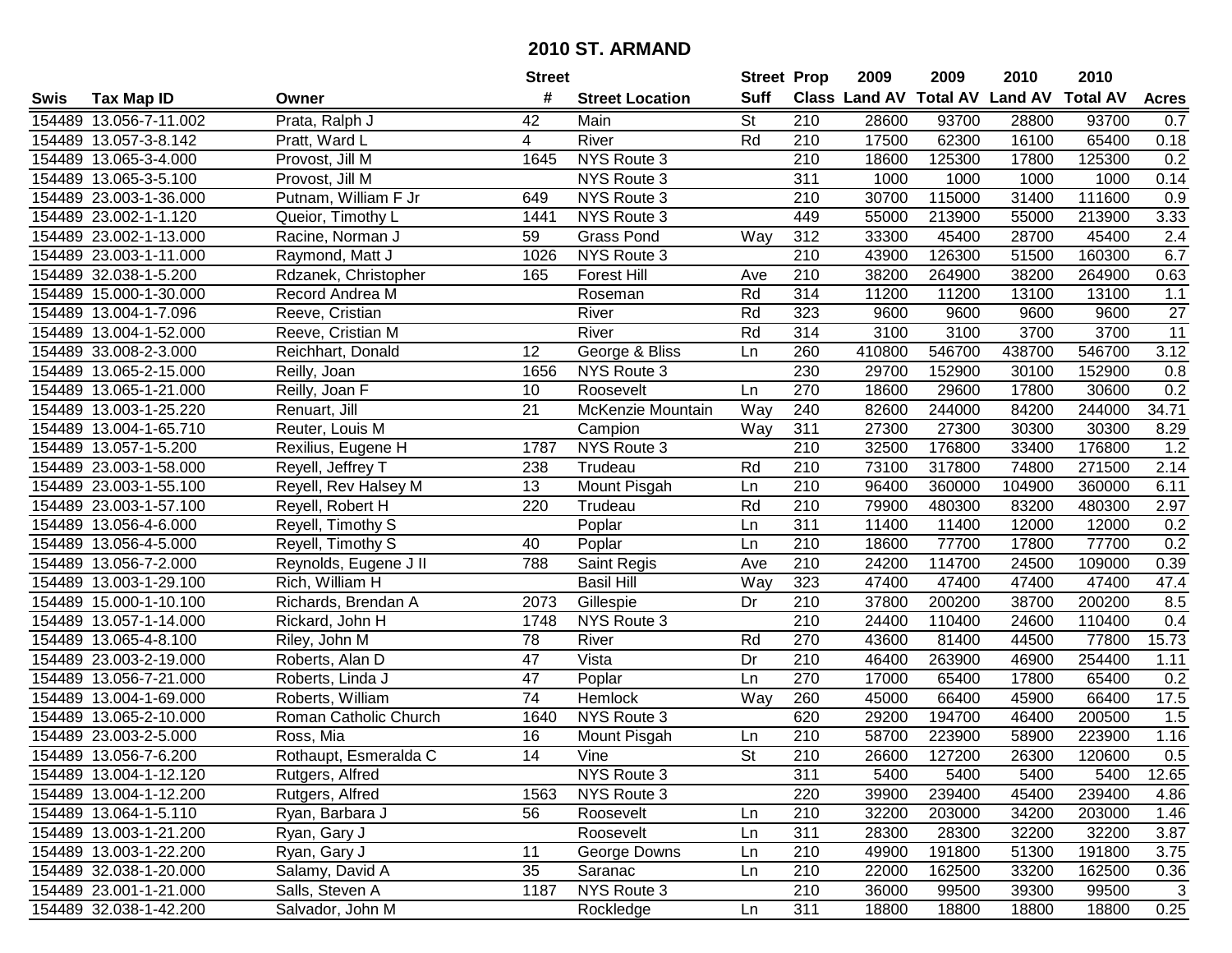|        |                        |                                  | <b>Street</b>   |                        | <b>Street Prop</b>       |                  | 2009                 | 2009            | 2010           | 2010            |                |
|--------|------------------------|----------------------------------|-----------------|------------------------|--------------------------|------------------|----------------------|-----------------|----------------|-----------------|----------------|
| Swis   | <b>Tax Map ID</b>      | Owner                            | #               | <b>Street Location</b> | <b>Suff</b>              |                  | <b>Class Land AV</b> | <b>Total AV</b> | <b>Land AV</b> | <b>Total AV</b> | <b>Acres</b>   |
|        | 154489 23.003-2-25.000 | Samperi, Anthony M               | 72              | Vista                  | Dr                       | 210              | 41800                | 306500          | 42800          | 306500          | 0.87           |
|        | 154489 23.002-1-3.000  | Saranac Lake Central             | 1380            | NYS Route 3            |                          | 612              | 54200                | 317700          | 94100          | 317700          | 12.3           |
|        | 154489 23.003-1-30.000 | Saranac Lake Fish &              | 726             | <b>NYS Route 3</b>     |                          | 534              | 38700                | 84100           | 40600          | 84100           | 8              |
|        | 154489 23.003-1-4.000  | <b>Saranac Lake Quarries Div</b> |                 | NYS Route 3            |                          | 720              | 53600                | 170300          | 58900          | 170300          | 9.4            |
|        | 154489 23.003-1-26.000 | <b>Saranac Lake Quarries Div</b> | 905             | NYS Route 3            |                          | 720              | 257500               | 308300          | 257500         | 308300          | 30.61          |
|        | 154489 23.003-1-3.000  | Saranac Lake Quarries Div        |                 | <b>NYS Route 3</b>     |                          | 720              | 130100               | 236200          | 130100         | 236200          | 33.4           |
|        | 154489 15.000-1-52.000 | Sardella, Paul F                 | 213             | Goodspeed              | Ln                       | 210              | 42000                | 152000          | 37000          | 152000          | 6.4            |
| 154489 | 13.064-1-4.200         | Savarie, Henry A                 | $\overline{55}$ | Main                   | $\overline{\mathsf{St}}$ | $\overline{210}$ | 43200                | 195600          | 50500          | 195600          | 6.4            |
|        | 154489 13.004-1-65.200 | Savarie, Henry A                 |                 | Campion                | Way                      | 323              | 25800                | 25800           | 25800          | 25800           | 30.43          |
|        | 154489 23.003-2-4.000  | Sawyer, Gordon R                 |                 | Mount Pisgah           | Ln                       | 311              | 32600                | 32600           | 36200          | 36200           | 1.2            |
|        | 154489 23.003-1-12.200 | Scammell, Judith R               | 1016            | NYS Route 3            |                          | 449              | 65700                | 479100          | 108200         | 479100          | 15.5           |
|        | 154489 13.004-1-75.000 | <b>Scheidt Family LLC</b>        | 95              | Moose Pond             | Ln                       | 312              | 51700                | 67900           | 59700          | 67900           | 6.7            |
|        | 154489 13.004-1-71.116 | <b>Scheidt Family LLC</b>        |                 | Grass Pond             | Way                      | 323              | 23600                | 23600           | 26400          | 26400           | $\overline{7}$ |
|        | 154489 13.064-1-19.221 | Schelle, Mark                    | 12              | Cassavaugh             | Way                      | 210              | 33600                | 106300          | 35600          | 106300          | 1.87           |
| 154489 | 13.056-7-28.210        | Schmidt, Donald E                | $\overline{7}$  | Poplar                 | Ln                       | 210              | 67600                | 207200          | 75300          | 207200          | 8.64           |
|        | 154489 13.056-7-23.000 | Schmidt, Donald E                |                 | Poplar                 | Ln                       | 311              | 11400                | 11400           | 12000          | 12000           | 0.2            |
|        | 154489 13.004-2-7.000  | Schmidt, Hart Mut                | 37              | James                  | Way                      | 210              | 27800                | 61500           | 36000          | 61500           | 0.7            |
| 154489 | 13.004-2-6.000         | Schmidt, Hartmut                 |                 | James                  | Way                      | 314              | 12700                | 12700           | 14000          | 14000           | 0.7            |
|        | 154489 13.056-10-9.200 | Schwartz, John J                 | 11              | Reservoir              | Ln                       | 210              | 32000                | 198100          | 33000          | 198100          | 1.09           |
|        | 154489 13.004-1-55.000 | Scott, Michael D                 | 255             | River                  | Rd                       | 210              | 12300                | 34300           | 8900           | 123600          | 0.1            |
|        | 154489 13.004-1-64.000 | Scott, Michael D                 |                 | River                  | Rd                       | 323              | 108500               | 108500          | 108800         | 108800          | 160            |
|        | 154489 15.000-1-56.000 | Sedlacko, Martin P               | 2078            | Gillespie              | Dr                       | 210              | 15900                | 93000           | 13400          | 93000           | 0.15           |
| 154489 | 13.057-1-19.000        | <b>Seeley Darrin</b>             |                 | Canal                  | Ln                       | 311              | 21400                | 21400           | 24800          | 24800           | 1.1            |
| 154489 | 13.057-1-18.000        | Seeley Darrin                    | $\overline{7}$  | Canal                  | Ln                       | 210              | 29700                | 120500          | 30100          | 120500          | 0.8            |
|        | 154489 15.000-1-15.000 | Sellers, Ruth L                  | 81              | Goodspeed              | Ln                       | 260              | 26000                | 33000           | 27500          | 33000           | 0.6            |
|        | 154489 13.064-1-5.213  | <b>Senior Citizens</b>           | 47              | Main                   | $\overline{\mathsf{St}}$ | 411              | 26400                | 1333900         | 57200          | 1347200         | 3.9            |
|        | 154489 13.057-2-4.000  | Serrano, Alelie                  | 1689            | NYS Route 3            |                          | 210              | 23900                | 125200          | 23700          | 125200          | 0.34           |
|        | 154489 15.000-1-53.200 | Servadio, Sam D                  | 197             | Goodspeed              | Ln                       | 314              | 26000                | 26000           | 26000          | 26000           | 7.01           |
|        | 154489 13.004-1-71.115 | Servadio, Samuel D               | 59              | <b>Grass Pond</b>      | Way                      | 311              | 24800                | 24800           | 26400          | 26400           | 5.2            |
|        | 154489 13.056-4-4.000  | Shank, Todd R                    |                 | Poplar                 | Ln                       | $\overline{311}$ | 11400                | 11400           | 12000          | 12000           | 0.2            |
|        | 154489 13.064-1-17.000 | Shelley, Christopher P           | 30              | Roosevelt              | Ln                       | $\overline{210}$ | 18700                | 110400          | 17800          | 104700          | 0.2            |
|        | 154489 13.004-1-72.000 | Shultz, Patricia                 | 59              | <b>Grass Pond</b>      | Way                      | 311              | 13800                | 13800           | 15500          | 15500           | 0.6            |
|        | 154489 13.064-1-5.120  | Shumway, Darwin B                | 52              | Roosevelt              | Ln                       | $\overline{210}$ | 33500                | 109600          | 34200          | 112900          | 1.46           |
|        | 154489 13.056-8-16.200 | Shumway, Rodney A                | $\overline{11}$ | Vine                   | $\overline{\mathsf{St}}$ | $\overline{210}$ | 34300                | 150400          | 34200          | 150400          | 0.59           |
|        | 154489 13.056-6-7.200  | Siddell, Teddie                  | 16              | Maple                  | Ln                       | 210              | 18500                | 66600           | 19600          | 66600           | 0.22           |
|        | 154489 13.065-1-7.000  | Silver, Rick B                   | 16              | School                 | <b>St</b>                | 270              | 17000                | 43200           | 17800          | 45400           | 0.2            |
|        | 154489 32.038-1-8.000  | Simkins, Mark S                  | 8               | Saranac                | Ln                       | 210              | 33300                | 219000          | 32300          | 219000          | 0.3            |
|        | 154489 13.056-8-5.000  | Simmons Joseph M                 | 842             | Saint Regis            | Ave                      | 210              | 27700                | 117100          | 27500          | 117100          | 0.6            |
|        | 154489 13.056-3-3.000  | Simpson, Kenneth R               | 770             | Saint Regis            | Ave                      | 210              | 27000                | 133900          | 26200          | 133900          | 0.5            |
|        | 154489 13.056-2-12.000 | Simpson, Michael J               | 23              | Oregon Plains          | Rd                       | 210              | 27800                | 159800          | 27800          | 159800          | 0.62           |
|        | 154489 13.004-2-2.001  | Skiff, Cory J                    | 14              | James                  | Way                      | 210              | 32900                | 122000          | 34400          | 122000          | 1.5            |
|        | 154489 13.004-2-8.000  | Skiff, Isaac E                   | 31              | James                  | Way                      | 210              | 22500                | 56300           | 26200          | 61000           | 0.5            |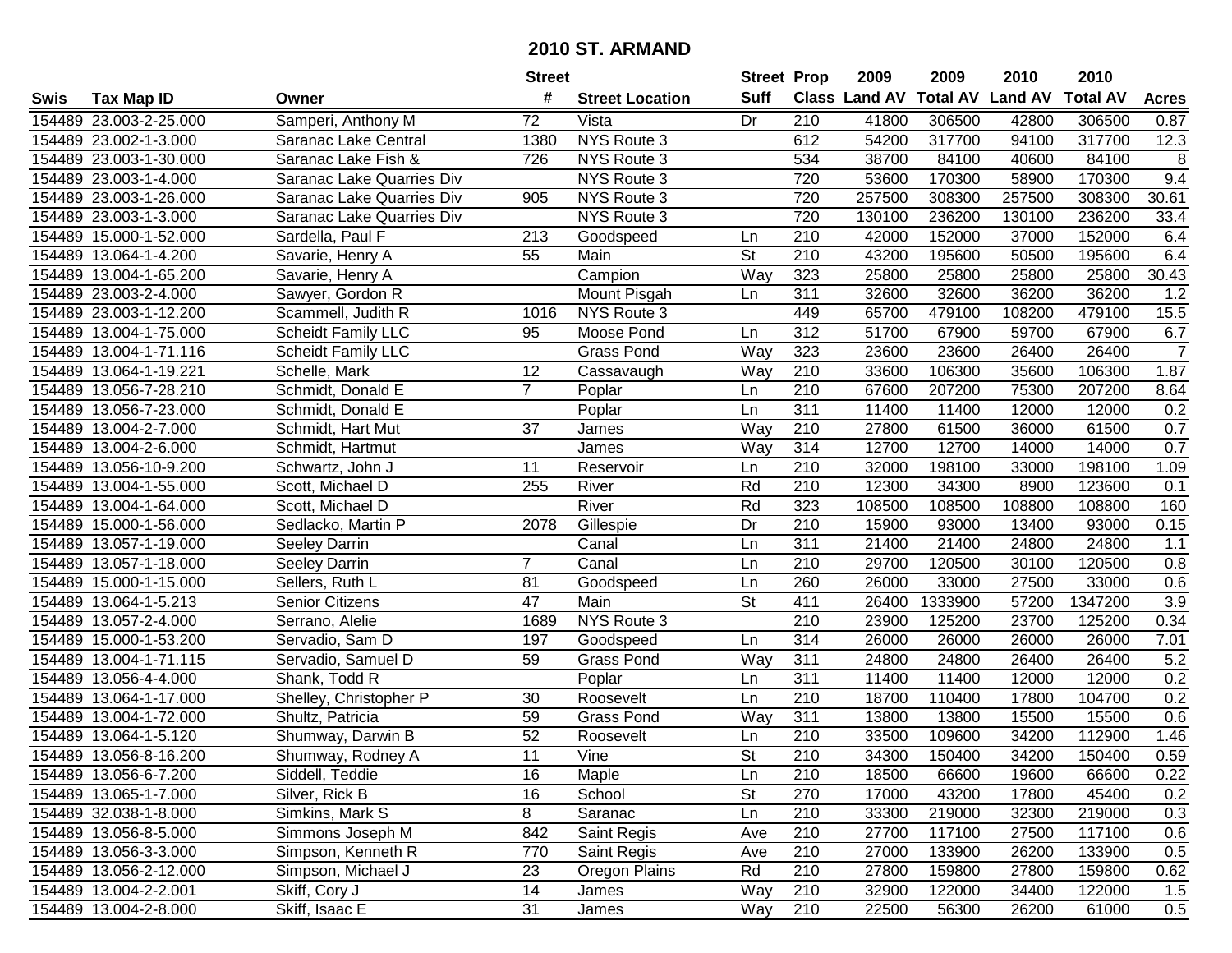|        |                        |                        | <b>Street</b>   |                        | <b>Street Prop</b>       |                  | 2009                          | 2009   | 2010           | 2010            |              |
|--------|------------------------|------------------------|-----------------|------------------------|--------------------------|------------------|-------------------------------|--------|----------------|-----------------|--------------|
| Swis   | <b>Tax Map ID</b>      | Owner                  | #               | <b>Street Location</b> | <b>Suff</b>              |                  | <b>Class Land AV Total AV</b> |        | <b>Land AV</b> | <b>Total AV</b> | <b>Acres</b> |
|        | 154489 13.057-4-3.000  | Skiff, Wilfred I       | 4               | Union                  | Ln                       | 210              | 24400                         | 43900  | 24600          | 43900           | 0.4          |
|        | 154489 23.003-1-56.200 | Slingerland, Russell G | 29              | Mount Pisgah           | Ln                       | 210              | 69600                         | 264900 | 69600          | 264900          | $\mathbf{1}$ |
|        | 154489 13.056-2-4.000  | Smith, Craig S         | 773             | Saint Regis            | Ave                      | 220              | 25400                         | 223700 | 30100          | 223700          | 0.8          |
|        | 154489 32.001-1-7.000  | Smith, Gretchen        | 407             | Bloomingdale           | Ave                      | 210              | 27600                         | 127200 | 27500          | 127200          | 0.6          |
|        | 154489 13.003-1-8.000  | Smith, Mark B          | 92              | Maple                  | Ln                       | 210              | 21000                         | 56400  | 24600          | 56400           | 0.4          |
|        | 154489 13.056-3-13.002 | Smith, Neil A          | 29              | Whiteface              | Ln                       | $\overline{210}$ | 26700                         | 126600 | 26500          | 126600          | 0.52         |
| 154489 | 13.064-1-15.000        | Smith, Valerie         |                 | Roosevelt              | Ln                       | 311              | 12000                         | 12000  | 12600          | 12600           | 0.5          |
| 154489 | 13.064-1-16.000        | Smith, Valerie         | $\overline{34}$ | Roosevelt              | Ln                       | 210              | 18700                         | 87500  | 17800          | 83100           | 0.2          |
|        | 154489 13.065-4-5.000  | Snickles, Douglas E    | 35              | River                  | Rd                       | 311              | 24500                         | 24500  | 27100          | 27100           | 2.57         |
|        | 154489 13.065-4-4.000  | Snickles, Douglas E Jr |                 | River                  | Rd                       | 312              | 23400                         | 56200  | 28000          | 56200           | 2.06         |
|        | 154489 13.003-1-29.230 | Snickles, Michael      | 37              | <b>Basil Hill</b>      | Way                      | 311              | 43500                         | 43500  | 45700          | 45700           | 2.19         |
|        | 154489 13.065-4-2.000  | Snickles, Penny P      | 25              | Union                  | Ln                       | 270              | 28600                         | 81300  | 28800          | 81300           | 0.7          |
|        | 154489 13.057-2-3.000  | Snickles, Robert C     | 1691            | NYS Route 3            |                          | 210              | 23300                         | 117100 | 23700          | 122900          | 0.34         |
|        | 154489 13.056-7-17.000 | Snickles, Vi Marie     |                 | Maple                  | Ln                       | 311              | 11400                         | 11400  | 12000          | 12000           | 0.2          |
|        | 154489 13.056-7-18.000 | Snickles, Vi Marie     |                 | Maple                  | Ln                       | 311              | 11400                         | 11400  | 12000          | 12000           | 0.2          |
|        | 154489 13.056-7-28.120 | Snickles, Vimarie      | 53              | Poplar                 | Ln                       | 270              | 32800                         | 62100  | 33500          | 62100           | 1.25         |
|        | 154489 13.004-1-6.001  | Snow, Ann              | 302             | River                  | Rd                       | 240              | 66400                         | 169800 | 66700          | 169800          | 23           |
|        | 154489 13.004-1-2.001  | Snow, Ann E            |                 | River                  | Rd                       | 314              | 21300                         | 21300  | 22900          | 22900           | 2.1          |
|        | 154489 23.002-1-16.000 | Sorrell, Barbara       | 59              | <b>Grass Pond</b>      | Way                      | 260              | 10600                         | 13700  | 10600          | 13700           | 0.1          |
|        | 154489 13.003-1-10.000 | Spinks, Grant W        |                 | Maple                  | Ln                       | 322              | 16700                         | 16700  | 16700          | 16700           | 19.81        |
|        | 154489 13.003-2-1.000  | Spinks, Grant W        |                 | Maple                  | Ln                       | 322              | 42200                         | 42200  | 45400          | 45400           | 19.47        |
|        | 154489 13.056-3-17.000 | Spinner, Arlington W   | 11              | Whiteface              | Ln                       | 210              | 24400                         | 115000 | 24600          | 115000          | 0.4          |
| 154489 | 13.056-3-16.000        | Spinner, Arlington W   |                 | Whiteface              | Ln                       | 311              | 11400                         | 11400  | 12000          | 12000           | 0.2          |
| 154489 | 15.000-1-24.000        | Spohn, Glenn D         |                 | Gillespie              | Dr                       | 311              | 16700                         | 16700  | 17500          | 17500           | 0.95         |
|        | 154489 13.057-1-35.000 | Stanley, Michael       | $\overline{2}$  | Oregon Plains          | Rd                       | 210              | 32800                         | 173300 | 34100          | 173300          | 1.43         |
|        | 154489 13.003-1-29.240 | Stanley, Thomas        | 39              | <b>Basil Hill</b>      | Way                      | 311              | 46500                         | 46500  | 49300          | 49300           | 3.03         |
|        | 154489 13.056-7-10.200 | Stark, Raymond P Jr    | 44              | Vine                   | $\overline{\mathsf{St}}$ | 270              | 18200                         | 26700  | 17800          | 27500           | 0.2          |
|        | 154489 14.000-1-7.382  | State Of New York      |                 | River                  | Rd                       | 972              | 7560                          | 7560   | 12300          | 12300           | 122.82       |
|        | 154489 23.001-1-23.200 | Stearns, George G      | 1208            | NYS Route 3            |                          | 210              | 57300                         | 188700 | 57700          | 188700          | 8.59         |
|        | 154489 13.004-2-16.000 | Stelling, Peter        |                 | Curtis                 | Way                      | $\overline{311}$ | 19600                         | 19600  | 21600          | 21600           | 0.7          |
|        | 154489 13.004-3-6.000  | Stelling, Peter E      | 49              | Curtis                 | Way                      | 260              | 26400                         | 33400  | 30100          | 33400           | 0.8          |
|        | 154489 23.002-1-7.100  | Stephenson, Michael    |                 | Moose Pond             | Ln                       | 314              | 19900                         | 19900  | 23300          | 23300           | 1.39         |
|        | 154489 23.002-1-7.200  | Stephenson, Robert E   | 160             | Moose Pond             | Ln                       | $\overline{210}$ | 26100                         | 122000 | 27600          | 122000          | 0.61         |
|        | 154489 13.056-2-8.000  | Stephenson, Sean       | 791             | Saint Regis            | Ave                      | $\overline{210}$ | 18300                         | 74100  | 26200          | 74100           | 0.5          |
|        | 154489 32.038-1-21.000 | Stinson, James D       | 10              | Ledge                  | Ln                       | 210              | 35500                         | 171500 | 35500          | 171500          | 0.5          |
|        | 154489 32.038-1-34.000 | Stone, Richard F       | 54              | Saranac                | Ln                       | 210              | 35200                         | 238600 | 34300          | 227600          | 0.43         |
|        | 154489 23.003-1-45.000 | Stover, Nancy L        | 279             | Trudeau                | Rd                       | 210              | 71400                         | 281400 | 63100          | 267300          | 2.1          |
|        | 154489 13.056-6-3.003  | Strack, Vicki          | 52              | Poplar                 | Ln                       | 270              | 37400                         | 67700  | 38000          | 67700           | 0.82         |
|        | 154489 13.056-9-5.000  | Stratford, Gregory S   | 27              | Main                   | <b>St</b>                | 210              | 30000                         | 163600 | 31400          | 163600          | 0.9          |
|        | 154489 23.003-1-62.000 | Stumpf, Mary E         | 242             | Trudeau                | Rd                       | 210              | 62600                         | 360000 | 65400          | 360000          | 0.9          |
|        | 154489 13.057-1-5.110  | Sullivan, Donald A     | 1795            | NYS Route 3            |                          | 240              | 41400                         | 199100 | 38600          | 199100          | 12.4         |
|        | 154489 13.004-1-60.000 | Sullivan, James A      | 289             | River                  | Rd                       | 270              | 30500                         | 65800  | 31400          | 65800           | 0.9          |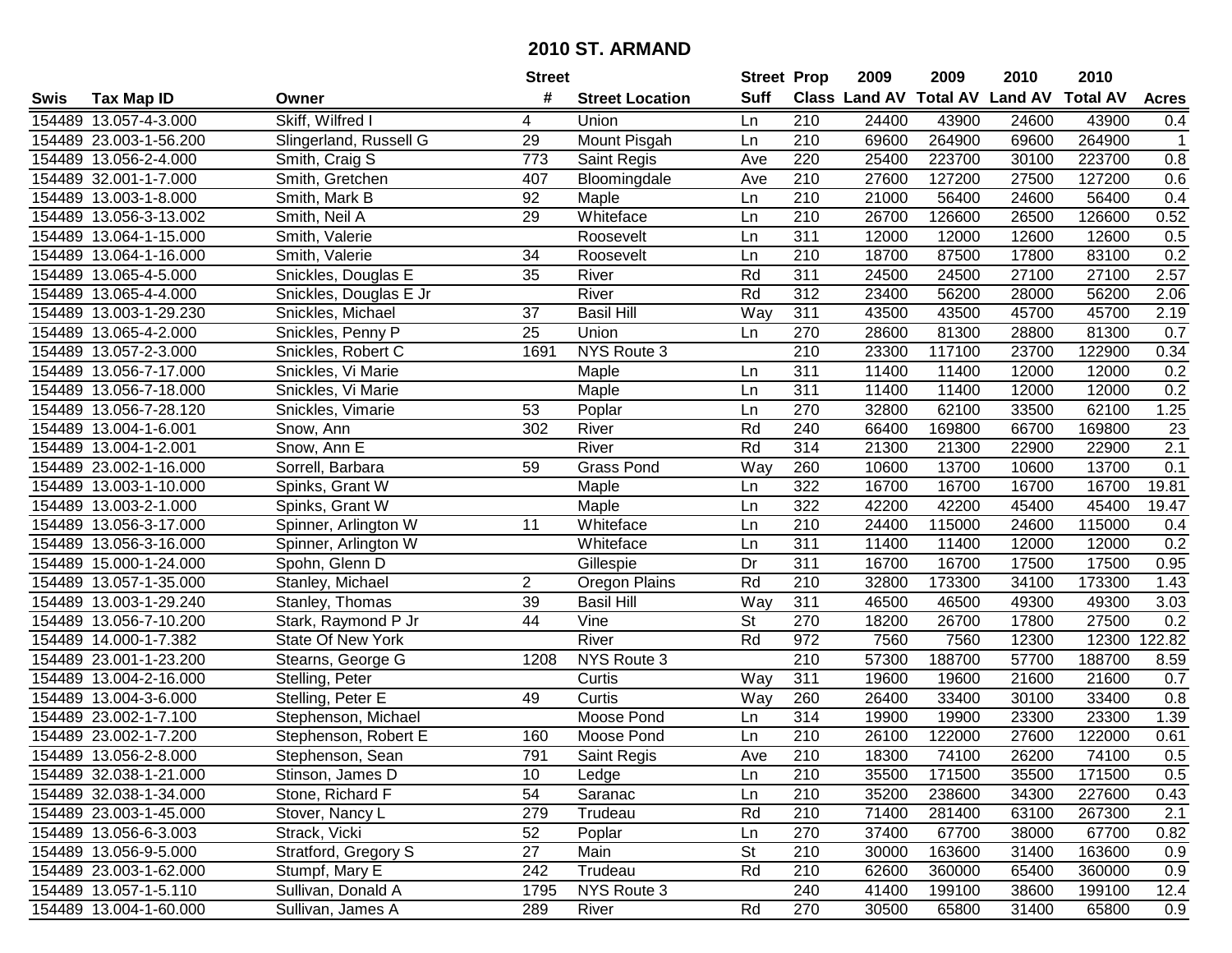|        |                        |                          | <b>Street</b> |                        | <b>Street Prop</b>       |                  | 2009                 | 2009            | 2010           | 2010            |                |
|--------|------------------------|--------------------------|---------------|------------------------|--------------------------|------------------|----------------------|-----------------|----------------|-----------------|----------------|
| Swis   | <b>Tax Map ID</b>      | Owner                    | #             | <b>Street Location</b> | <b>Suff</b>              |                  | <b>Class Land AV</b> | <b>Total AV</b> | <b>Land AV</b> | <b>Total AV</b> | <b>Acres</b>   |
|        | 154489 13.057-2-2.000  | Summers, Stephanie C     | 1693          | NYS Route 3            |                          | 411              | 10100                | 147100          | 31000          | 154400          | 0.43           |
|        | 154489 13.004-1-34.000 | Sutera, Simone           | 153           | River                  | Rd                       | 210              | 37700                | 94500           | 41900          | 94500           | 3.8            |
|        | 154489 13.004-1-39.120 | Sutera, Simone           |               | River                  | Rd                       | 311              | 41300                | 41300           | 43500          | 43500           | 24.73          |
|        | 154489 13.056-7-9.000  | Sweet, Robert G          | 40            | Vine                   | <b>St</b>                | 270              | 20400                | 29900           | 17800          | 29900           | 0.2            |
|        | 154489 13.065-1-2.000  | Swinyer, Sheridan C      | 1679          | NYS Route 3            |                          | $\overline{210}$ | 21600                | 130600          | 22600          | 130600          | 0.27           |
|        | 154489 13.056-7-12.000 | Swirsky, lan             | 44            | Main                   | $\overline{\mathsf{St}}$ | 210              | 32900                | 84800           | 34400          | 84800           | 1.6            |
|        | 154489 23.003-2-23.000 | Tatro, Paul R            | 60            | Vista                  | Dr                       | 210              | 47300                | 253500          | 47600          | 253500          | 1.27           |
| 154489 | 13.056-2-1.000         | Taylor, Richard J        | 755           | Saint Regis            | Ave                      | 270              | 26500                | 44400           | 26200          | 44400           | 0.5            |
|        | 154489 13.056-2-2.000  | Taylor, Theresa          | 763           | Saint Regis            | Ave                      | $\overline{210}$ | 24400                | 140000          | 24600          | 140000          | 0.4            |
|        | 154489 13.004-1-41.000 | Techman, Carol R         | 1832          | NYS Route 3            |                          | 210              | 36800                | 144000          | 40500          | 144000          | 3.35           |
|        | 154489 13.065-1-15.000 | Tedford, Jeffrey         | 1663          | NYS Route 3            |                          | 484              | 34800                | 63900           | 34800          | 63900           | 0.3            |
|        | 154489 13.064-1-13.000 | Tedford, Jeffrey         | 46            | Matthew                | Way                      | 416              | 226000               | 356400          | 93000          | 290700          | 4.6            |
|        | 154489 13.065-1-16.000 | Tedford, Jeffrey         | 1663          | NYS Route 3            |                          | $\overline{311}$ | 19000                | 19000           | 19000          | 19000           | 0.3            |
|        | 154489 13.064-2-2.111  | Tedford, Jeffrey A       | 90            | Main                   | <b>St</b>                | 210              | 41900                | 396700          | 49900          | 396700          | 3.72           |
| 154489 | 13.004-1-44.200        | Tempestilli, Raymond J   | 1840          | <b>NYS Route 3</b>     |                          | $\overline{210}$ | 36800                | 157700          | 40400          | 157700          | 3.34           |
|        | 154489 13.004-3-5.000  | Thomas, Josephine        |               | Curtis                 | Way                      | 311              | 21200                | 21200           | 21200          | 21200           | -1             |
|        | 154489 13.004-3-4.000  | Thomas, Josephine        | 43            | Curtis                 | Way                      | 210              | 27200                | 104900          | 31400          | 104900          | 0.9            |
| 154489 | 13.064-2-2.200         | Thurston, Jason          | 19            | Maple                  | Ln                       | 210              | 30600                | 89900           | 33600          | 89900           | 1.28           |
|        | 154489 13.003-1-9.000  | Thurston, Justin         | 96            | Maple                  | Ln                       | 312              | 25300                | 30600           | 26200          | 30600           | 0.5            |
|        | 154489 23.002-1-9.000  | Tietjen, Henry B         | 59            | <b>Grass Pond</b>      | Way                      | 260              | 28600                | 45500           | 29400          | 45500           | $\mathbf{1}$   |
|        | 154489 13.003-2-10.000 | Tinkler, Deforest E      |               | Main                   | <b>St</b>                | 311              | 47000                | 47000           | 50200          | 50200           | 3.18           |
|        | 154489 13.003-3-4.000  | Tinkler, Deforest E      | 159           | Main                   | <b>St</b>                | 210              | 49000                | 235600          | 49000          | 235600          | 4.2            |
| 154489 | 13.065-1-4.000         | Torrance, Scott P        | 1673          | NYS Route 3            |                          | 210              | 18900                | 145900          | 18700          | 145900          | 0.21           |
|        | 154489 33.008-2-7.000  | Totten, Arthur           | 12            | George & Bliss         | Ln                       | 260              | 367700               | 568200          | 398400         | 527300          | 10             |
|        | 154489 13.057-1-16.000 | Town Of St Armand        | 1729          | NYS Route 3            |                          | 862              | 5100                 | 26500           | 20000          | 27300           | 0.2            |
|        | 154489 13.056-10-8.000 | Town Of St Armand        | 27            | Reservoir              | Ln                       | 311              | 9900                 | 9900            | 10000          | 10000           | 1.01           |
|        | 154489 13.003-1-7.200  | Town Of St Armand        |               | Maple                  | Ln                       | 311              | 1300                 | 1300            | 1300           | 1300            | 0.37           |
|        | 154489 13.004-1-31.110 | Town Of St Armand        | 112           | River                  | Rd                       | 323              | 37600                | 37600           | 37600          | 37600           | 14.34          |
|        | 154489 13.057-1-13.037 | Town Of St Armand        | 1705          | NYS Route 3            |                          | 651              | 13000                | 78900           | 35300          | 85300           | 0.59           |
|        | 154489 13.064-2-2.120  | Town Of St Armand        |               | Maple                  | Ln                       | $\overline{311}$ | 1300                 | 1300            | 1300           | 1300            | 0.07           |
|        | 154489 13.003-1-27.000 | Town Of St Armand        |               | Alina                  | Way                      | 322              | 12800                | 12800           | 12800          | 12800           | 16             |
|        | 154489 13.057-3-2.000  | Town Of St Armand        | 1702          | NYS Route 3            |                          | 652              | 8500                 | 163800          | 10000          | 163800          | 0.1            |
| 154489 | 13.057-3-4.000         | Town Of St Armand        |               | NYS Route 3            |                          | 330              | 10100                | 10100           | 13700          | 13700           | 0.4            |
|        | 154489 13.057-1-36.000 | Town Of St Armand        |               | Main                   | $\overline{\mathsf{St}}$ | 331              | 13500                | 14500           | 15500          | 16000           | $\overline{1}$ |
|        | 154489 13.057-1-17.100 | Town Of St Armand        |               | NYS Route 3            |                          | 311              | 8000                 | 8000            | 8900           | 8900            | 0.35           |
|        | 154489 13.057-3-3.000  | Town of St Armand        |               | NYS Route 3            |                          | 311              | 3000                 | 3000            | 4000           | 4000            | 0.1            |
|        | 154489 13.065-2-6.120  | Town Of St Armand        | 56            | River                  | Rd                       | 853              | 1200                 | 1200            | 1200           | 1200            | 0.06           |
|        | 154489 13.065-3-2.000  | Town Of St Armand        | 15            | Roosevelt              | Ln                       | 591              | 29800                | 29800           | 34300          | 74500           | 4.87           |
|        | 154489 13.004-1-71.200 | Trackstew, Lodge         | 156           | Moose Pond             | Ln                       | 260              | 24800                | 44300           | 28800          | 44300           | 0.7            |
|        | 154489 23.001-1-19.200 | <b>Trudeau Richard A</b> | 1115          | NYS Route 3            |                          | 484              | 53100                | 270800          | 84000          | 270800          | 80.2           |
|        | 154489 23.003-1-5.200  | Trudeau Richard A        |               | NYS Route 3            |                          | 720              | 194100               | 194100          | 194100         | 194100          | 41.87          |
|        | 154489 13.004-1-16.300 | Trudeau, Carolyn         |               | NYS Route 3            |                          | 322              | 40300                | 40300           | 33000          | 33000           | 29.8           |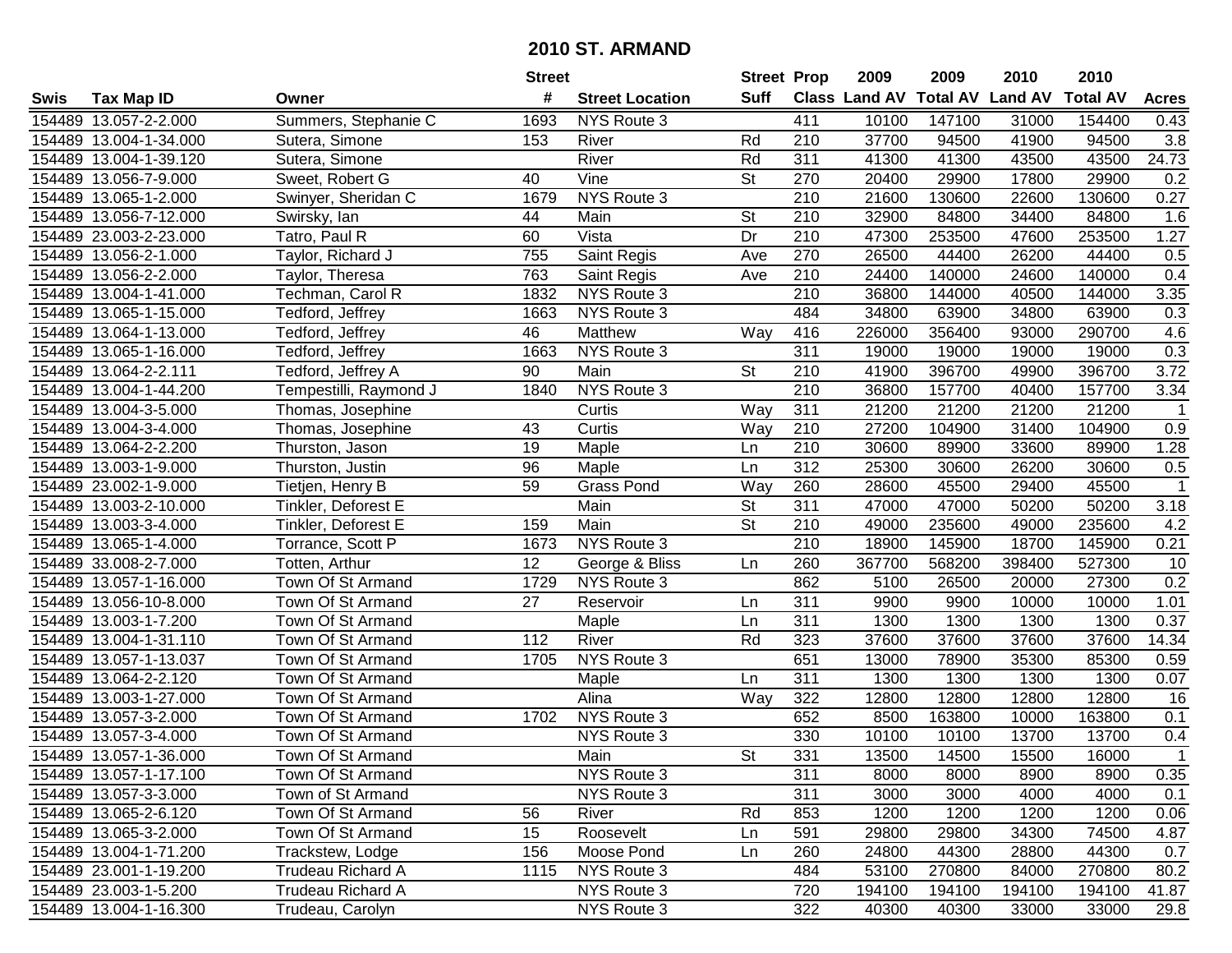|      |                                                 |                         | <b>Street</b> |                        | <b>Street Prop</b> |                  | 2009                          | 2009   | 2010           | 2010            |                  |
|------|-------------------------------------------------|-------------------------|---------------|------------------------|--------------------|------------------|-------------------------------|--------|----------------|-----------------|------------------|
| Swis | <b>Tax Map ID</b>                               | Owner                   | #             | <b>Street Location</b> | <b>Suff</b>        |                  | <b>Class Land AV Total AV</b> |        | <b>Land AV</b> | <b>Total AV</b> | <b>Acres</b>     |
|      | 154489 23.001-1-5.000                           | Trudeau, Carolyn        |               | NYS Route 3            |                    | 910              | 54300                         | 54300  | 54300          | 54300           | 80               |
|      | 154489 23.001-1-6.000                           | Trudeau, Carolyn        |               | NYS Route 3            |                    | 910              | 52500                         | 52500  | 52500          | 52500           | 77.3             |
|      | 154489 23.002-1-1.111                           | Trudeau, Carolyn        |               | NYS Route 3            |                    | 105              | 85300                         | 85300  | 68100          | 68100           | 93               |
|      | 154489 23.001-1-10.000                          | Trudeau, Carolyn M      |               | NYS Route 3            |                    | 323              | 32200                         | 32200  | 32200          | 32200           | 40               |
|      | 154489 23.002-1-31.000                          | Trudeau, Richard        |               | NYS Route 3            |                    | 311              | 22700                         | 22700  | 22700          | 22700           | 1.7              |
|      | 154489 23.002-1-30.000                          | Trudeau, Richard        |               | NYS Route 3            |                    | 311              | 4700                          | 4700   | 4700           | 4700            | $\overline{3.2}$ |
|      | 154489 13.004-1-20.000                          | Trudeau, Richard        | 1498          | NYS Route 3            |                    | 210              | 25100                         | 79400  | 26200          | 79400           | 0.5              |
|      | 154489 23.002-1-15.001                          | Trudeau, Richard        | 1341          | NYS Route 3            |                    | $\overline{210}$ | 37500                         | 490500 | 41600          | 475800          | $\overline{3.7}$ |
|      | 154489 23.003-1-5.300                           | Trudeau, Richard A      | 1019          | NYS Route 3            |                    | 220              | 49900                         | 171400 | 51000          | 171400          | $\overline{2}$   |
|      | 154489 23.003-1-5.100                           | Trudeau, Richard A      |               | NYS Route 3            |                    | 720              | 52800                         | 52800  | 52800          | 52800           | 47.52            |
|      | 154489 13.004-1-22.000                          | Trudeau, Richard A      | 1560          | NYS Route 3            |                    | 240              | 41600                         | 116000 | 46800          | 116000          | 18.68            |
|      | 154489 23.001-1-17.002                          | Trudeau, Richard A      |               | NYS Route 3            |                    | 321              | 98300                         | 98300  | 98300          | 98300           | 144.77           |
|      | 154489 23.003-1-54.000                          | Trudeau, Ursula W       | 199           | Trudeau                | Rd                 | 240              | 172600                        | 445000 | 172600         | 445000          | 105.7            |
|      | 154489 13.004-1-65.720                          | Turner, Paul M          | 135           | Campion                | Way                | 260              | 37800                         | 60900  | 30500          | 60900           | 8.51             |
|      | 154489 13.065-4-7.000                           | Tuthill, Dale E         | 81            | River                  | Rd                 | 311              | 20900                         | 20900  | 23800          | 23800           | 0.93             |
|      | 154489 13.057-3-9.001                           | Tuthill, Francis M      | 12            | River                  | Rd                 | 210              | 33000                         | 120600 | 33800          | 120600          | 1.3              |
|      | 154489 23.003-1-41.000                          | Tuttle, Christopher K   | 737           | NYS Route 3            |                    | $\overline{210}$ | 33100                         | 186300 | 34700          | 186300          | 1.6              |
|      | 154489 13.004-1-27.094                          | Tyler, Charles S Jr     | 274           | River                  | Rd                 | 312              | 33600                         | 35700  | 27900          | 35700           | 35               |
|      | 154489 23.001-1-24.000                          | Tylus, Margaret         | 1201          | NYS Route 3            |                    | 210              | 20800                         | 145000 | 20100          | 145000          | 0.29             |
|      | 154489 23.001-1-22.200                          | Tylus, Margaret         |               | NYS Route 3            |                    | 311              | 25800                         | 25800  | 25800          | 25800           | 0.71             |
|      | 154489 15.000-1-8.000                           | Union Cemetery          | 2004          | Gillespie              | Dr                 | 695              | 3300                          | 3300   | 3300           | 3300            | 1.9              |
|      | 154489 32.001-2-4.000                           | <b>Unknown Owner</b>    |               | NYS Route 3            |                    | 330              | 16200                         | 16200  | 16200          | 16200           | 6.5              |
|      | 154489 32.038-1-79.000                          | VanAnden, John          |               | Rockledge              | Ln                 | 311              | 100                           | 100    | 100            | 100             | 0.01             |
|      | 154489 23.003-1-6.300                           | Vander Wiele, Karen M   | 997           | NYS Route 3            |                    | 210              | 25900                         | 91900  | 25700          | 87300           | 0.47             |
|      | 154489 23.003-2-7.000                           | VanWeelden, Doug        | 24            | Vista                  | Dr                 | 210              | 47500                         | 167800 | 47800          | 167800          | 1.3              |
|      | 154489 23.003-2-14.000                          | Vanweelden, Robin L     | 30            | Vista                  | Dr                 | 210              | 35000                         | 340900 | 45800          | 330100          | 0.98             |
|      | 154489 32.0FB-5-1.118                           | Vassar, Linda J         | 36            | Cantwell               | Way                | 210              | 14800                         | 101600 | 14800          | 101600          | 0.14             |
|      | 154489 644.089-9999-631.900/18 Verizon New York |                         |               | <b>Public Service</b>  |                    | 836              | 0                             | 118041 | $\Omega$       | 98240           | 0                |
|      | 154489 14.000-1-2.000                           | Vickers, John           |               | River                  | Rd                 | 322              | 33100                         | 33100  | 36000          | 36000           | 60               |
|      | 154489 23.003-1-67.200                          | Vickers, John H         | 53            | <b>Mount Pisgah</b>    | Ln                 | 210              | 71800                         | 323900 | 72400          | 314200          | 1.41             |
|      | 154489 32.0FB-5-2.000                           | Village Improvement     | 152           | Bloomingdale           | Ave                | 312              | 13300                         | 13300  | 13900          | 13900           | $\overline{2.2}$ |
|      | 154489 23.003-1-19.000                          | Village Of Saranac Lake |               | NYS Route 3            |                    | 910              | 64000                         | 64000  | 64000          | 64000           | 160              |
|      | 154489 23.003-1-29.000                          | Village Of Saranac Lake |               | NYS Route 3            |                    | 910              | 8400                          | 8400   | 8400           | 8400            | 4.2              |
|      | 154489 23.003-1-32.000                          | Village Of Saranac Lake |               | NYS Route 3            |                    | 910              | 49000                         | 49000  | 49000          | 49000           | 49.1             |
|      | 154489 23.003-1-34.000                          | Village Of Saranac Lake |               | NYS Route 3            |                    | 910              | 10800                         | 10800  | 10800          | 10800           | 1.4              |
|      | 154489 999.044-2-21.000                         | Village Of Saranac Lake |               | St Armand              |                    | 323              | 50                            | 50     | 50             | 50              | $\mathbf 0$      |
|      | 154489 13.057-1-1.000                           | Villani, Michael        | 48            | Oregon Plains          | Rd                 | 210              | 48500                         | 125000 | 50300          | 125000          | 1.37             |
|      | 154489 13.004-1-39.002                          | Viscardo, William M Jr  | 152           | River                  | Rd                 | 240              | 56700                         | 280400 | 42100          | 280400          | 12.75            |
|      | 154489 13.004-1-26.027                          | Wagner, Paul C          | 1624          | NYS Route 3            |                    | 210              | 35400                         | 136800 | 38300          | 136800          | 2.7              |
|      | 154489 13.056-7-6.100                           | Walker, Gregory         | 18            | Vine                   | <b>St</b>          | 210              | 25200                         | 95700  | 25300          | 95700           | 0.44             |
|      | 154489 32.0FB-6-4.000                           | Wamsganz John           |               | Stevenson              | Rd                 | 311              | 3000                          | 3000   | 3000           | 3000            | 0.48             |
|      | 154489 32.0FB-7-3.001                           | Wamsganz, John P        |               | Stevenson              | Rd                 | 311              | 100                           | 100    | 100            | 100             | 0.01             |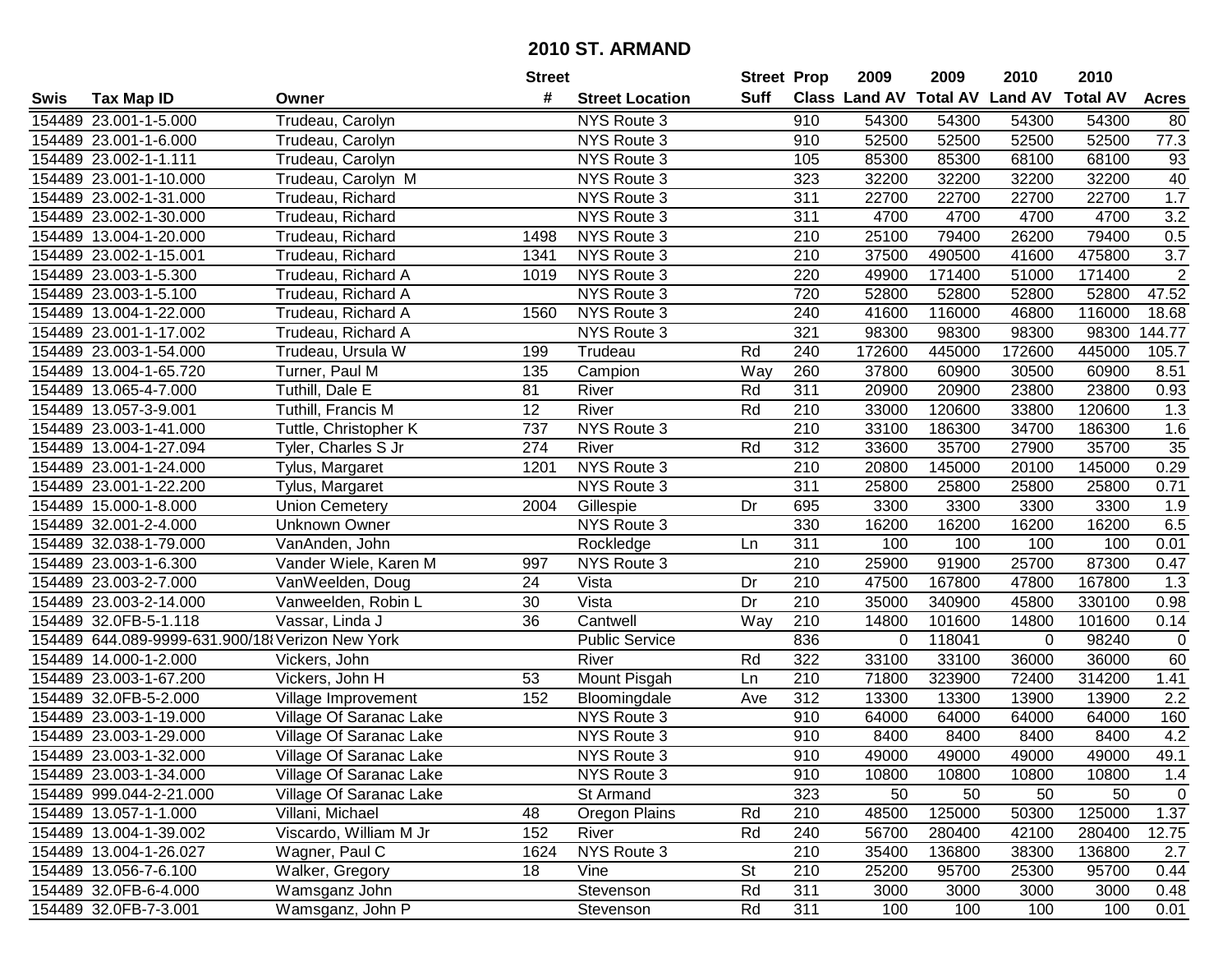|        |                        |                            | <b>Street</b>   |                        | <b>Street Prop</b> |                  | 2009   | 2009   | 2010                                    | 2010   |                  |
|--------|------------------------|----------------------------|-----------------|------------------------|--------------------|------------------|--------|--------|-----------------------------------------|--------|------------------|
| Swis   | <b>Tax Map ID</b>      | Owner                      | #               | <b>Street Location</b> | <b>Suff</b>        |                  |        |        | Class Land AV Total AV Land AV Total AV |        | <b>Acres</b>     |
|        | 154489 32.0FB-6-7.000  | Wamsganz, John P           |                 | Stevenson              | Rd                 | 311              | 100    | 100    | 100                                     | 100    | 0.01             |
|        | 154489 32.0FB-7-1.000  | Wamsganz, John R           |                 | Stevenson              | Rd                 | 311              | 100    | 100    | 100                                     | 100    | 0.03             |
|        | 154489 32.0FB-6-3.000  | Wamsganz, John R           |                 | Stevenson              | Rd                 | 311              | 3500   | 3500   | 3500                                    | 3500   | $\mathbf{1}$     |
|        | 154489 32.038-1-6.000  | Wareham, Arthur W          | 46              | Rockledge              | Ln                 | 210              | 47500  | 223900 | 47800                                   | 223900 | 1.3              |
|        | 154489 23.003-2-3.000  | Warner, David P            | 168             | Trudeau                | Rd                 | 210              | 42300  | 200500 | 43600                                   | 215200 | 0.9              |
|        | 154489 13.004-1-65.110 | Watts, Alexander B         | 206             | Campion                | Way                | 240              | 50700  | 149600 | 50700                                   | 149600 | 26.96            |
|        | 154489 32.0FB-5-1.114  | Webb, Jocelyne             |                 | Cantwell               | Way                | 311              | 600    | 600    | 600                                     | 600    | 0.01             |
|        | 154489 32.0FB-5-1.210  | Weinberg, Ira              |                 | Bloomingdale           | Ave                | 311              | 17600  | 17600  | 17600                                   | 17600  | 0.32             |
|        | 154489 32.0FB-5-1.115  | Weinberg, Ira              | 14              | Cantwell               | Way                | 220              | 24600  | 47800  | 24800                                   | 47800  | 0.41             |
|        | 154489 32.0FB-5-1.111  | Weinberg, Ira              |                 | Cantwell               | Way                | 311              | 9500   | 9500   | 9500                                    | 9500   | 0.45             |
|        | 154489 32.0FB-5-1.112  | Weinberg, Ira S            | 13              | Cantwell               | Way                | 411              | 15600  | 31600  | 24000                                   | 33200  | 0.24             |
|        | 154489 32.0FB-5-1.117  | Weinberg, Ira S            | 38              | Cantwell               | Way                | 220              | 11800  | 90300  | 11800                                   | 90300  | 0.09             |
|        | 154489 23.003-1-40.100 | Weller, Mary A             | 683             | NYS Route 3            |                    | 240              | 44100  | 212400 | 44300                                   | 212400 | 15.56            |
|        | 154489 15.000-1-3.000  | West, H William            |                 | County Route 48        |                    | 311              | 14000  | 14000  | 16000                                   | 16000  | 0.68             |
|        | 154489 13.065-1-10.000 | <b>WGD Enterprises Inc</b> | 13              | School                 | <b>St</b>          | 416              | 41900  | 179000 | 47100                                   | 190000 | 3.1              |
|        | 154489 13.056-2-6.000  | <b>WGD Enterprises Inc</b> |                 | Saint Regis            | Ave                | 311              | 29500  | 29500  | 29500                                   | 29500  | 0.8              |
|        | 154489 13.056-2-7.000  | <b>WGD Enterprises Inc</b> | 781             | Saint Regis            | Ave                | 416              | 33900  | 268100 | 56300                                   | 282500 | 2.5              |
| 154489 | 15.000-1-51.000        | White, William M           |                 | Goodspeed              | Ln                 | 910              | 54500  | 54500  | 55900                                   | 55900  | 68.6             |
|        | 154489 13.056-10-9.600 | Whitelaw, Francis W        |                 | Maple                  | Ln                 | 311              | 19700  | 19700  | 22000                                   | 22000  | 0.74             |
|        | 154489 13.056-10-4.000 | Whitelaw, Francis W        | 60              | Maple                  | Ln                 | 210              | 26500  | 145400 | 28200                                   | 145400 | 0.65             |
|        | 154489 13.056-10-9.100 | Whitelaw, James F          | 70              | Maple                  | Ln                 | 210              | 30200  | 138000 | 32100                                   | 138000 | 0.95             |
|        | 154489 13.056-3-2.000  | Whitelaw, Virginia         | 764             | Saint Regis            | Ave                | 210              | 25300  | 94900  | 25400                                   | 94900  | 0.45             |
|        | 154489 32.038-1-38.000 | Whitman, Lisa              |                 | Saranac                | Ln                 | 311              | 22300  | 22300  | 26100                                   | 26100  | 0.45             |
| 154489 | 13.056-3-19.002        | Whitson, Charles           | 25              | Prospect               | St                 | 210              | 31000  | 134400 | 31700                                   | 134400 | 0.92             |
|        | 154489 13.003-1-18.210 | Whitson, David M           | $\overline{77}$ | Roosevelt              | Ln                 | $\overline{210}$ | 33900  | 114300 | 34600                                   | 114300 | 1.57             |
|        | 154489 13.056-3-18.192 | Wilcox, Craig E            | 42              | Maple                  | Ln                 | 210              | 22300  | 120900 | 28800                                   | 120900 | 0.7              |
|        | 154489 13.057-3-7.008  | Willett, Patricia J        | 1704            | NYS Route 3            |                    | 210              | 33000  | 94400  | 33700                                   | 94400  | 1.3              |
|        | 154489 13.065-1-25.000 | Willette, Cheryl           | 20              | Roosevelt              | Ln                 | 210              | 20700  | 94400  | 21400                                   | 94400  | 0.24             |
|        | 154489 32.001-1-5.000  | Willette, Gabriel          | 485             | Bloomingdale           | Ave                | 210              | 26200  | 155100 | 27800                                   | 155100 | 0.62             |
|        | 154489 32.001-1-6.000  | Willette, Gabriel T        |                 | NYS Route 3            |                    | 311              | 16500  | 16500  | 16500                                   | 16500  | 3.8              |
|        | 154489 32.001-2-2.000  | Willette, Gabriel T        |                 | NYS Route 3            |                    | 311              | 2300   | 2300   | 2300                                    | 2300   | 1.6              |
|        | 154489 13.004-1-54.000 | Willette, Karyl            | 219             | River                  | Rd                 | 210              | 34300  | 105200 | 36700                                   | 105200 | $\overline{2.2}$ |
|        | 154489 13.057-1-12.300 | Willette, Loweyl T         | 1806            | <b>NYS Route 3</b>     |                    | 210              | 42600  | 244100 | 36800                                   | 244100 | 6.09             |
|        | 154489 13.004-1-86.000 | Willette, Susan J          | $\overline{24}$ | Moose Pond             | Ln                 | 260              | 36000  | 59500  | 31100                                   | 63500  | $\overline{3}$   |
|        | 154489 13.004-1-87.000 | Willette, Susan J          | 24              | Moose Pond             | Ln                 | 210              | 35000  | 91000  | 38000                                   | 91000  | 2.6              |
|        | 154489 13.056-7-27.100 | Williams, Matthew          | 13              | Poplar                 | Ln                 | 210              | 28400  | 154200 | 28500                                   | 154200 | 0.68             |
|        | 154489 13.065-4-3.000  | Wilson, Arthur W           | 31              | Union                  | Ln                 | 270              | 24400  | 54300  | 24600                                   | 54300  | 0.4              |
|        | 154489 13.003-1-24.200 | Wilson, Eric E             | 31              | George Downs           | Ln                 | 210              | 53500  | 191600 | 55200                                   | 191600 | 2.85             |
|        | 154489 13.056-3-5.000  | Wilson, Patricia           |                 | Poplar                 | Ln                 | 311              | 14300  | 14300  | 15400                                   | 15400  | 0.6              |
|        | 154489 13.056-3-6.000  | Wilson, Patricia           |                 | Poplar                 | Ln                 | 311              | 11400  | 11400  | 11400                                   | 11400  | 0.2              |
|        | 154489 33.008-2-4.000  | Wilson, Stephen            | 12              | George & Bliss         | Ln                 | 260              | 361100 | 441500 | 447100                                  | 485700 | 1.97             |
|        | 154489 13.003-1-19.100 | Winter, Mark C             | 129             | Roosevelt              | Ln                 | 210              | 33700  | 97700  | 43200                                   | 105900 | 1.71             |
|        |                        |                            |                 |                        |                    |                  |        |        |                                         |        |                  |